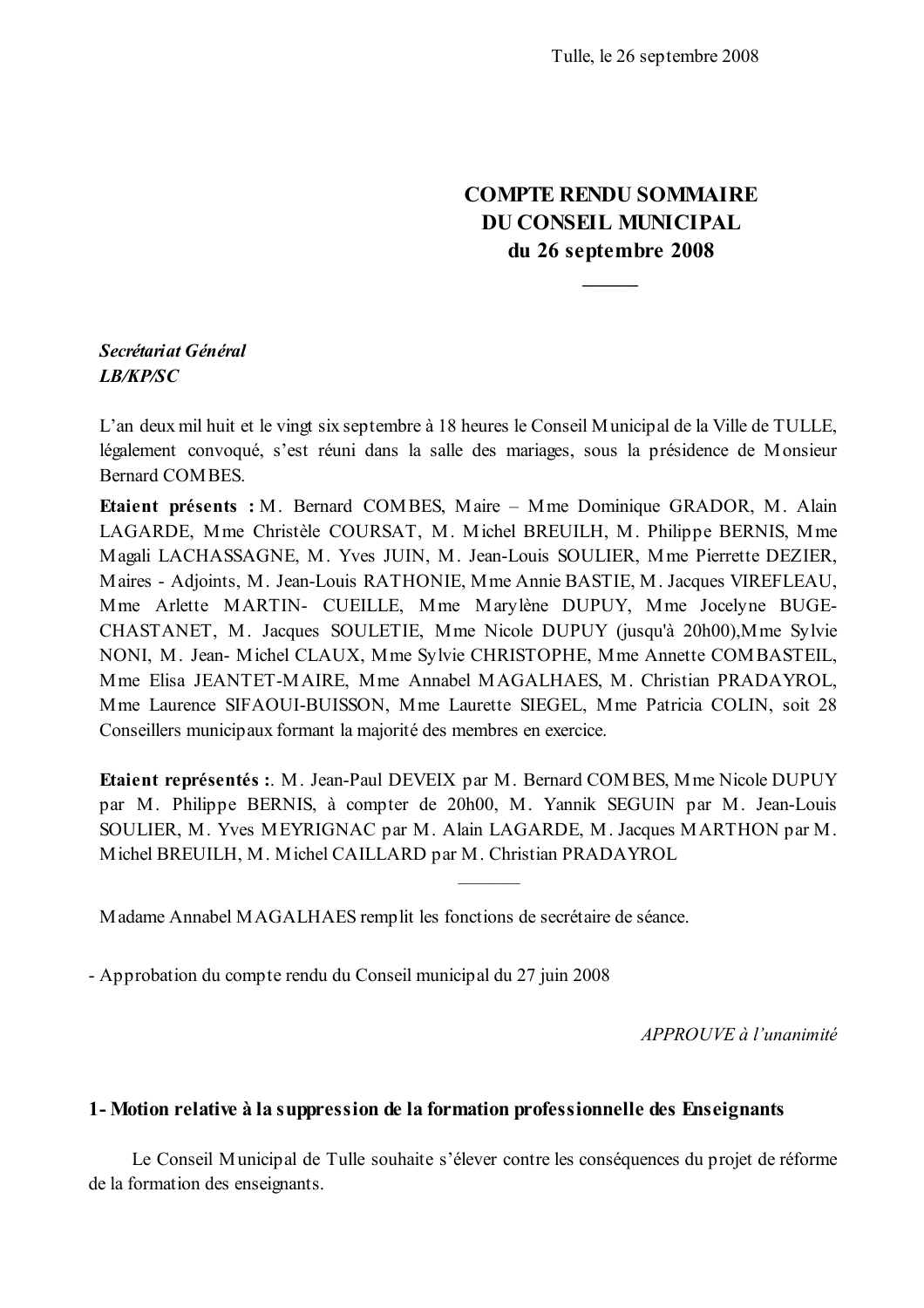Cette réforme conduit à la suppression de 24 000 postes de professeurs stagiaires en IUFM et à la disparition de l'année de formation professionnelle rémunérée après l'obtention du concours de professeur.

Une formation d'enseignant de qualité doit alterner stages en responsabilité devant des élèves et temps de formation encadrés par des formateurs spécialisés dans le domaine de l'enseignement. Enseigner est un métier qui s'apprend.

Le recrutement d'étudiants titulaires d'un Master et leur nomination dans une classe à la rentrée scolaire suivant le concours, sans véritable formation professionnelle, entraînera une dégradation rapide du service public d'éducation et pénalisera gravement les élèves du primaire et du secondaire

Par ailleurs, l'allongement de la durée des études et la suppression de l'année de formation rémunérée écartera les étudiants les plus modestes du métier d'enseignant.

Dans ce contexte d'économies budgétaires, les sites départementaux des IUFM sont appelés à être fortement réduits, voire à disparaître. Pour la ville de Tulle, cela représenterait le départ d'une centaine de jeunes en formation et de leurs formateurs.

Le Conseil Municipal s'inquiète de cette évolution et demande à l'Etat, aux collectivités territoriales et aux Présidents d'université de modifier ce projet de réforme et d'agir au plus vite pour le maintien d'un enseignement de qualité pour nos enfants.

> Adoptée par 30 voix pour et 3 voix contre

## 2- Motion relative au projet de privatisation de la Poste

Le Conseil Municipal de Tulle souhaite s'élever contre le projet de privatisation de la Poste.

Depuis plusieurs années la dégradation du service public postal se traduit par la suppression de nombreux postes d'agents, notamment dans les quartiers populaires des villes et par la fermeture des bureaux ruraux.

La transformation du service financier de la Poste en banque postale accélère encore ce processus qui entraînera l'affaiblissement du service de distribution du courrier et diminuera fortement la présence postale sur nos territoires.

Le Conseil Municipal exprime sa plus vive inquiétude quant à cette évolution et demande au Gouvernement d'agir pour le maintien du service public postal en proposant des solutions alternatives à la privatisation.

Il tient à marquer sa solidarité avec les élus ruraux. Il rappelle le rôle essentiel de la Poste en matière de lien social et d'aménagement du territoire.

> Adoptée par 31 voix pour  $et$  2 voix contre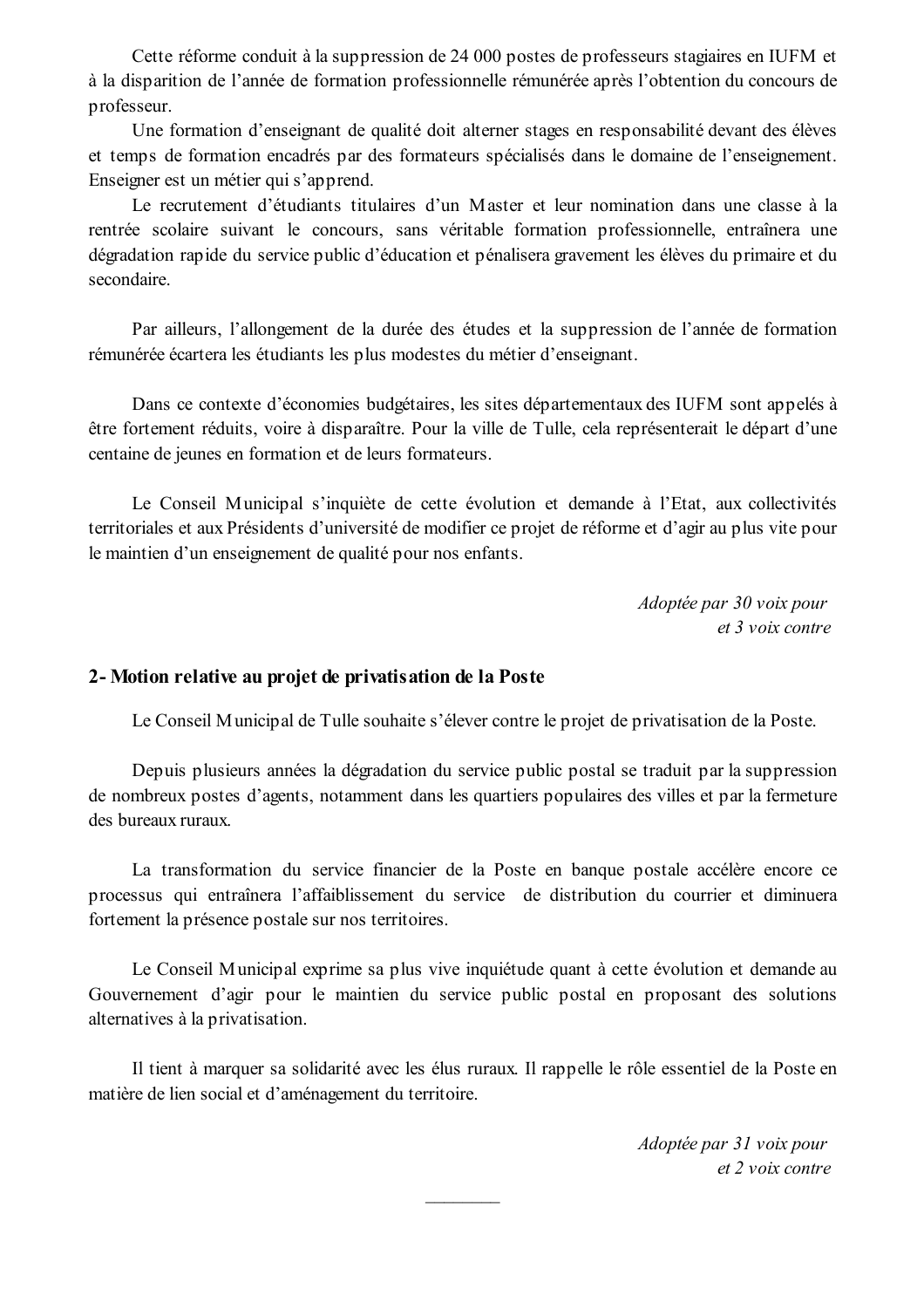Une minute de silence est demandée en hommage à Messieurs Jacques MONTAGNAC et Pierre **BACHELERIE.** 

## - Bilan des Nuits de Nacre présenté par Laurence LAMY

## I-PÔLE AMENAGEMENT ET CADRE DE VIE

### **URBANISME-**

### Rapporteur: Monsieur Michel BREUILH

3- Lancement d'une procédure de consultation pour le choix d'un aménageur chargé d'opérations d'aménagement urbain et d'habitat par voie de concession d'aménagement

Dans le cadre de la mise en œuvre du Projet de ville et au regard des caractéristiques des opérations d'aménagement projetées, il est opportun de conclure une nouvelle concession d'aménagement.

L'aménageur concessionnaire sera notamment chargé des tâches suivantes :

- pour suivre les opérations d'habitat (pilotage des PRI - animation de l'opération façades opérations immobilières - RHI (résorption de l'habitat insalubre - suivi de l'OPAH et maîtrise foncière)

- créer un ou plusieurs éco lotissements et/ou éco habitats

- poursuivre les opérations d'aménagement urbain notamment les berges de la Corrèze et les escaliers de l'Enclos

- extension de la zone d'activité de Tulle Est.

Il sera choisi au terme d'une procédure de publicité et de mise en concurrence conforme aux articles L. 300-4 et R. 300-4 à R. 300-10 du Code de l'Urbanisme

Il convient donc d'autoriser Mr le Maire à organiser et conduire la procédure afférente dont le déroulé sera le suivant :

- publication dans un journal d'annonces légales, au JOUE et dans un journal spécialisé

- constitution d'une commission technique consultative à la représentation proportionnelle à la plus forte moyenne prévue à l'article R.300-8 du code de l'urbanisme

- élaboration d'un dossier de consultation précisant notamment les caractéristiques essentielles de la concession

- avis de la commission technique sur les candidatures reçues (examen des candidatures et propositions)

- négociations par le Maire avec un ou plusieurs candidats

- choix d'un concessionnaire par le Maire au regard notamment des capacités techniques et financières des candidats et de leur aptitude à conduire l'opération d'aménagement projetée

- avis de la commission technique sur le résultat des négociations

- sur proposition du Maire et au vu de l'avis de la commission technique, le conseil municipal devra désigner le concessionnaire, approuver le projet de concession d'aménagement et autoriser le Maire à la signer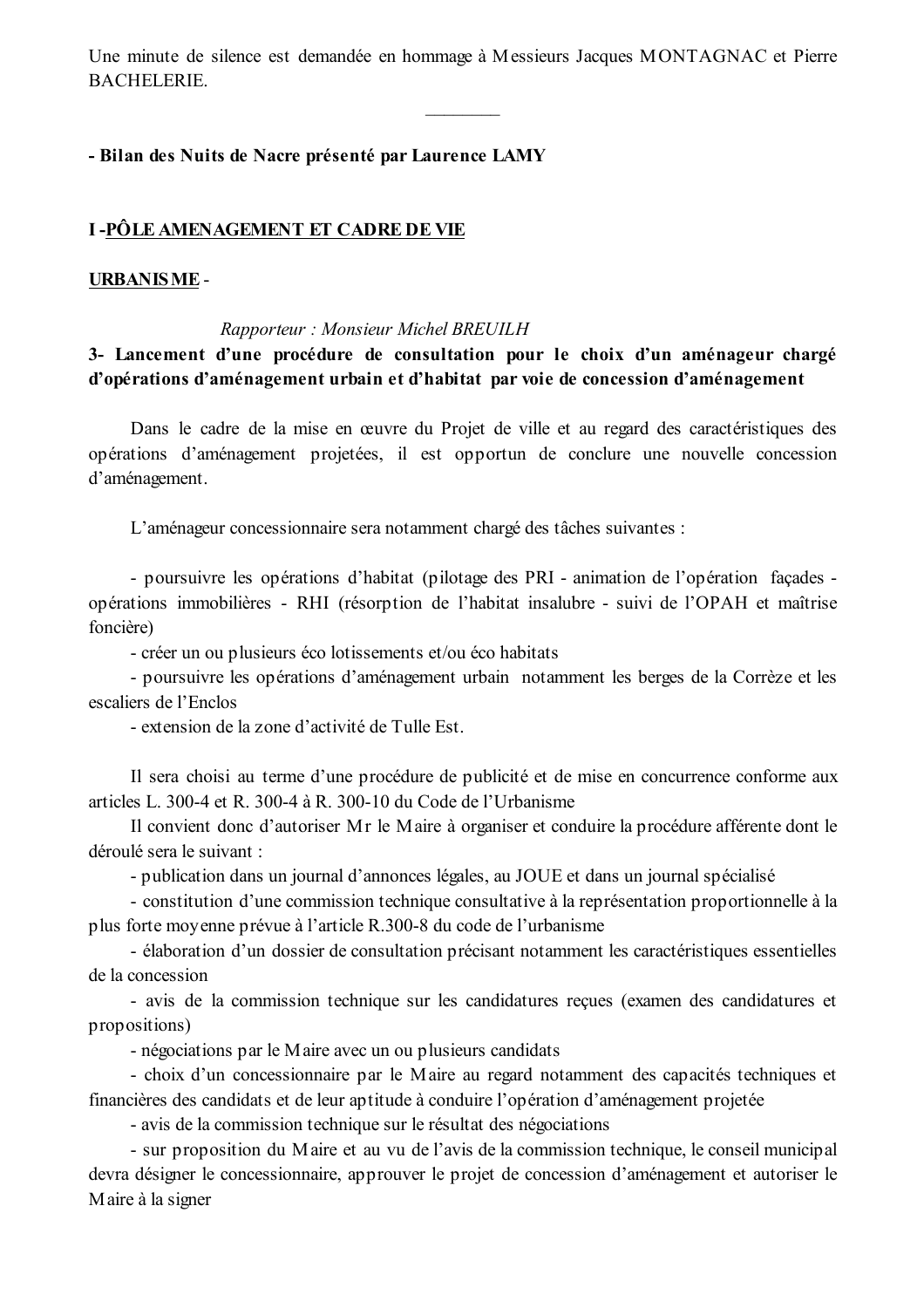Compte tenu de ces différentes étapes qu'il convient de respecter, le délai global de la procédure est estimé à environ 4 mois

La commission technique consultative précitée et prévue à l'article R 300-8 du Code de l'Urbanisme aura la même composition que la Commission d'Appel d'Offres, les compétences de la Commission d'Appel d'Offres pouvant être élargies à cette commission technique.

Il est rappelé qu'ont été élus pour sièger au sein de la Commission d'Appel d'Offres :

- Monsieur Yves JUIN, Monsieur Philippe BERNIS, Monsieur Alain LAGARDE, Monsieur Jacques VIREFLEAU, Monsieur Michel CAILLARD en qualité de titulaires.

- Monsieur Yves MEYRIGNAC, Madame Elisa JEANTET-MAIRE, Madame Annie BASTIE, Monsieur Jacques SOULETIE, Madame Patricia COLIN en qualité de suppléants.

- Monsieur le Maire, Président de droit.

### APPROUVE à l'unanimité

# 4- Acquisition d'un chemin privé sis Impasse Vidalie en vue de l'intégrer dans le domaine public communal

Par délibération en date du 1er février 2008, la Ville de Tulle avait décidé d'acquérir un chemin privé situé Impasse Vidalie appartenant à Madame Huguette LAMOUREUX comme le stipulait le cadastre.

Ce chemin devait préalablement être acquis pour pouvoir ensuite être intégré, après enquête publique, dans le domaine public communal.

Afin de dresser l'acte, le notaire de Madame Huguette LAMOUREUX a été amené à consulter le service des Hypothèques qui l'a informée que l'Impasse était la propriété de l'ensemble des propriétaires de l'Impasse Vidalie.

Les copropriétaires ci-dessous désignés ont été contactés et ont donné leur accord de cession gratuite :

| Nom propriétaire              | Adresse:                      |
|-------------------------------|-------------------------------|
| Direction Départementale      | 2 avenue Vidalie - Tulle      |
| Des Anciens Combattants       |                               |
| Mr et Mme Jean-Paul CHABRERIE | 6 avenue Vidalie - Tulle      |
| Mr Denis CHASSAGNE            | 27 avenue Vidalie - Tulle     |
| Mr Bernard COUDERC            | 30 bis avenue Vidalie - Tulle |
| M me Annie BOUYGES            | 29 avenue Vidalie - Tulle     |
| M me Huguette LAMOUREUX       | 26 avenue Vidalie - Tulle     |
| Mr Jean PEUGEOT               | $-LE$<br>12 Rue de la Gaité   |
|                               | PEURREUX SUR MARNE            |
| Melle Liliane CHASSAGNE       | 30 avenue Vidalie - Tulle     |
| Mr Laurent MONTEIL            | 30 avenue Vidalie - Tulle     |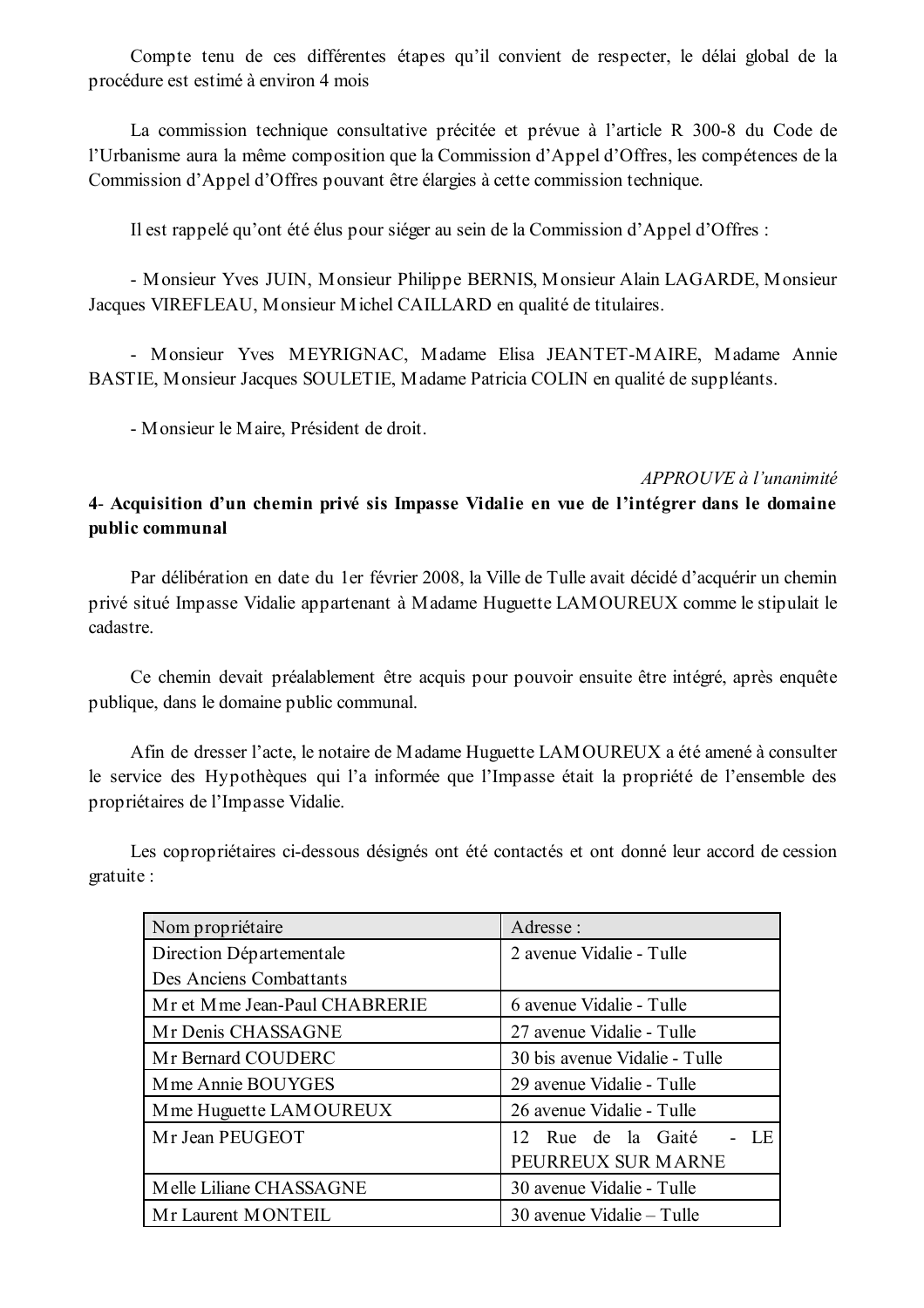| Mr et Mme François VAL      | 2 Allée des Quatre Vents ST |  |
|-----------------------------|-----------------------------|--|
|                             | PRIEST DE GIMEL             |  |
| Mme Anna-Maria FERREIRA     | 30 avenue Vidalie - Tulle   |  |
| Mr et Mme Jean MAZEYRAC     | 32 avenue Vidalie - Tulle   |  |
| Melle Solange LAVAL         | 32 avenue Vidalie - Tulle   |  |
| Mr Pascal PREZAT            | La Martinie PUY D'ARNAC     |  |
| M me Claudine LEON          | 34 avenue Vidalie - Tulle   |  |
| M me Maria LACROIX          | Régnac - COSNAC -           |  |
| Mr Carlos PINTO DE MAGALHES | 34 avenue Vidalie - Tulle   |  |

Il est proposé au Conseil municipal :

- $\omega$  . d'annuler la délibération du 1 er février 2008
- d'acquérir gracieusement le chemin situé Impasse Vidalie  $\sim$
- d'engager une procédure d'enquête publique en vue du classement du chemin dans le  $\omega_{\rm{max}}$ domaine public communal.

Les frais d'acte et d'arpentage seront à la charge de la commune.

## APPROUVE à l'unanimité

Monsieur ChristianPRADAYROL ne participant pas au vote et ne prenant pas part à la discussion

# 5- Opération façades - Délibération fixant les subventions allouées par la Ville en fonction des périmètres concernés

Depuis 1992 la Ville de Tulle s'est engagée dans une opération de rénovation des façades, les aides selon les secteurs s'élèvent à 30 %, 35 % ou 50 % du montant hors taxe des travaux.

Rappel des modalités d'attribution et des secteurs concernés à ce jour :

- la subvention est fixée de 30% à 35% du montant HT des travaux plafonné à 55 € le m<sup>2</sup> (30%) pour les façades d'une surface inférieure à 160m<sup>2</sup> et 35% pour les façades d'une surface supérieure à 160m<sup>2</sup> ou traitées en continu) dans le périmètre correspondant aux anciens secteurs OPAH quartier ouest et centre ancien.

- la subvention est portée à 50% du montant HT des travaux plafonné à 70 € le m<sup>2</sup> :

• Secteur PRI : Barrière, Charles de Gaulle, Trech, Alverge, secteur complémentaire (secteur ZPPAUP Centre Ancien)

· Entrées de ville : Rue des Martyrs, Rue Lucien Sampeix, Rue Aimé Audubert, Avenue de la Bastille, Quai Continsouza, Avenue de Ventadour, Rue du Docteur Valette

• Rue Pauphile, Rue de l'Estabournie, Quai de Rigny, Rond-Point Henri Dunant, Avenue Victor Hugo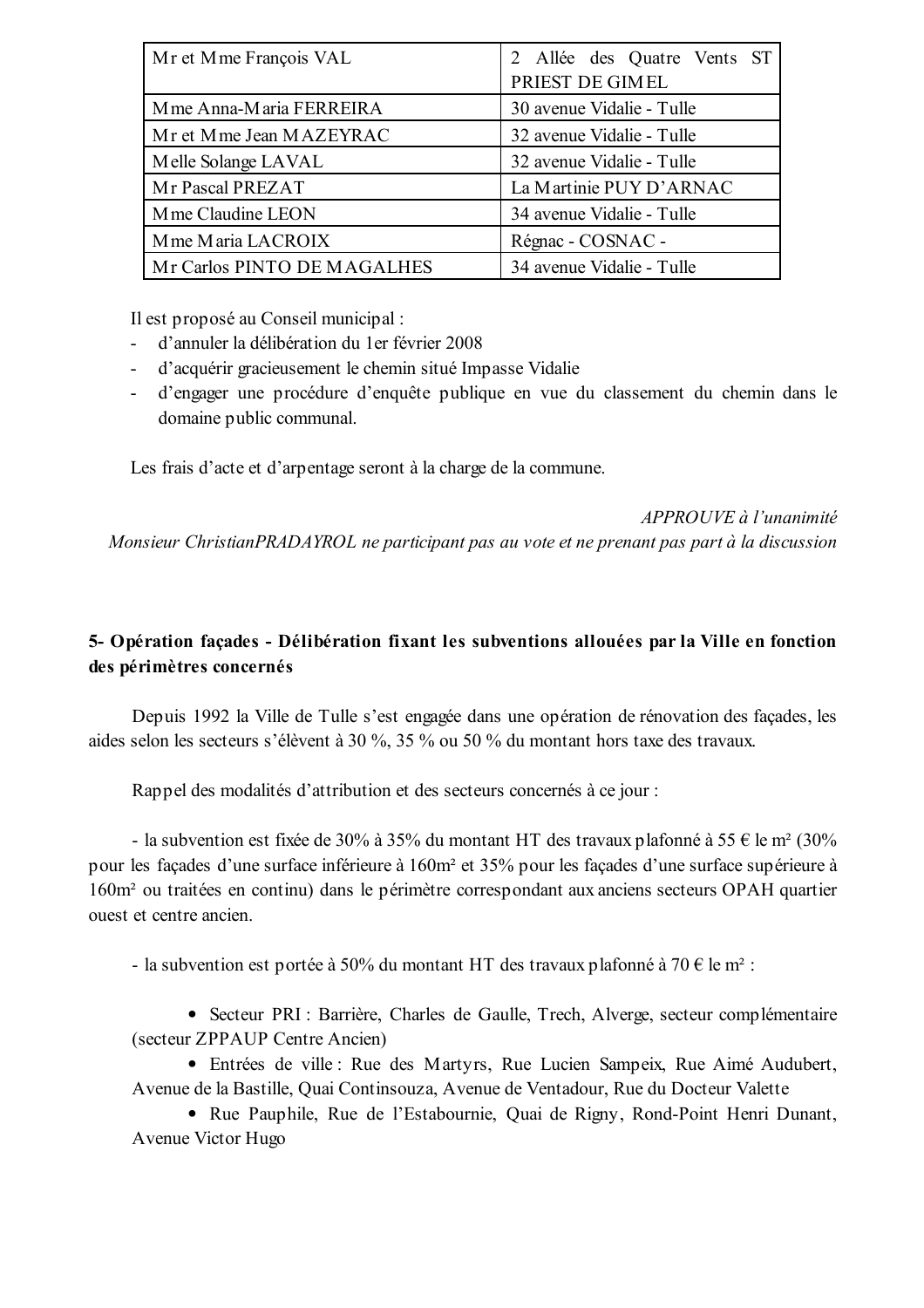Le Conseil Général de la Corrèze apporte également une aide à la rénovation des façades en fonction des critères définis par ce dernier et ayant fait l'objet d'une évolution depuis le 1 er juillet 2008 (plafond à 5 000  $\epsilon$  pour les aides aux particuliers).

Pour les projets de rénovation pouvant bénéficier d'une aide du Département, les propriétaires devront dans un premier temps solliciter la subvention départementale. La Ville de Tulle viendra compléter la participation du Département de façon à ce que le montant total des subventions allouées atteigne, selon les secteurs concernés, 30%, 35% ou 50 % du coût hors taxe des travaux.

Pour les opérations qui ne pourraient bénéficier de l'aide départementale, la Ville de Tulle interviendra comme elle le faisait précédemment.

Cette délibération s'appliquera aux dossiers déposés à compter du 1 er octobre 2008.

Il est proposé au Conseil municipal de se prononcer sur ce principe d'attribution des aides à la rénovation des façades.

Il est précisé qu'une convention de partenariat liant la Ville et le Département et formalisant ces modalités d'attribution de subventions pour les opérations facades pourrait être signée prochainement.

APPROUVE à l'unanimité

## **TRAVAUX-**

Rapporteur: Monsieur Yves JUIN

## 6- Approbation de l'avenant n<sup>o</sup>1 au marché Neuf Cegetel - Augmentation du débit des liens SDSL de l'Hôtel de Ville et du CCS - Augmentation du débit de l'accès Internet de l'Hôtel de Ville et mise en service d'un accès Internet au CCS

La Ville de Tulle est équipée d'un réseau VPN (réseau privé virtuel) qui permet de relier tous les sites (services) entre eux et d'avoir la possibilité de naviguer sur Internet à partir de chaque poste informatique. Pour ce faire nous avons des lignes SDSL à un débit garanti de 2M bps et un seul accès Internet à 2M bps à l'Hôtel de Ville partagé entre tous les sites.

A ce jour, nous avons 2 abonnements mensuels pour les lignes SDSL 2M bps (Hôtel de Ville et CCS) à 328  $\epsilon$  HT l'unité, soit 656  $\epsilon$  HT et un abonnement mensuel pour l'accès Internet 2Mbps à 220 € HT.

Suite à d'importants problèmes de vitesse d'accès à Internet les services extérieurs à la Mairie ont de grosses difficultés dans leur travail quotidien.

Il est donc urgent d'augmenter le débit de ces lignes.

En outre, le nouveau site Internet de la Ville est en construction; or, le débit actuel est trop faible pour mener ce travail dans de bonnes conditions.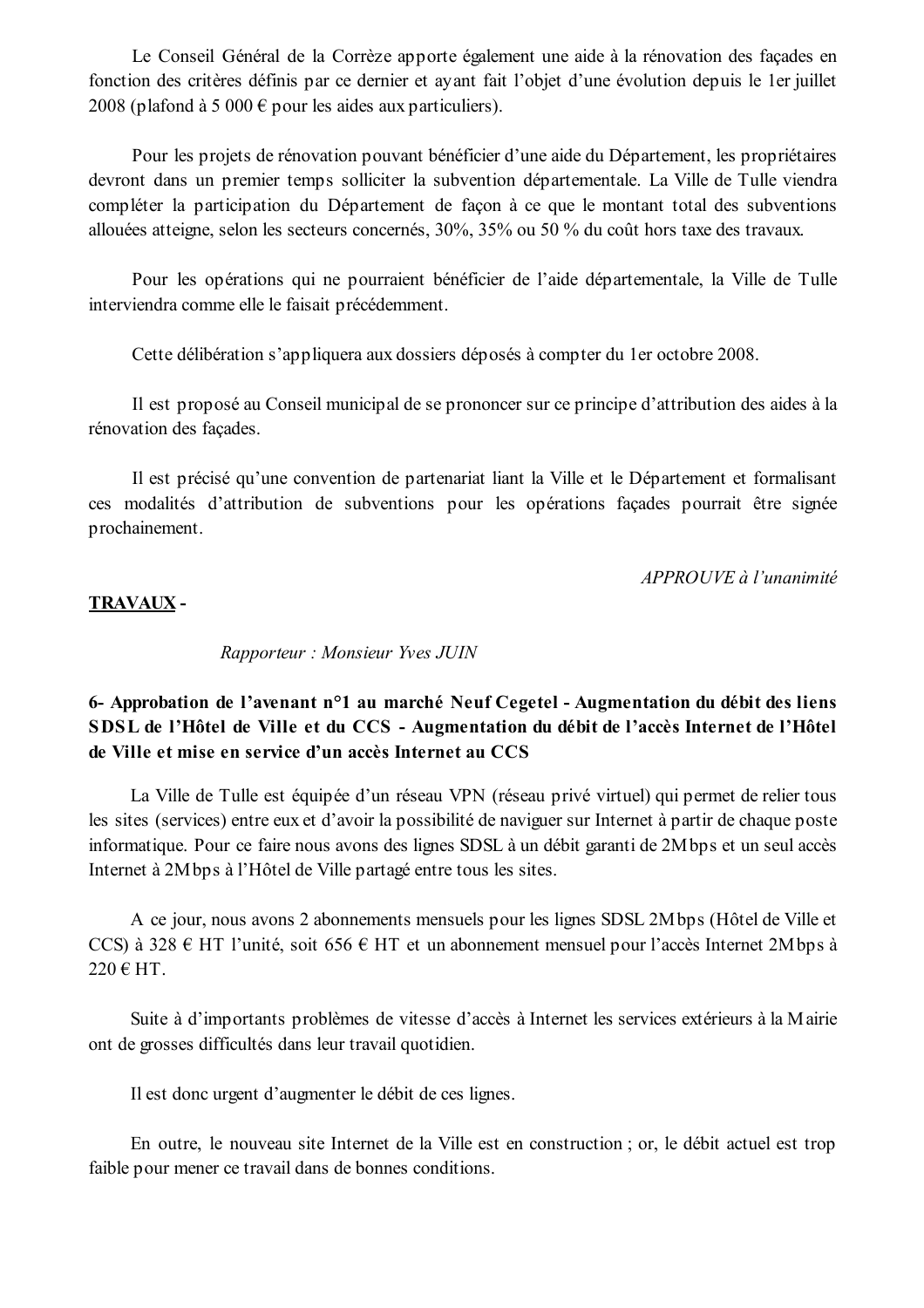Enfin, un nouveau logiciel métier en accès Web est utilisé par la Médiathèque ce qui prend beaucoup de bande passante et donc diminue le débit d'Internet sur le site.

Pour une meilleure utilisation de l'accès Internet, il est donc proposé ce qui suit :

- Augmenter le débit des 2 lignes SDSL de l'Hôtel de Ville et du CCS en prenant un abonnement de 4M bps à 640 € HT l'unité soit 1 280 € HT ; le coût supplémentaire pour les deux abonnements étant de 624 € HT.

- Augmenter le débit de l'accès Internet en prenant un abonnement de 4M bps à 360  $\epsilon$ HT ; le coût supplémentaire sera de  $140 \text{ } \in$  HT.

- Mettre en service un accès Internet supplémentaire au CCS avec un abonnement de 4Mbps à  $360 \text{ } \in$  HT.

Soit un coût supplémentaire pour l'ensemble de la prestation de 1 124  $\epsilon$  HT/mois

Le coût global de mise en service quant à lui s'élèverait à 1360  $\epsilon$  HT environ.

Il est proposé au conseil municipal d'autoriser Monsieur le Maire à procéder à la mise en œuvre de ce nouveau dispositif et à signer l'avenant correspondant avec le prestataire de service de la Ville

APPROUVE à l'unanimité

## 7- Marché à appel d'offres ouvert à lots séparés - Travaux d'entretien dans les bâtiments communaux

Afin d'assurer de bonnes conditions de travail, d'hygiène et de salubrité aux utilisateurs des bâtiments communaux (scolaires - sportifs - culturels - administratifs - associatifs), il est nécessaire de réaliser annuellement des travaux de réfection et d'entretien de locaux intérieurs et des façades pour les années 2009-2010 et 2011.

Pour faire face à ces besoins, il convient de mettre en place un marché à bons de commande pluriannuel avec l'allotissement suivant :

Lot n°1 : Peintures intérieures et extérieures- Revêtements muraux- Plâtrerie- Doublage intérieur- Faux plafonds suspendus- Ravalements extérieurs

Lot n°2 : Plomberie- Chauffage

Lot n°3 : Carrelage-Revêtements de sols souples

La durée de ce marché à bons de commande est d'un an reconductible 2 fois.

Le montant du marché sur 3 ans étant supérieur à 206 000 euros, il convient de lancer une procédure formalisée suivant le déroulé de l'appel d'offres ouvert par lots séparés.

Il est demandé au Conseil municipal d'autoriser le Maire à lancer la procédure d'appel d'offres et à signer les marchés afférents.

APPROUVE à l'unanimité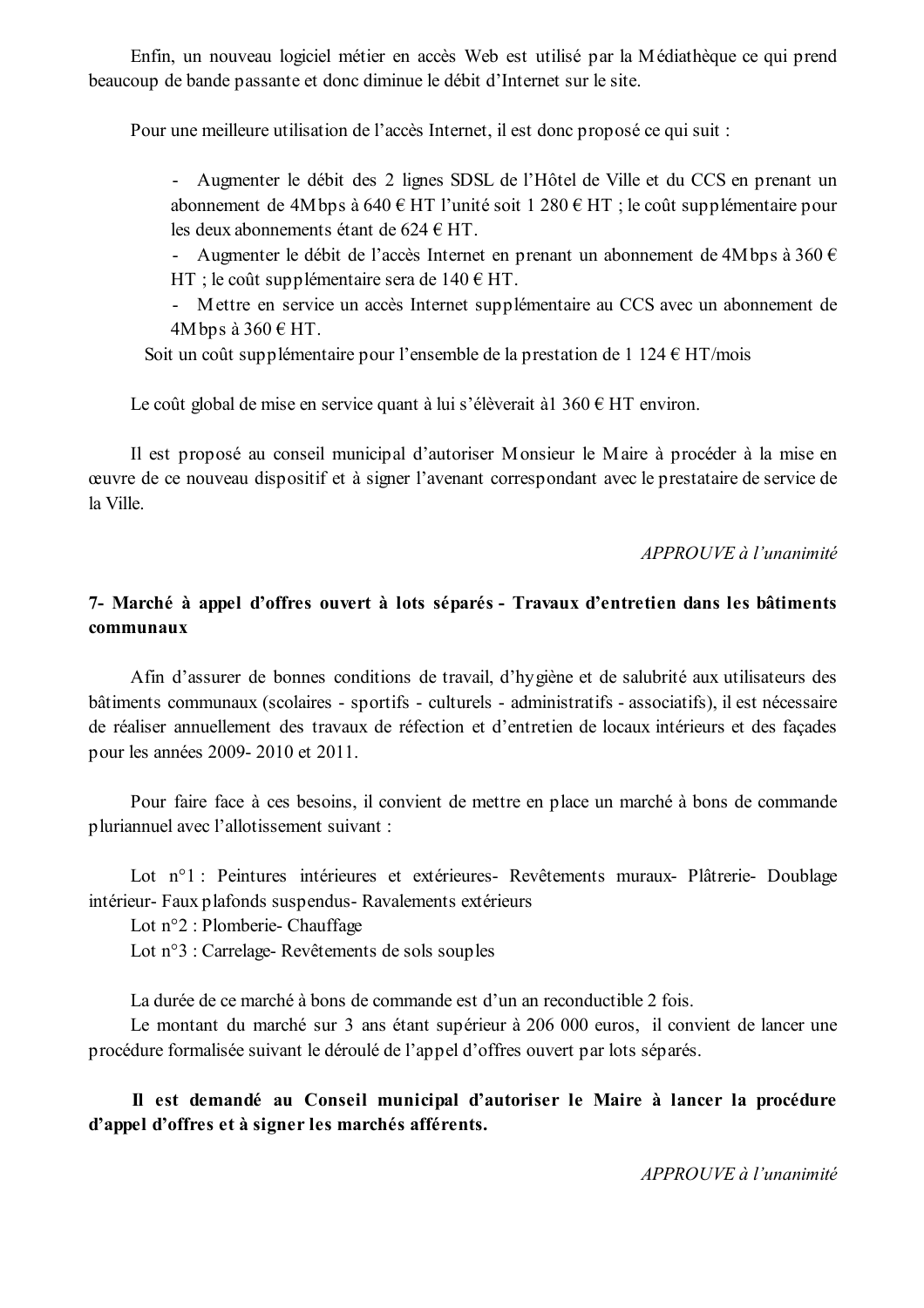## 8- Marché à appel d'offres ouvert - Raccordement assainissement et eaux pluviales avenue Lucien Sampeix

Le diagnostic sur les réseaux d'assainissement de la Ville de Tulle indique l'importance de mettre en séparatif tout le bassin versant compris entre la gare et l'école de gendarmerie.

De plus, il souligne un dysfonctionnement hydraulique au niveau de plusieurs déversoirs d'orage sur l'avenue Lucien Sampeix.

Les travaux à réaliser sont les suivants :

- redimensionner les réseaux d'eaux pluviales ainsi que d'eaux usées sur l'avenue Lucien Sampeix (350 ml), ce qui permet la suppression des déversoirs d'orage

- basculer une partie des effluents de la rue Marbot sur l'avenue Lucien Sampeix afin d'éliminer des rejets directs au niveau de la Corrèze cité Cazeau

- supprimer le fossé le long du mur de soutènement du boulevard Foch
- couper les arbres de l'avenue Lucien Sampeix
- raccorder les eaux pluviales et les eaux usées de la médiathèque et de sa plateforme.

Ces travaux sont le point de départ de tout le système d'assainissement du bassin versant compris entre la gare et l'école de gendarmerie.

Le montant des travaux étant supérieur à 206 000 euros, il convient de lancer une procédure formalisée soit un appel d'offres ouvert.

# Il est demandé au Conseil municipal d'autoriser le Maire à lancer la procédure d'appel d'offres et à signer les marchés afférents.

APPROUVE à l'unanimité

# 9- Marché à appel d'offres ouvert par tranches à lots séparés - Restauration de la Chapelle de l'Hôpital - Tranche Ferme

## Projet de restauration de la Chapelle de l'Hôpital dans l'ancien couvent de la Visitation

La chapelle de l'hôpital est inscrite à l'inventaire supplémentaire des Monuments Historiques depuis le 20 octobre 1987.

Le projet de restauration fait suite à une étude préalable historique, architecturale et sanitaire présentée en septembre 2004 et permettant au maître d'ouvrage d'envisager une mise en valeur globale pouvant être par la suite réalisée par tranches.

Par manque d'entretien régulier, l'édifice se trouve en effet dans un état sanitaire médiocre (humidité des murs due à des pénétrations d'eau, dégradation des enduits, mauvais état des vitraux et de la couverture).

D'autre part, des travaux de réfection datant d'une cinquantaine d'années, ont affecté son volume extérieur. Ainsi, la couverture a été refaite et le lanternon démoli, les enduits à la chaux ont été remplacés par un enduit jeté au mortier bâtard et les pierres de taille du portail ont été rejointoyées au ciment.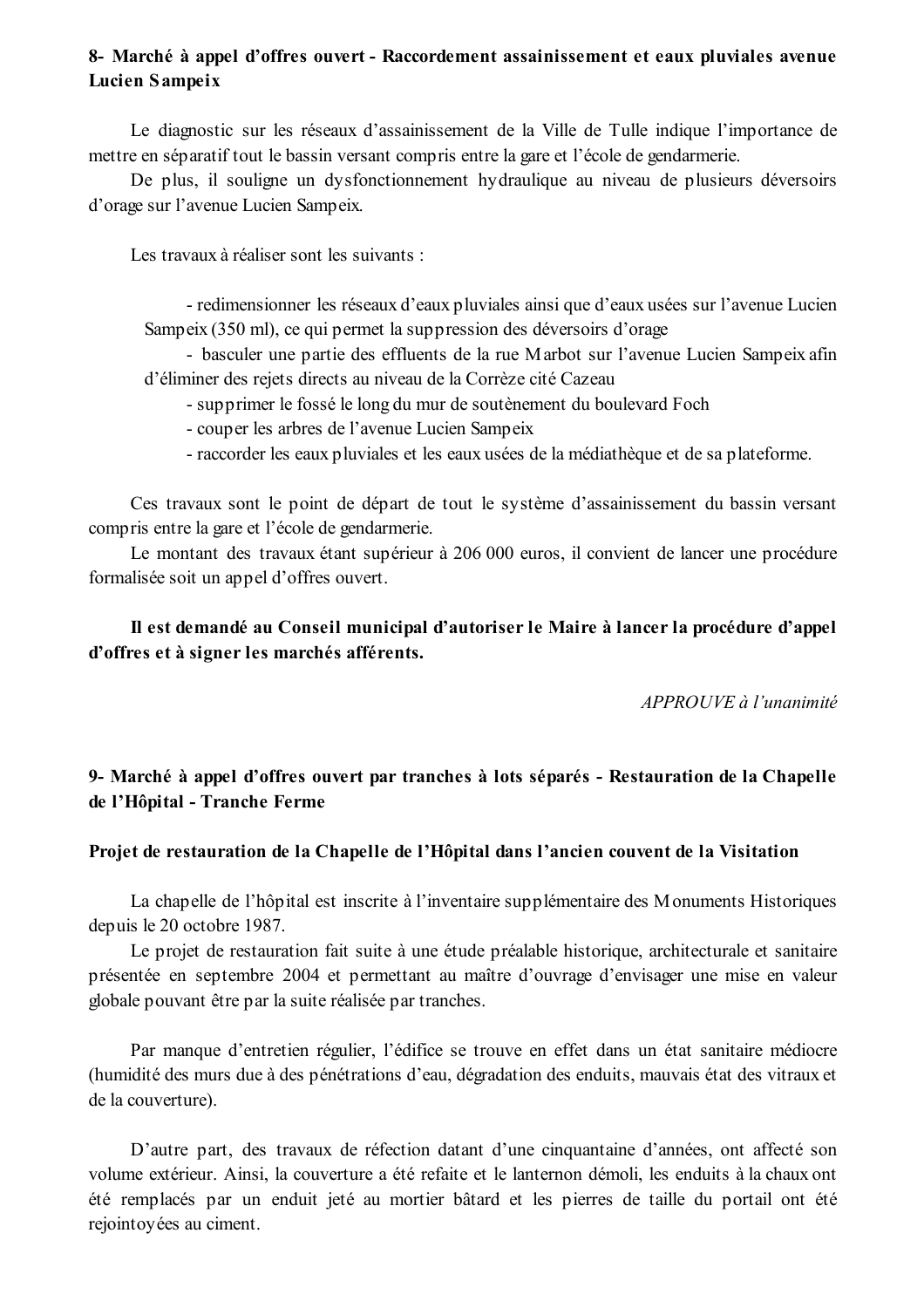### Les travaux sont proposés en trois tranches :

## **TRANCHE FERME**

## I - RESTAURATION DES CHARPENTES ET COUVERTURES DE LA CHAPELLE

Cette toiture, très dégradée, est actuellement couverte en ardoise fine. Elle a été modifiée en partie haute par la suppression d'un lanterneau visible sur une carte postale des années 1900.

- $\blacksquare$  Les travaux concerneront  $\cdot$
- · la dépose de l'actuelle couverture en ardoises fines,
- la consolidation de la charpente en place avec la restitution du lanterneau en partie haute,
- · la réfection d'une couverture en ardoise épaisse posée aux clous et de la zinguerie.

## II-LA RESTAURATION DE LA SACRISTIE

L'ancienne sacristie adossée au bâtiment de la chapelle est inutilisable suite à la dégradation du toit et du plancher. Il est proposé d'en établir la restauration intégrale (charpente, couverture, reprise des maçonneries et des enduits, réfection du sol et restauration des menuiseries) afin d'y transférer le local de service dont les travaux d'aménagement sont prévus ultérieurement.

Enfin dans cette tranche et afin d'anticiper les travaux à faire ultérieurement, il est prévu d'effectuer des sondages sur les enduits intérieurs de l'église afin de repérer d'éventuelles traces de décors anciens masqués par les enduits récents.

## Durée des travaux : 9 mois **TRANCHE CONDITIONNELLE 1**

## LA RESTAURATION DES ELEVATIONS EXTERIEURES DE LA CHAPELLE.

Les élévations de la chapelle sont actuellement revêtues d'un mortier à la chaux hydraulique probablement mis en place au début du XXe siècle. Les vitraux largement perforés n'assurent plus l'étanchéité à l'eau et à l'air de l'enveloppe du bâtiment.

Cette tranche consistera :

- au piquage des enduits existants,
- à la réparation des maçonneries fissurées,
- à la reprise des pierres de taille,
- à la suppression des joints ciment,
- à la réfection des enduits anciens à la chaux naturelle.
- à la réfection totale des vitraux en place avec dépose et repose de nouveaux vitraux.

- Un caniveau en galets de gneiss sera aménagé en pied des élévations sur toute la périphérie et un parterre de pelouse avec une bordure de pierres sera réalisé devant la porte principale de la chapelle.

## Durée des travaux : 9 mois

## **TRANCHE CONDITIONNELLE 2**

RESTAURATION INTERIEURE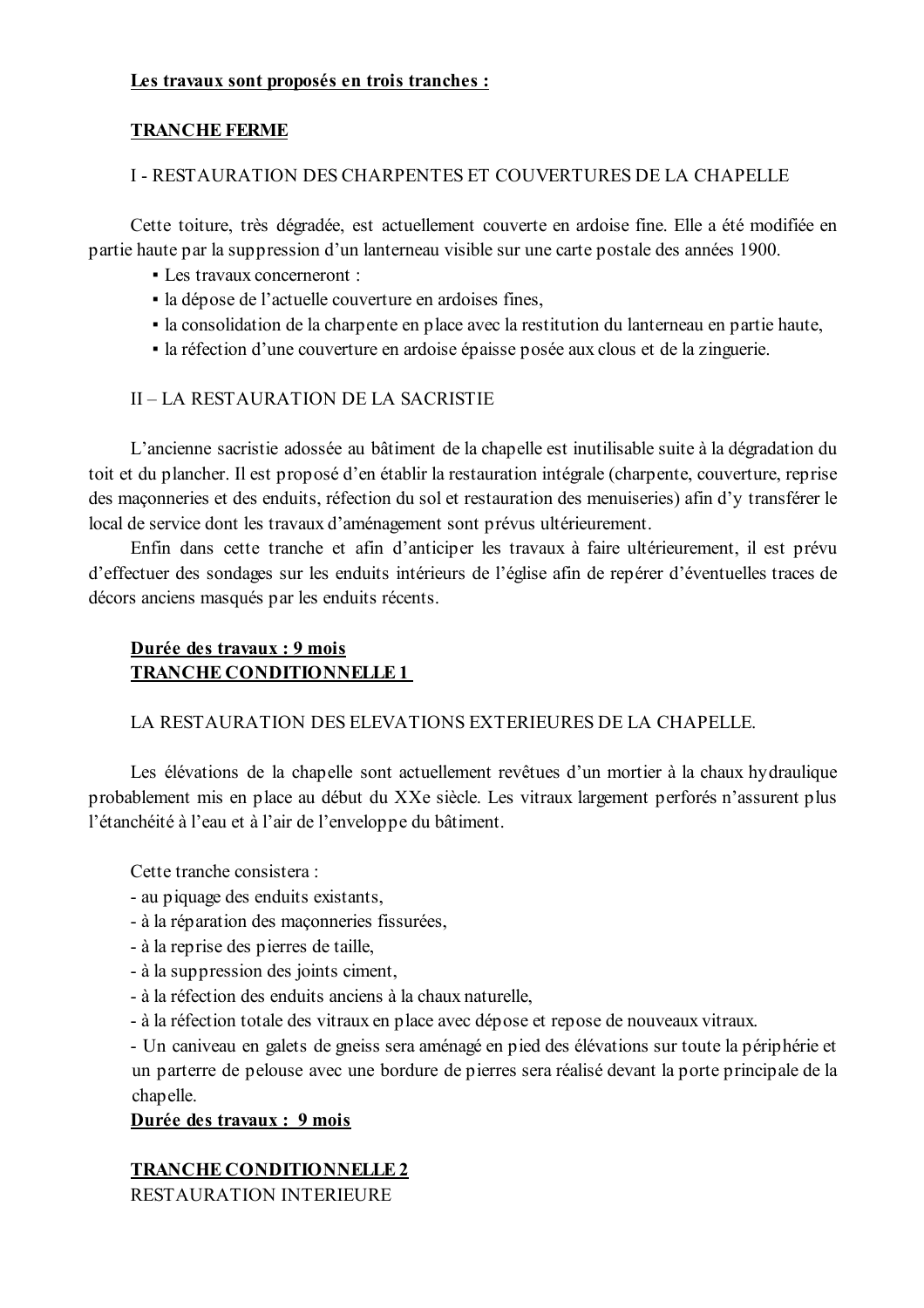- Réfection des enduits dégradés
- Restitution d'une liaison chapelle/hôpital par une large porte en bois avec vitrages
- Dépose du sol ciment et réfection d'un sol en pierre
- Installation d'un chauffage par le sol
- Installation d'un éclairage de sécurité
- Mise en lumière intérieure
- Aménagement du hall d'accès depuis l'hôpital
- Révision du mobilier
- Restauration des retables et de la chaire

### Informations administratives et échéancier

### - Pour la tranche ferme :

Délibération du 28 septembre 2006 : demande de subventions Etat et Département

Dossier subvention 2006- arrêté préfectoral n°07.165 en date du 09/05/2007 pour prorogation de délai

- financement tranche ferme:

| <b>DRAC</b> | 25% |
|-------------|-----|
| Département | 53% |
| Ville       | 22% |

Echéancier ·

Conseil Municipal septembre 2008 : approbation procédure de passation appel d'offres

DCE: fin octobre 2008 Appel d'Offres : début novembre 2008 Débuts travaux : 1<sup>er</sup> trimestre 2009

## Il est demandé au Conseil municipal d'autoriser le Maire à lancer la procédure d'appel d'offres et à signer les marchés afférents.

Equipe de maîtrise d'œuvre : Nathalie PRAT, architecte du patrimoine, Yves Le Douarin, Economiste de la construction, SYNERGIE B.E.T. fluides :

Notification du 03 novembre 2005- arrêté contrat maîtrise d'œuvre n° 14 du 26 octobre 2005 Arrêté convention d'étude n° 57 du 19 février 2004

Contrôleur technique : SOCOTEC

Contrôle SPS : VERITAS

Permis de construire délivré le 15 novembre 2006 : prolongation de délai demandé

APPROUVE à l'unanimité

# 10- Approbation de l'avenant n°2 au lot n°2 du marché d'exploitation des installations thermiques et nautiques des bâtiments communaux et des bâtiments du CCAS de la Ville de Tulle à intervenir avec DALKIA

Le bilan économique des derniers exercices fait apparaître un bonus par rapport aux consommations initiales du Centre Aquarécréatif de l'Auzelou.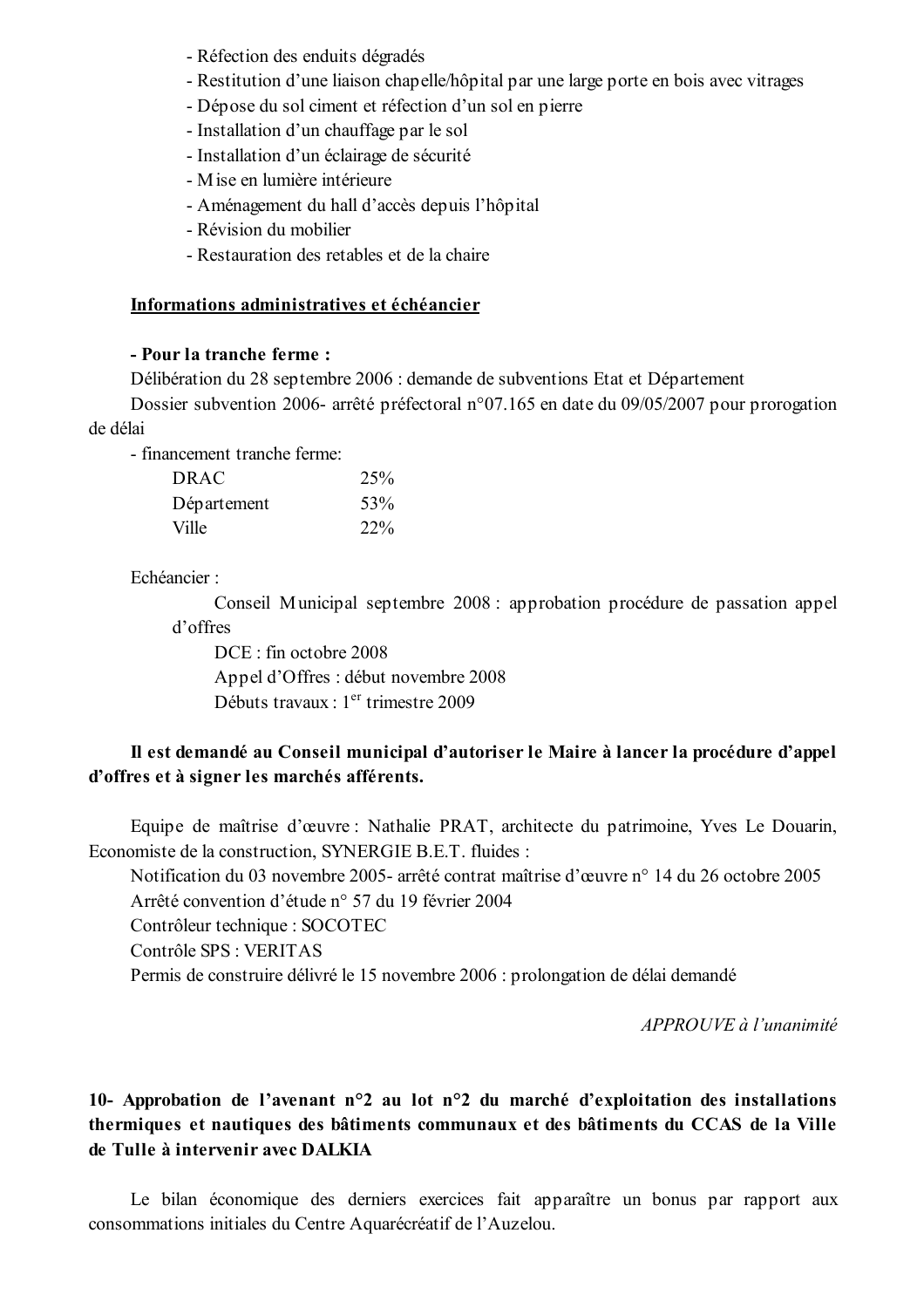Le rendement des installations thermiques s'est amélioré de 1,2% et les consommations globales constatées sont inférieures aux prévisions de l'ordre de 10%.

L'objet de cet avenant vise à recaler les valeurs P1 (fourniture de chauffage) sur les réels constatés, conformément aux dispositions contractuelles décrites à l'article « 13.1- intéressement » du CCTP du Marché.

Cette modification fait apparaître une moins value d'environ 8 594,92  $\epsilon$  HT par rapport au marché initial, sur le poste P1 du lot n°2 : Centre Aquarécréatif.

Le présent avenant prendra effet rétroactivement au 1<sup>er</sup> janvier 2008.

Il est demandé au Conseil municipal d'approuver l'avenant n°2 au lot n°2 du marché d'exploitation des installations thermiques et nautiques des bâtiments communaux et des bâtiments du CCAS de la Ville de Tulle liant la Ville et DALKIA.

APPROUVE à l'unanimité

11- Approbation de l'avenant n°8 au lot n°1 du marché d'exploitation des installations thermiques et nautiques des bâtiments communaux et des bâtiments du CCAS de la Ville de Tulle à intervenir avec ELYO

L'objet de cet avenant est le suivant :

- d'une part, la suppression des installations Ecole de la FAGEARDIE et Ecole Jean JAURES à compter du 15 juillet 2008 pour les prestations P1(fourniture de chauffage) et P2 (maintenance) entraîne une moins value globale de 7 039,56  $\epsilon$  HT.

- d'autre part, une augmentation de la consommation sur l'installation « les serres du Chambon », a pour conséquence la modification des valeurs  $P1$ , conformément aux dispositions contractuelles décrites à l'article « 13.1 – intéressement » du CCTP du Marché.

La nouvelle redevance P1 devient 5 214,78 € HT au lieu de 4 495,50 € HT, soit une plus value de 719,28 € HT, à compter du 1<sup>er</sup> janvier 2008.

Ces ajustements font donc apparaître une moins value de 3 140,25 € HT pour le poste P1 et de 3 180,03  $\epsilon$  HT pour le poste P2, soit une moins value totale de 6 320,28  $\epsilon$  HT.

Il est demandé au Conseil municipal d'approuver l'avenant n° 8 au lot n°1 du marché d'exploitation des installations thermiques et nautiques des bâtiments communaux et des bâtiments du CCAS de la Ville de Tulle liant la Ville et ELYO.

APPROUVE à l'unanimité

12- Renforcement du réseau électrique ZI de Mulatet - Approbation de la convention de passage afférente à cette opération liant la Ville et Electricité Réseau Distribution France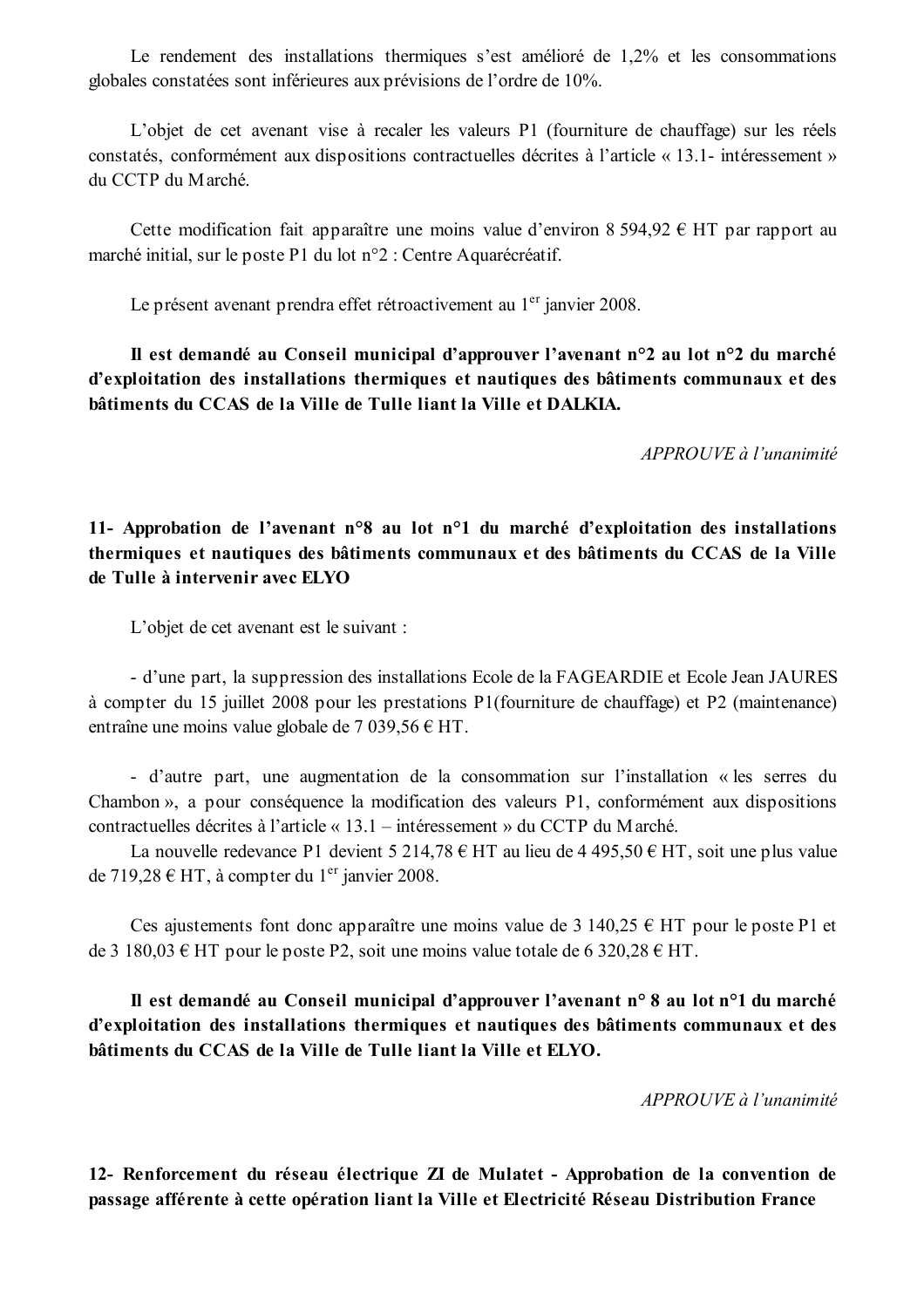Dans le cadre d'un projet de renforcement du réseau électrique Zone Industrielle de Mulatet par Electricité Réseau Distribution France (ERDF), il est prévu la construction de nouveaux réseaux basse et haute tension souterrains sur la propriété de la commune de TULLE.

## Il est proposé au Conseil Municipal :

- d'approuver la convention de passage afférente
- d'autoriser Monsieur le Maire à la signer.

### APPROUVE à l'unanimité

Madame Nicole DUPUY quitte la séance à 20 heures et donne pouvoir à Monsieur Philippe BERNIS pour voter en son nom jusqu'à la fin de la séance.

## **ENVIRONNEMENT -**

Rapporteur: Monsieur Philippe BERNIS

## 13- Avis afférent au rapport annuel du délégataire pour le service de l'assainissement pour l'année 2007

Le service d'assainissement a été concédé à la Générale des Eaux (Véolia Eau).

Le délégataire doit produire chaque année, à l'autorité délégante, un rapport comportant notamment les comptes retraçant la totalité des opérations afférentes à l'exécution de la délégation de service qui doit être porté à la connaissance de l'Assemblée délibérante.

Il est proposé au Conseil municipal d'émettre un avis sur le rapport ci-annexé.

AVIS favorable

## 14- Avis afférent au rapport annuel du délégataire pour le service de distribution d'eau potable pour l'année 2007

Le service de distribution d'eau potable a été concédé à la Générale des Eaux (Veolia Eau).

Le délégataire doit produire chaque année, à l'autorité délégante, un rapport comportant notamment les comptes retraçant la totalité des opérations afférentes à l'exécution de la délégation de service qui doit être porté à la connaissance de l'Assemblée délibérante.

Il est proposé au Conseil municipal d'émettre un avis sur le rapport ci-annexé.

### **COMMISSION CONSULTATIVE DES SERVICES PUBLICS LOCAUX POUR LA DISTRIBUTION D'EAU** POTABLE ET L'ASSAINISSEMENT Réunion du 16 septembre 2008

Présent(e)s : Cathy MAZERM Corrèze Environnement Jean Marie MOURNETAS Union Départementale FO Lucien PERIOUOI Union Départementale CFDT Patrice CHASTANET « BELLEVUE Animation »

 $Ex\,cis\acute{e}(e)s$  : Pierre LAVENU INDECOSA-CGT 19 Jean Marie MAS Union Départementale des Consommateurs de la Corrèze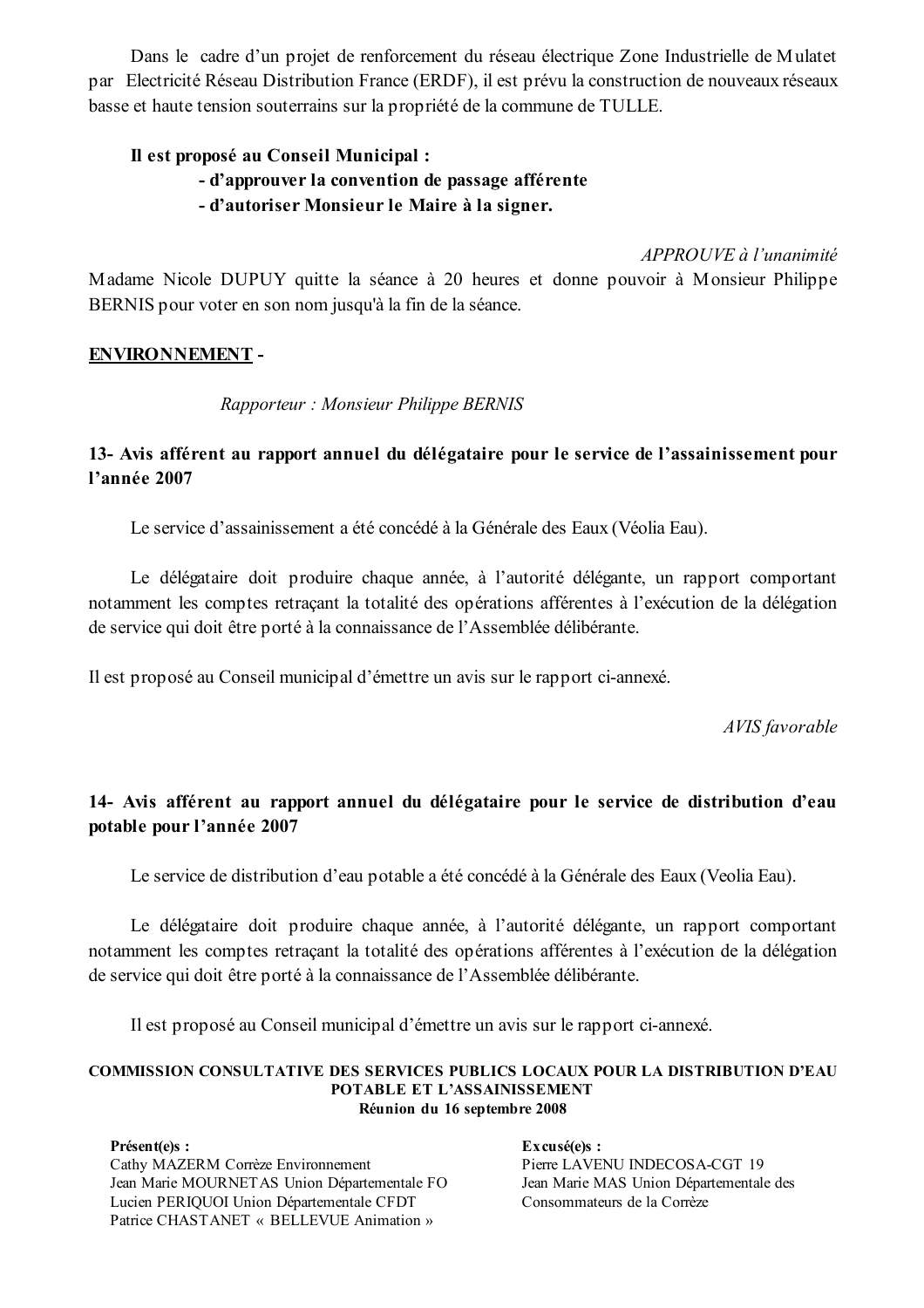Gilbert LAUGIER « Les amis de la fontaine de MAURS »

Philippe ROQUES Véolia Eau François COLLEVAN Véolia Eau Thibaut FORESTIER Véolia Eau

Josy BUGE CHASTANET Conseillère Municipale Annette COMBASTEIL Conseillère Municipale Annabel MAGALHES Conseillère Municipale Philippe BERNIS Adjoint

Jacques TRAMONT Ville de Tulle Cédric MARY

Sylvie CHRISTOPHE Conseillère Municipale Magali LACHASSAGNE Adjointe Laurette SIEGEL Conseillère Municipale

Farida CHAMPINOT Ville de Tulle Alain VAUX Ville de Tulle Jean Julien CHAPUT Ville de Tulle

Philippe Bernis ouvre la réunion en remerciant les participants et en donnant la liste des personnes excusées. Il est ensuite procédé à un tour de table afin que chacune et chacun puissent se présenter.

Il est rappelé que cette commission est obligatoire dès qu'il y a délégation de service public, qu'elle doit être réunie pour examiner les rapports du délégataire dans les domaines délégués et qu'un compte rendu de cette réunion doit être présenté lors de la séance du Conseil Municipal chargé d'émettre un avis sur les rapports annuels des délégataires.

Il est proposé d'examiner dans un premier temps le rapport sur l'Alimentation en Eau Potable.

Chaque membre de la commission a pu disposer au préalable des rapports complets (à l'exception des Conseiller(e)s municipaux(ales) invité(e)s à titre d'information), et un résumé synthétique a été transmis à l'ensemble des membres du Conseil Municipal aussi, il ne sera repris dans ce compte rendu que les grandes lignes de la présentation du bilan annuel du service délégué et les questions qui ont été posées à l'issue de cette présentation.

Le service est assuré par le délégataire au travers d'un contrat d'affermage portant sur la production, l'élévation, la distribution, les branchements et la gestion clientèle.

Le service d'alimentation en eau potable est constitué d'une station de traitement aux Fontaines, cette station étant alimentée par les eaux de surface de la Solane, les captages situés de part et d'autre de la Solane et par un pompage dans la Corrèze et d'un réseau de distribution doté de plusieurs réservoirs relais alimentés par des relevages.

Le traitement avant distribution est assuré par ozonation et minéralisation avec du calcaire marin.

Les principales interrogations ont porté sur les points suivants :

- Quel est l'état de la station de traitement ?

Le délégataire signale que le génie civil des bassins est ancien (il remonte aux années 1930) et présenterait des fuites. Avant toute chose il importe de faire un état précis de la qualité du génie civil et d'évaluer son incidence sur les pertes.

- Comment va se faire la minéralisation de l'eau lorsqu'il sera interdit de recourir aux calcaires marins de Bretagne qui sont actuellement utilisés par l'usine des Fontaines ?

L'exploitation doit cesser en 2010, le délégataire (Véolia) peut utiliser de la dolomite (riche en carbonate de calcium mais dont l'utilisation présente le défaut d'accroître le temps de minéralisation) ou rechercher un nouveau calcaire marin toujours en exploitation. Pour l'heure, aucun choix n'est arrêté.

- Comment sont éliminés les produits issus du nettoyage des filtres de traitement de la station des Fontaines ?

Ces produits sont récupérés dans un bassin de décantation situé en contrebas de l'usine des Fontaines et les boues décantées sont injectées dans le réseau eaux usées pour être traitées à l'usine de dépollution de Mulatet (environ 30 T par an), avec ce dispositif, la turbidité qui apparaissait fréquemment sur la Solane et la Corrèze a disparu en partie.

- Comment est calculée la consommation moyenne par jour et par habitant ?

Cette consommation est de 122 litres, elle est en dessous de la moyenne nationale (150 litres) et est calculée à partir des chiffres de consommation relevés sur les compteurs des particuliers et application de ratio pour les immeubles collectifs.

- Pourquoi y-a-t-il un écart important entre le rendement et les chiffres de l'eau facturée ?

C'est parce qu'une partie non négligeable de l'eau traitée est utilisée pour les besoins du service (nettoyage des filtres de la station par exemple) et en moindre quantité pour les essais des poteaux incendie.

- Un membre de la commission a constaté qu'une fuite signalée le samedi n'a été réparée que le lundi et demande pourquoi il est nécessaire d'appeler Toulouse pour une fuite à Tulle ?

L'appel centralisé est lié à la nécessité de faire des économies d'échelle dans la gestion, quant au délai, il est effectivement anormal, le délégataire veillera à respecter des délais plus courts.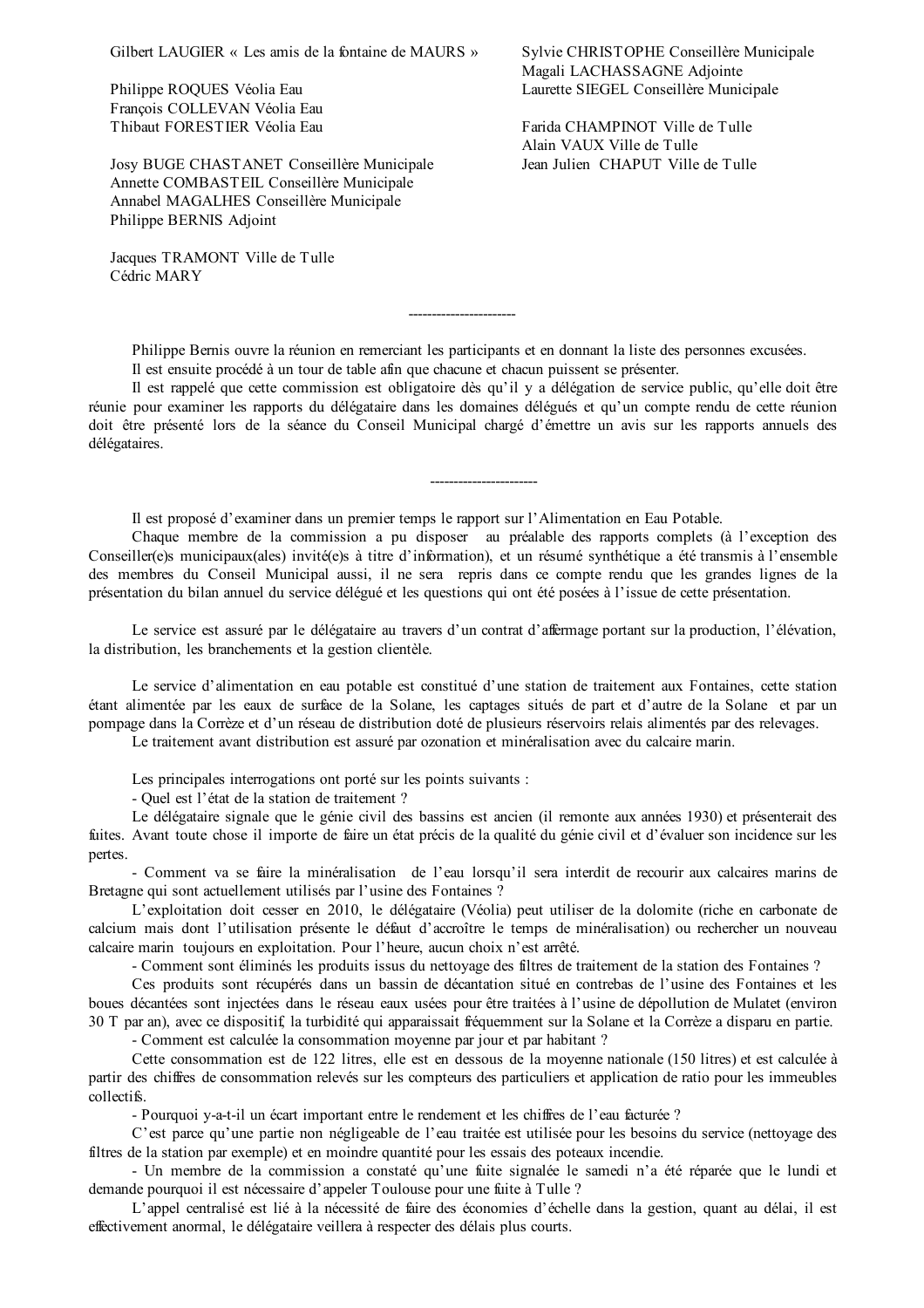- Pourquoi v-a-t-il une contradiction entre le rapport du délégataire qui annonce 100 % de conformité bactériologiques sur l'auto surveillance et sur les contrôles réalisés par l'Etat (DDASS) et le rapport de la DDASS qui signale 3 cas de non conformité bactériologique ?

Cette contradiction vient d'une différence de référence, le délégataire faisant référence aux limites de qualité, la DDASS faisant référence à un indicateur précis en l'occurrence la mesure de la présence de coliformes totaux qui ne doit pas être supérieure à ... 0. Les chiffres relevés par 3 fois par la DDASS (5, 4 et 5 donc au dessus de 0) sur des points précis du réseau attestent plus d'une faible chloration (ces ponts de mesures sont éloignés du réservoir) que d'un mauvais état sanitaire et n'ont pas d'incidence sur la qualité de l'eau distribuée. La DDASS souligne par ailleurs qu'il serait nécessaire et urgent de protéger les captages et pompage en raison du risque de pollution par les pesticides, leur présence ayant été observée sur les eaux brutes avant la station de traitement (mais dans des quantités qui pour l'instant peuvent être traitées par la station actuelle).

- Où en est-on de la protection des captages et pompage?

Aujourd'hui, le rapport de l'hydrogéologue est fait, il préconise l'institution de périmètres de protection pour les captages et prélèvements dans la Solane et la mise en place d'un système d'alerte sur la Corrèze. Il convient maintenant d'achever la procédure.

- Quelles sont les valeurs de débit des cours d'eau (notamment de la Corrèze) en dessous desquelles il n'est plus possible de pomper ?

Le débit réservé de la Corrèze est de 1 m<sup>3</sup> par seconde, et il est arrivé dans les années sèches que l'on pompe alors que ce débit n'est pas là, en 2003 et 2005. En 2007 et 2008, ce cas ne s'est pas présenté. Il n'en reste pas moins que ce problème constitue une préoccupation majeure. Pour y faire face, il peut être envisagé de construire des retenues d'eau qui, en période de basses eaux se vident et viennent assurer un débit autorisant le pompage (la construction de retenue posant par ailleurs des problèmes écologiques majeurs -réchauffement, perte de la qualité de l'eau). Il peut également être envisagé, après une étude précise, d'abaisser le niveau du débit réservé si l'on a la garantie du bon maintien de l'état du cours d'eau. La Communauté de Communes a diligenté une étude sur ces problèmes sur l'ensemble de son territoire, cette étude doit analyser l'évolution des consommations d'eau, l'état des ressources et dégager des pistes pour remédier aux dysfonctionnements. Cette étude n'en est pour l'instant qu'au stade du diagnostic.

- D'où provient la hausse de consommation des bâtiments communaux ?

Pas de réponse précise, des compteurs ont été mis en place pour surveiller en continu les consommations et agir plus rapidement en cas de fuites.

Le rendement du réseau est de 70 %, ce qui veut dire que près d'1/3 de l'eau traitée à la station des Fontaines se perd, l'objectif du délégataire est d'arriver à 80 % le plus vite possible ce qui nécessite d'importants et coûteux travaux. Ceux-ci sont programmés conjointement avec les travaux de voirie.

A noter que le prix de l'eau au m<sup>3</sup> a diminué entre 2006 et 2007 en raison de l'application du nouveau mode de calcul des redevances de l'Agence de l'Eau (de 2,44 € le m<sup>3</sup> en 2006 à 2,25 € le m<sup>3</sup> en 2007 pour une consommation de référence de 120 m<sup>3</sup> avec abonnement).

La partie alimentation en eau ayant été examinée, il est proposé de passer à la partie assainissement.

Le système d'assainissement est complexe. Il est constitué d'un réseau de collecte, de stations de relevage, de déversoirs d'orage et d'une station de traitement située à Mulatet.

Le réseau de collecte est à la charge de la Commune (entretien et extension), la station de traitement, les déversoirs d'orage et les postes de relevage à la charge du délégataire (contrat d'affermage et de concession).

Le fonctionnement du réseau n'est pas satisfaisant, une étude a montré que le volume des effluents arrivant à la station est bien inférieur à ce qu'il devrait être, environ 9 000 équivalents habitants pour une population raccordée d'environ 16 000 équivalents habitants. Cette différence est due pour une part à la vétusté d'une partie du réseau, aux nombreux rejets directs identifiés (en particulier lors d'une descente en canoë de la Corrèze) et au fait qu'il collecte à la fois les eaux usées et les eaux pluviales. Cette particularité nécessite la mise en place de déversoirs d'orage pour séparer par temps de fortes pluies les eaux pluviales des eaux usées, ces déversoirs ont très souvent un fonctionnement difficile. Tout cela a pour conséquences une pollution diffuse des eaux de surface (Corrèze et Solane), un fonctionnement en sous capacité de la station et fait que le système de Tulle est pour l'instant non conforme aux directives européennes sur les Eaux Résiduaires Urbaines. La ville a établi un programme de travaux visant à corriger ces dysfonctionnements, ce programme a reçu l'avis favorable de l'Agence de Bassin et a été officialisé par un arrêté préfectoral. Les travaux prévus consistent à restructurer le réseau (contrôle des branchements, séparation eaux usées/eaux pluviales, ...), à supprimer les rejets directs (les récents travaux dans la Solane étaient de cet ordre), à améliorer le fonctionnement des déversoirs d'orage et à doter certains d'entre eux de systèmes de surveillance et d'alerte. Pour réaliser ces travaux, la ville de Tulle bénéficiera d'aides de la part de l'Agence de Bassin et du Conseil Général.

La station de traitement de type boues activées est conforme aux directives et diverses règles, elle assure un bon niveau de traitement des effluents et accepte les produits des vidanges des fosses de particuliers (une convention est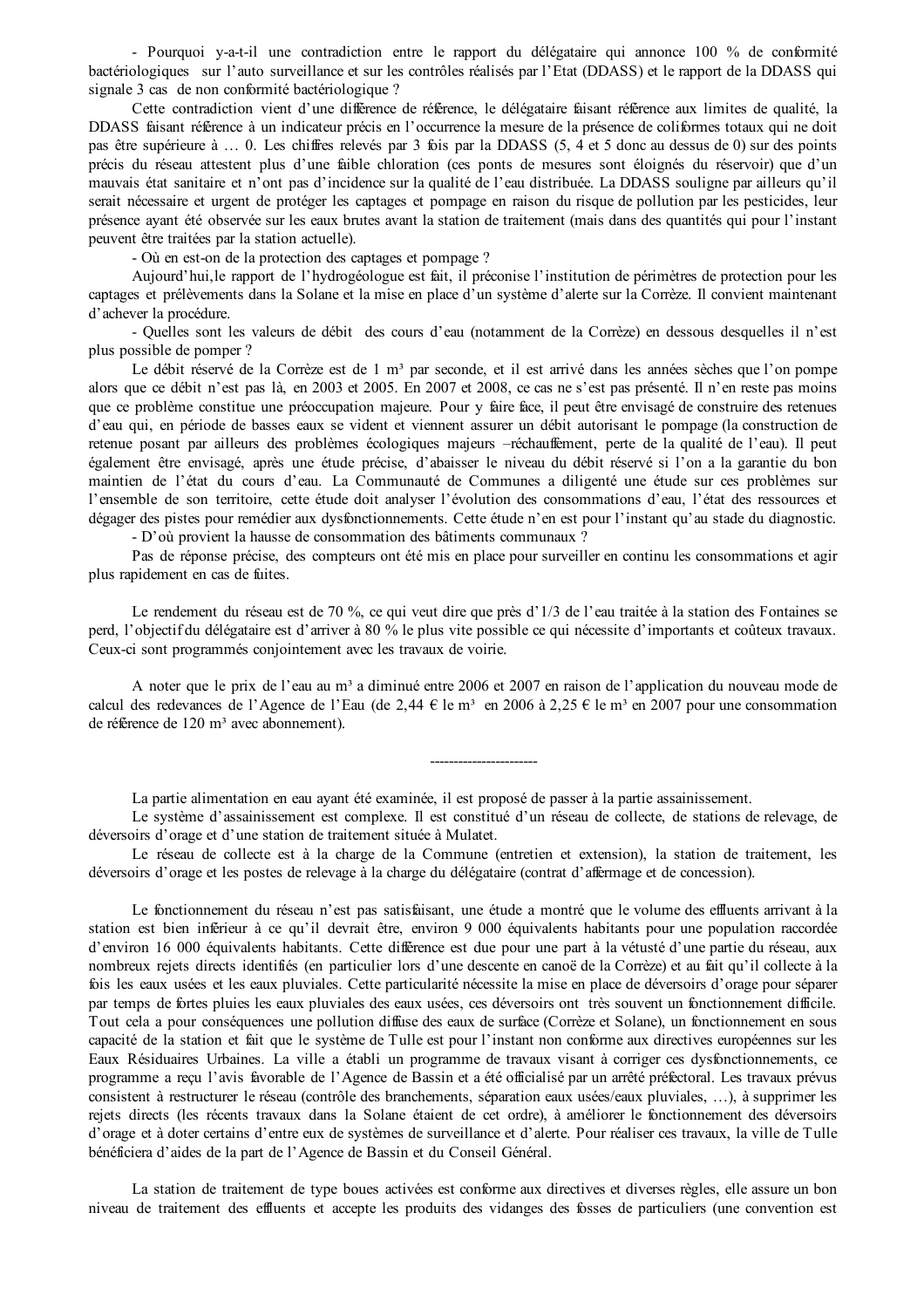établie avec chaque vidangeur). Y sont traités les effluents provenant de Tulle, mais également ceux provenant de Naves. de Laguenne et d'une partie de Chameyrat (des conventions de raccordement sont établies avec ces communes).

Sur tous ces points, les participants ont fait des observations et posé quelques questions :

- Pourquoi n'avoir pas invité le kayak club de Tulle ?

Il s'agit d'un oubli, le kayak a travaillé avec la ville au recensement des rejets directs, il est également intéressé au premier chef par le bon état sanitaire de la Corrèze et cet oubli sera réparé pour la prochaine commission.

- Oue deviennent les boues de la station ?

Les chiffres figurant dans le rapport sont erronés, en réalité la production de boues est 2 fois plus élevée, une rectification sera opérée. Ces boues sont valorisées soit épandage direct après chaulage (environ 750 T), soit par épandage après avoir été compostées avec des déchets verts (750 T). Si les boues ne sont pas conformes (ce qui n'est pas le cas à Tulle), elles doivent être mises en décharge de classe 1. Sur Tulle, le délégataire porte une attention particulière aux rejets amenés à la station, pour contrôler cela il établit avec les producteurs « spéciaux » (par exemple blanchisserie de l'hôpital, l'hôpital) des conventions tripartites (commune, délégataire et producteur) qui fixe les obligations respectives.

- Qu'en est-il des odeurs à la station de Mulatet ?

Ces odeurs ont deux origines, les boues produites et les graisses traitées dans le réacteur à graisses. Ce dernier a fait l'objet de travaux d'amélioration et la situation est meilleure aujourd'hui (il n'y a pas eu de plaintes cet été).

- Comment sont facturées les prestations pour les communes extérieures ?

Elles sont facturées à la commune sur la base des consommations relevées sur les factures d'eau des particuliers (fournies par la commune).

- Le suivi des vidangeurs est-il assuré ?

Les vidangeurs ont un contrat avec le délégataire et la commune, lorsqu'il dépote à la station, il lui est remis un avis en 3 exemplaires dont un pour le particulier dont il a vidé la fosse.

Le prix de l'assainissement au m<sup>3</sup> est de 1,87 € en 2007, il était de 1,66 € en 2006 (pour une consommation de référence de  $120 \text{ m}^3$  avec abonnement).

N'ayant plus d'observations Monsieur BERNIS clos la réunion et remercie l'ensemble des participants. Il précise que sera organisée prochainement une visite des installations pour les nouveaux élus.

AVIS favorable

## 15- Avis afférent au rapport annuel sur la qualité des eaux destinées à la consommation humaine pour l'année 2007

L'article 2 du décret n°94-841 du 26 septembre 1994 relatif aux conditions d'information sur la qualité de l'eau distribuée en vue de la consommation humaine prévoit qu'une note de synthèse annuelle sur les données relatives à la qualité des eaux distribuées soit établie pour les communes de 3 500 habitants et plus.

Le bilan sanitaire de la commune de Tulle pour l'année 2007 a été établi par la DDASS (Direction Départementale des Affaires Sanitaires et Sociales) chargée du contrôle sanitaire des eaux destinées à la consommation humaine pour le département de la Corrèze.

### Il est proposé au Conseil municipal d'émettre un avis sur ledit rapport.

AVIS favorable

### **DOMAINE PUBLIC -**

Rapporteur: Monsieur Bernard COMBES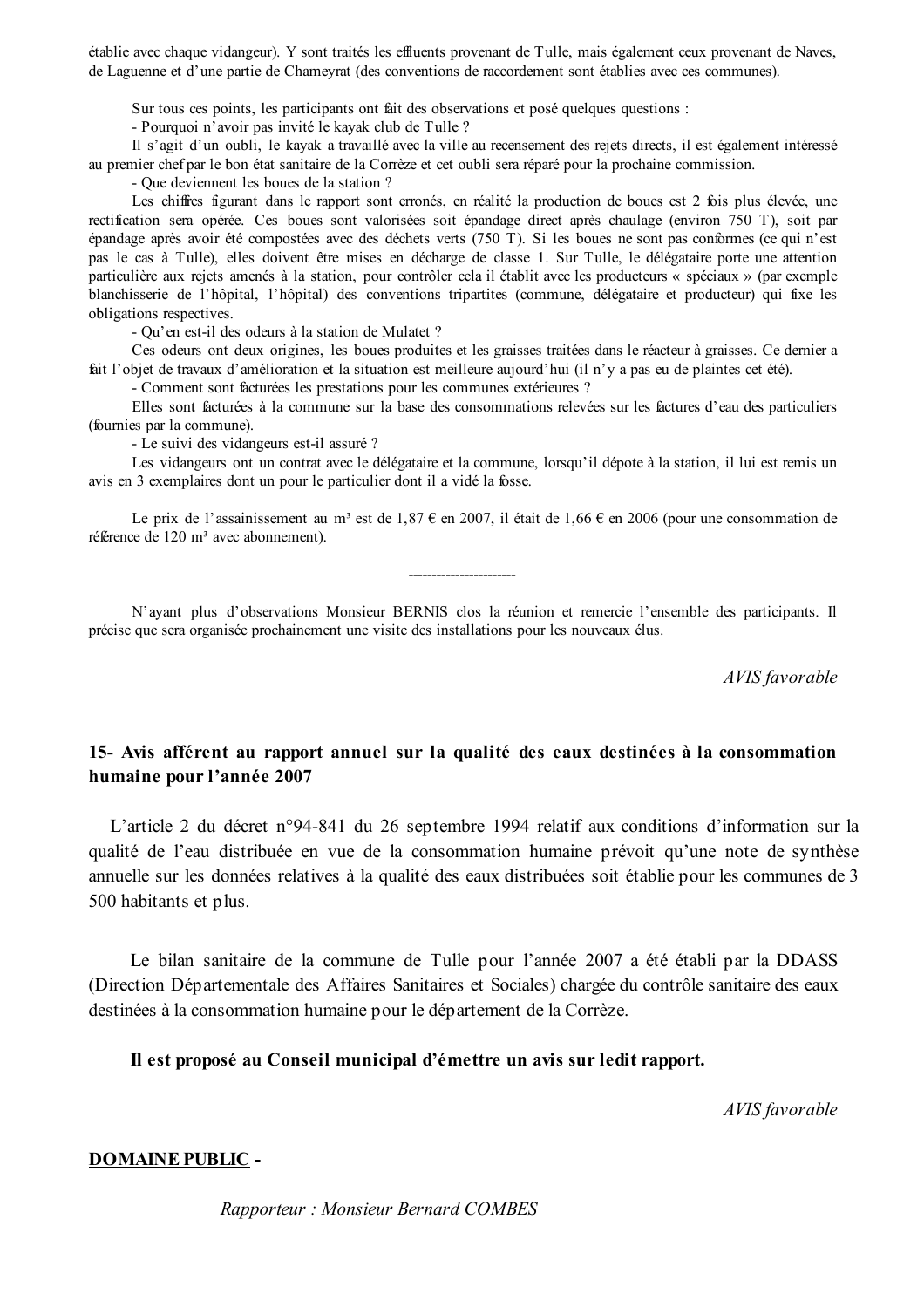### 16- Dénomination de voie située entre la rue Tour de Maïsse et la rue Roc la Pierre

Le passage situé entre la rue Tour de Maïsse, la rue Roc la Pierre n'a jamais été dénommé.

Ce passage dessert désormais une habitation qui n'a pas d'adresse postale.

## Il est proposé au Conseil municipal de dénommer ce passage « Chemin de l'Enclos » par référence à l'ensemble du site.

APPROUVE à l'unanimité

### **II- PÔLE SERVICES A LA POPULATION**

### **AFFAIRES SCOLAIRES -**

### Rapporteur: Madame Dominique GRADOR

### - Information sur la rentrée scolaire

La rentrée scolaire 2008/2009 a été marquée par une réorganisation importante du temps scolaire avec l'instauration de la semaine de quatre jours, décision prise sans concertation par le Ministère de l'Education Nationale

Pour faire face à ce choix et aider les familles à gérer le mercredi, jour désormais sans école, la Ville a décidé de proposer une nouvelle offre de service au public en ouvrant à la journée le centre de loisirs du Chambon le mercredi.

Le centre du Chambon reste un lieu d'accueil à vocation éducative, mais également une passerelle qui facilitera le lien vers les associations, les clubs sportifs et les services municipaux : médiathèque, conservatoire à rayonnement départemental, centre aquarécréatif...

La mise en place de ce nouveau service a été possible grâce à un redéploiement du personnel rendu disponible par la fermeture des écoles Jean Jaurès et de la Fageardie et la suppression des cours le mercredi matin.

Les premiers chiffres de fréquentation du Chambon le mercredi laissent penser que ce nouveau service était attendu par les familles et qu'une centaine d'enfants pourraient en bénéficier dans les semaines à venir.

Les effectifs de l'ensemble des écoles sont en légère baisse  $-3$  % avec un millier d'élèves scolarisés dans les différents sites. Les écoles Joliot Curie et Turgot ont bénéficié de la fermeture de Jean Jaurès et la Fageardie en renforçant leurs effectifs. D'autres sites comme la Croix de Bar ou Clément Chausson ont pu stabiliser leurs effectifs.

Enfin, cette rentrée 2008 a vu la mise en place d'un pédibus (cheminement à pieds) organisé par la Ville. Il va permettre aux parents dont les enfants sont scolarisés sur l'école Turgot de les déposer place Berteaud ou au parking Saint-Pierre. Les enfants continueront ensuite leur chemin tranquillement et en toute sécurité vers l'école accompagnés par des agents municipaux.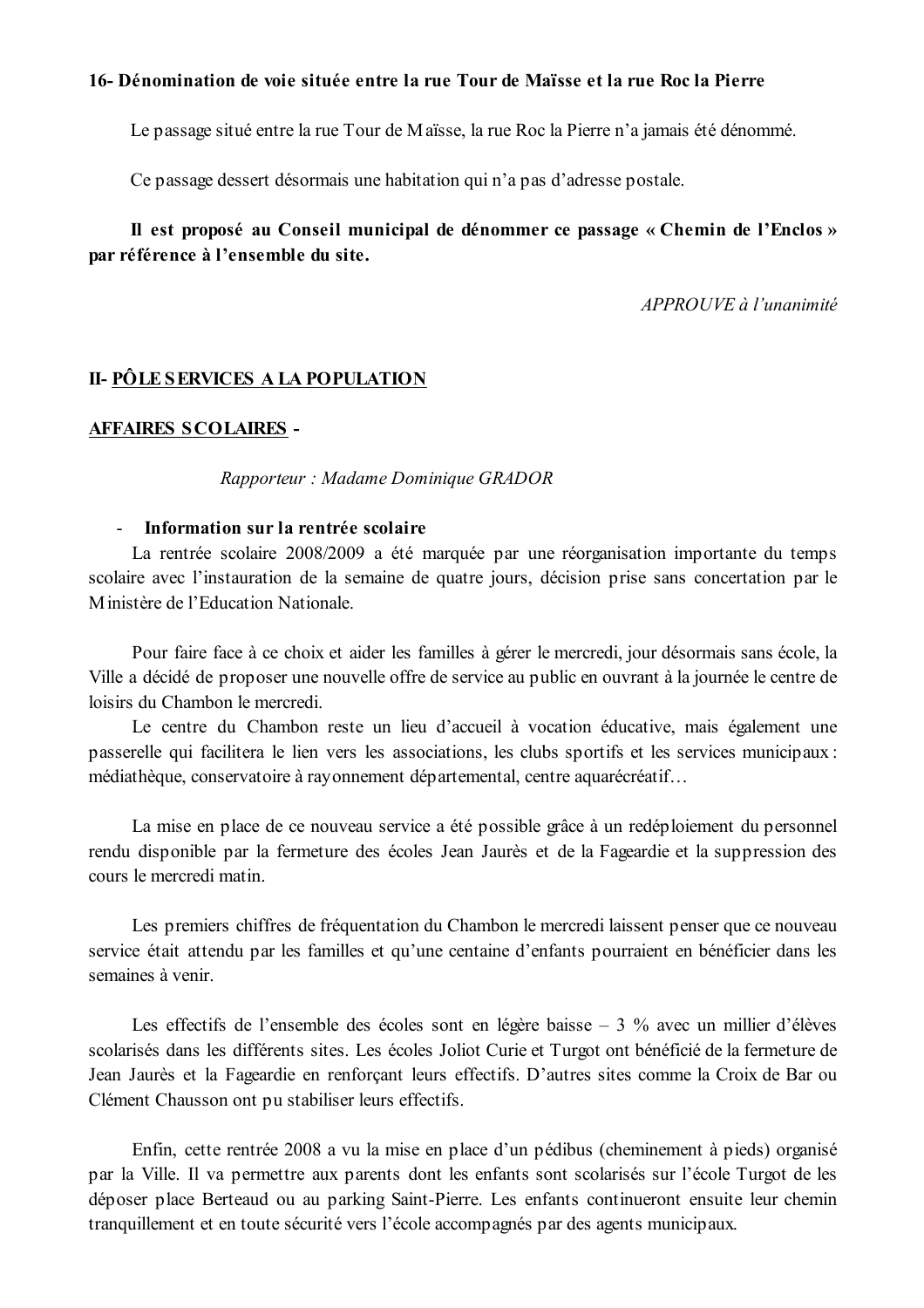### **AFFAIRES SPORTIVES -**

### Rapporteur: Monsieur Jean-Louis SOULIER

17- Approbation d'une convention de partenariat afférente à la section sportive football du Collège Victor Hugo liant le Collège Victor Hugo, l'Association Tulle Football Corrèze, la Ligue du Centre Ouest de Football, le District de Football de la Corrèze, la Direction Départementale de la Jeunesse et des Sports et la Ville

Depuis trois saisons, le collège Victor Hugo, en partenariat avec le Tulle Football Corrèze, le district de football de la Corrèze, la Direction Départementale de la Jeunesse et des Sports et la Ville de TULLE, a mis en place une section sportive football.

Cette structure a pour objectif de permettre à des jeunes de se perfectionner dans la pratique du football sans compromettre leur scolarité.

La Ville de TULLE est partenaire de cette section par la mise à disposition gratuite des terrains de la Cible nécessaires à son organisation.

## Il est proposé au Conseil municipal de signer de nouveau la convention afférente avec les différents partenaires de la section sportive.

APPROUVE à l'unanimité

## 18- Approbation d'une convention liant la Ville et l'ASPTT Natation dans le cadre de la labellisation du club par la Fédération Française de Natation

Dans le cadre d'un projet de labellisation des clubs de natation, la Fédération Française de Natation impose aux associations affiliées de répondre à un cahier des charges qui définit notamment les missions exercées dans les établissements nautiques.

Afin de permettre à l'ASPTT Natation de répondre à l'ensemble de ces exigences, il est demandé au Conseil municipal d'autoriser Monsieur le Maire à signer une convention afin de préciser pour le centre aquarécréatif de TULLE le rôle de chacun des intervenants (clubs, activités d'apprentissage de la compétence de la communauté de communes, activités organisées par les maîtres nageurs de la structure).

 $APPROUVE \d0$  l'unanimité

## 19- Approbation d'une convention liant la Ville et le CAT ADAPEI Corrèze pour le nettovage des locaux du DOJO

La Ville de Tulle souhaite confier au CAT ADAPEI Corrèze - Atelier de Tulle, le nettoyage des locaux du Dojo sis Impasse de la Montane.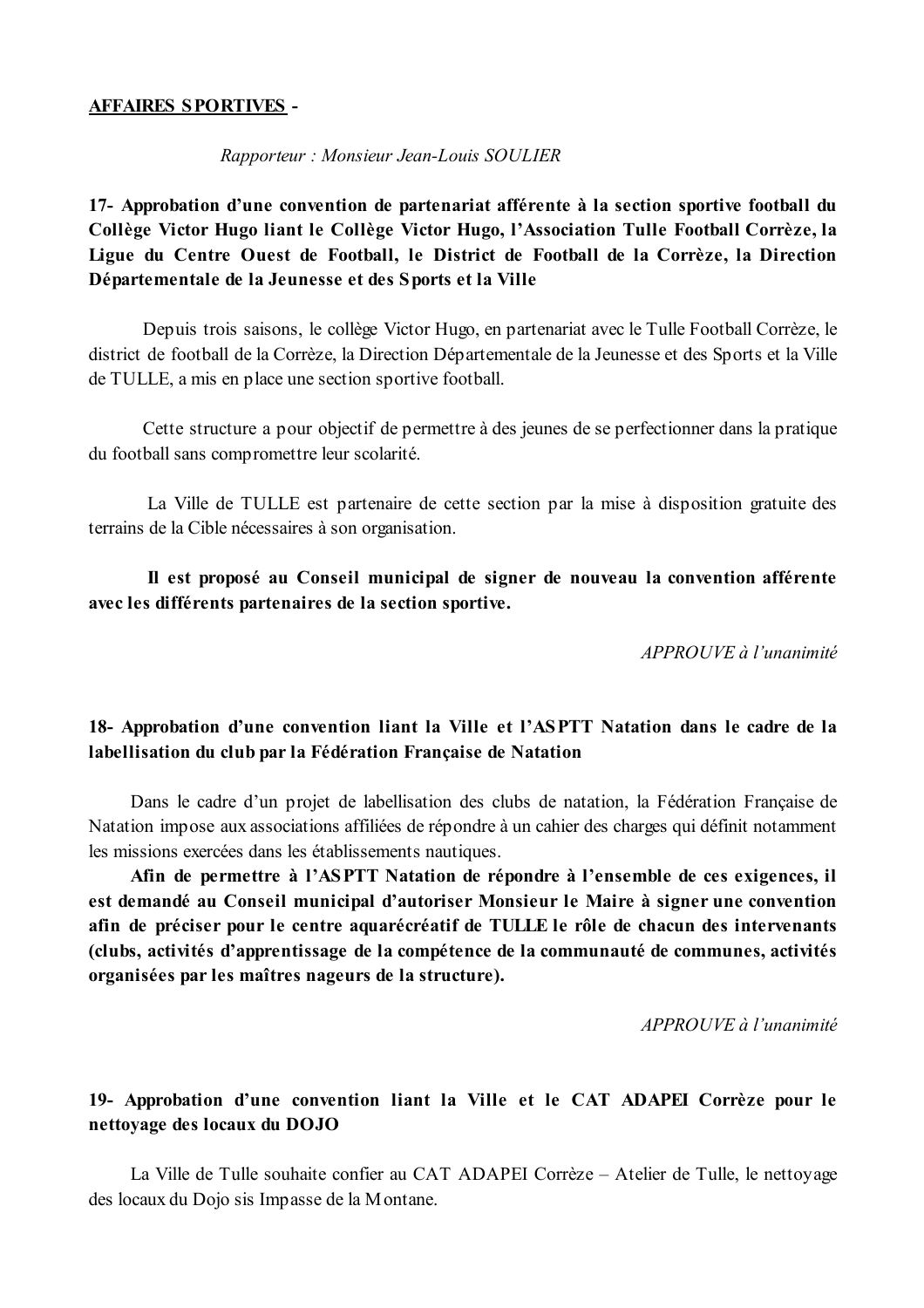Cette prestation de nettoyage s'effectuera en fonction de l'état et de la disponibilité des locaux ainsi que de la disponibilité de l'équipe chaque jour ouvré en dehors des périodes de fermeture du CAT ADAPEI Corrèze.

La prestation concerne le hall d'entrée, les vestiaires et sanitaires, les salles de sport.

Il est précisé que les travailleurs handicapés affectés à l'exécution de cette prestation seront encadrés par un moniteur d'atelier.

Le coût de cette prestation s'élève à 852,84 € HT soit 1 020 € TTC par mois (prix forfaitaire).

Ce montant correspond au coût de la main d'œuvre, la Ville de Tulle fournissant le matériel et les produits nécessaires à la prestation.

Le présent contrat est établi pour la période du 1<sup>er</sup> Septembre 2008 au 30 Juin 2009.

Il est proposé au Conseil municipal d'approuver ce contrat et d'autoriser Monsieur le Maire ou son représentant à le signer.

APPROUVE à l'unanimité

# 20- Approbation d'une convention liant la Ville et l'Etablissement Public Local d'Enseignement Agricole de Tulle-Naves-Cornil pour l'organisation de l'activité du Club de Roller dans le gymnase de cet établissement

Il est proposé au Conseil municipal, comme la saison précédente, d'autoriser Monsieur le Maire à signer une convention liant la Ville et l'Etablissement Public Local d'Enseignement Agricole de Tulle-Naves-Cornil afin de permettre au club le « Tulle Roller Skating » de pouvoir s'entraîner une fois par semaine dans le gymnase de cet établissement.

APPROUVE à l'unanimité

### **AFFAIRES SOCIALES -**

Rapporteur: Madame Pierrette DEZIER

### 21- Espace Rencontre le Lien - Versement d'une participation au titre de l'année 2008

Il est proposé au Conseil municipal d'allouer à l'UDAF, au titre de l'année 2008, une participation à hauteur de 3568 euros afin d'assurer le fonctionnement de l'Espace Rencontre le Lien.

Le Point Rencontre le Lien est une structure d'accueil, d'écoute et d'accompagnement qui permet de réamorcer la relation ou d'instaurer un autre type de communication entre parents et enfants.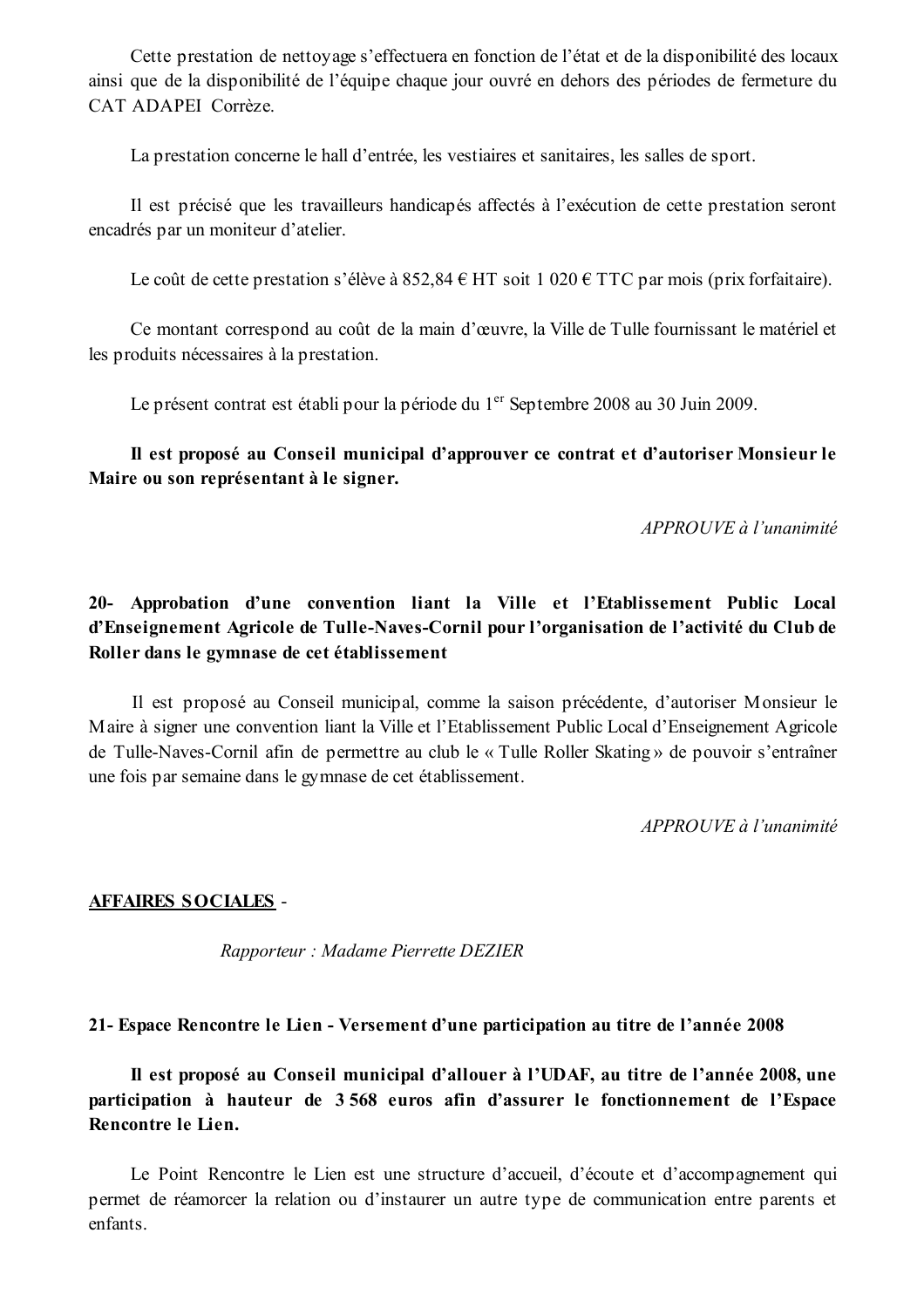Il s'adresse aux familles éclatées, lorsque le droit de visite est difficile, conflictuel ou interrompu.

A la demande du barreau de Tulle et de la DDASS, la création d'un Espace Rencontre « le Lien » (géré par l'UDAF) s'est avéré indispensable sur Tulle.

Il est installé dans les locaux de l'Ecole Joliot Curie mis à disposition par la Ville depuis le 10 décembre 2005.

Cette participation permet de reconduire l'activité sur le site de Tulle pour l'année 2008.

APPROUVE à l'unanimité

## **AFFAIRES CULTURELLES -**

### 22- Acceptation de dons pour le Musée des Armes

Rapporteur: Madame Sylvie CHRISTOPHE

### a- Don d'un revolver « puppy » type Velodog

Une donation anonyme a été proposée au Musée des Armes.

Il s'agit d'un révolver « puppy » type Velodog pour dame. Cette arme est communément nommée révolver « bossu » en raison de sa forme. Une double action, une détente escamotable et un cran de sûreté sur la face gauche. Les plaquettes sont en ébonite quadrillée.

Arme de la fin du XIXe Calibre .320 S&W Armurerie liégeoise Dimensions: Longueur totale 11 cm / longueur canon: 4,2cm

Il est demandé au Conseil municipal :

- de valider l'entrée de ce révolver dans les collections tullistes,

- d'autoriser Monsieur le Maire ou son représentant à engager les démarches liées à l'autorisation de détention de cette arme de 4<sup>ème</sup> catégorie auprès de la Préfecture de la Corrèze, pour son intégration dans l'inventaire du Musée des Armes.

 $APPROUVE$ à l'unanimité

### b-Don d'une plaque gravée en acier peinte

Une donation a été proposée au Musée des Armes par Claude MOULY, résidant à Chameyrat.

Il s'agit d'une plaque gravée en acier peinte. Les parties gravées, réalisées sur des machines à commandes numériques, sont cuivrées. La plaque est fixée sur un socle en bois. Elle illustre le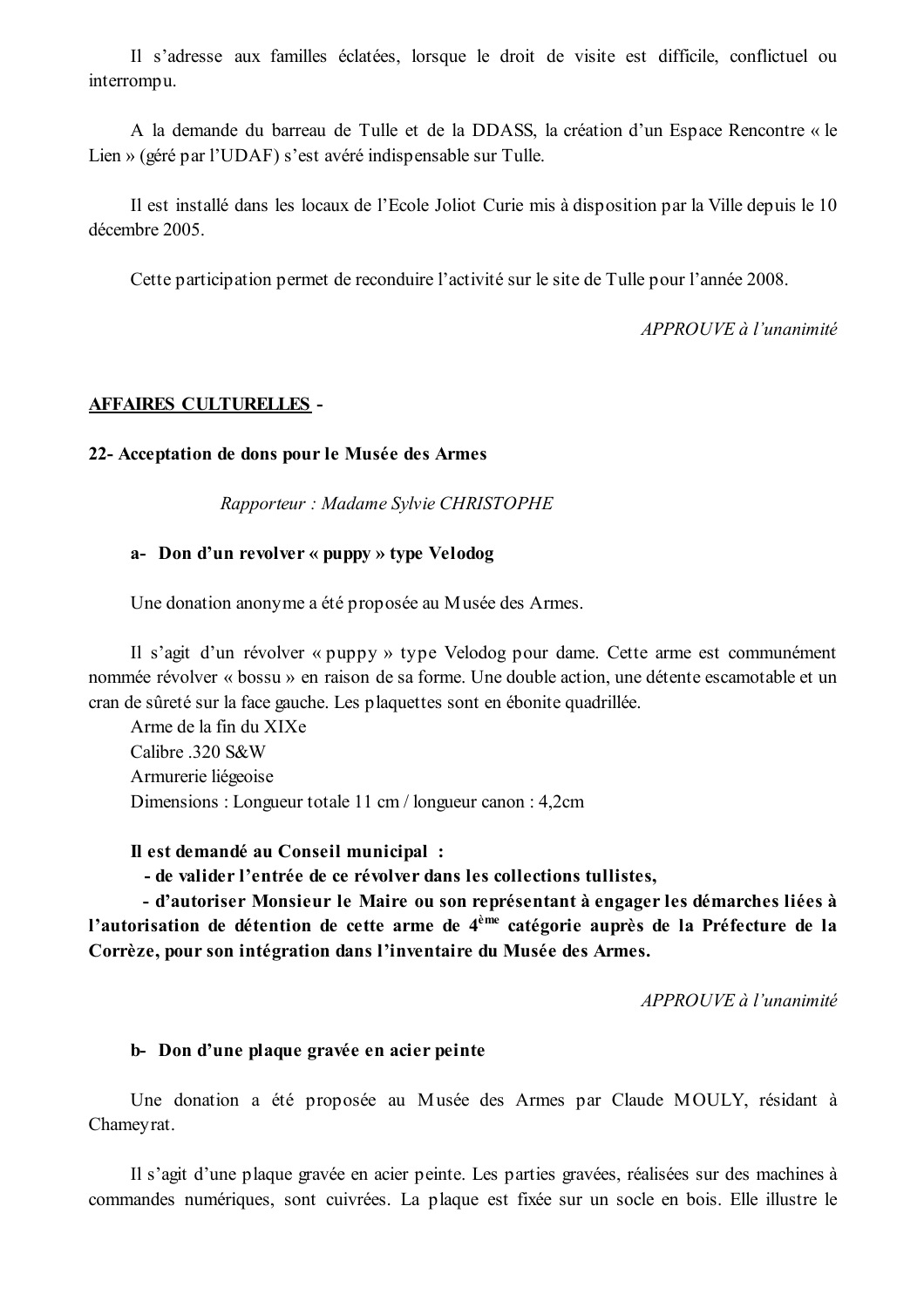réparateur de machines outils (atelier de réparation n° 421) avec une expression personnalisée « Alors les Pingrelots ».

Cette pièce a été réalisée par les amis et collègues de Claude Mouly (Jacques MARTHON, membre de l'APAT et Jacques BEZANGER, programmeur) pour son départ en retraite de la Manufacture d'Armes de Tulle où il était contremaître.

Elle a été exposée au Musée des Armes à l'occasion de l'exposition temporaire « Les réalisations : Made in MANU ».

# Il est demandé au Conseil municipal de valider l'entrée de cette plaque dans les collections tullistes.

APPROUVE à l'unanimité

### c-Dons d'armes proposés par l'Hôtel de Police de Tulle

Des donations ont été proposées au Musée des Armes, par l'Hôtel de Police de Tulle. Après une sélection d'ordre complémentaire en lien avec nos collections actuelles, une liste a été établie comme suit :

- Fusil monocoup à âme lisse de Type SIMPLEX Modèle Le Perfector, sans matricule, calibre 16.
- Pistolet monocoup de marque DRULOV, n° 58435, calibre 22 LR,  $4^e$  Catégorie.
- Pistolet monocoup de marque RECK, n° 67778, calibre 22 LR, 4<sup>e</sup> Catégorie.
- Carabine Semi-automatique de marque GEVARME, n° 81023, calibre 22 LR,  $4^e$  Catégorie.
- Revolver de marque RECK, n° 15626, calibre 9 mm Flobert,  $4^e$  Catégorie.
- Carabine à répétition de marque WINCHESTER Modèle 946130-30 Win,  $n^{\circ}$  5131610, calibre 30-30,  $5^{\circ}$  Catégorie.
- Carabine Semi-automatique de marque UNIQUE Modèle X51 Bis et chargeur correspondant, n° 60132, calibre 22 LR,  $4^e$  Catégorie.
- Carabine Semi-automatique de marque RUGER, n° 87025, calibre 44 MAG, 4<sup>e</sup> Catégorie.
- Pistolet automatique de marque MAB Modèle A et deux chargeurs,  $n^{\circ}$  59198, calibre 6.35mm, 4<sup>e</sup> catégorie. Abandon à l'Etat de la CPAM.
- Pistolet automatique de marque MAB Modèle A et deux chargeurs,  $n^{\circ}$  59196, calibre 6.35mm, 4<sup>e</sup> catégorie. Abandon à l'Etat de la CPAM.
- Pistolet Automatique de marque GLOCK, Modèle 23C et 3 chargeurs correspondants, n° GDE 505, Calibre 40 Smith & Wesson,  $1^e$  Catégorie.

Il s'agit d'armes qui sont en situation « abandon état » après saisie ou dépôt à l'Hôtel de Police de Tulle.

Il est demandé au Conseil municipal :

- de valider l'entrée de ces armes à feu dans les collections tullistes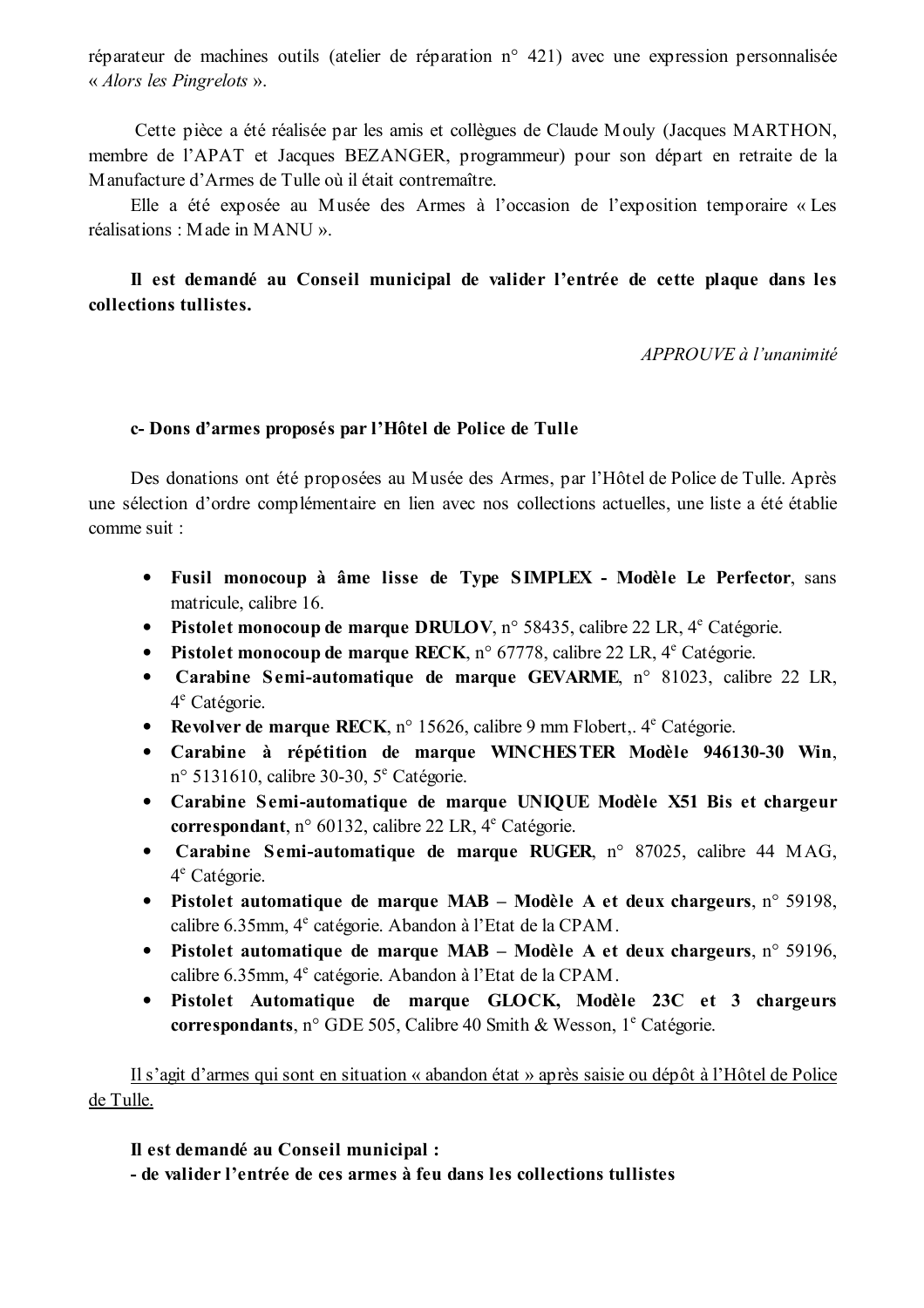- d'autoriser Monsieur le Maire ou son représentant à engager les démarches liées aux autorisations de détention de ces armes à feu de 1<sup>e</sup>, 4<sup>e</sup> et 5<sup>e</sup> catégorie auprès de la Préfecture de la Corrèze, pour leur intégration dans l'inventaire du Musée des Armes.

APPROUVE à l'unanimité

### 23- Acquisition du fonds CORMIER

Rapporteur: Madame Sylvie CHRISTOPHE

Il est proposé au Conseil municipal d'approuver, pour régularisation, l'acquisition du fonds CORMIER constitué :

- d'un accordéon chromatique de marque SCANDALLI

- d'un accordéon chromatique de marque GRASSELLI & Figli

- d'un orgue à claviers accordéon de marque FRATELLI CROSIO

- d'un orgue à claviers accordéon de marque CAVAGNOLO

### pour un prix de cession de 900  $\epsilon$ .

Cette acquisition n'aura aucune incidence sur l'exercice budgétaire en cours. Cette acquisition a été programmée sur le budget investissement du Pôle Accordéons pour l'exercice 2006.

Il est précisé que la présentation de ce dossier en Conseil municipal est requise pour le présenter à la Commission scientifique d'acquisitions et solliciter une subvention du FRAM.

### Historique et intérêt de l'acquisition

Roger CORMIER était un accordéoniste amateur passionné. Reconnu dans le paysage musical de Villefranche de Rouergue, il commercialisait également de nombreux instruments de musique avec un rôle de revendeur à titre particulier. Sa profession de moniteur d'auto-école l'amenait à rencontrer des musiciens. Ainsi, il a créé une seconde activité.

Roger CORMIER était également collectionneur.

Son épouse Renée CORMIER nous a proposé à la vente la collection constituée d'environ 150 instruments.

Chaque instrument a été étudié en 2006. Seuls 4 d'entre eux étaient susceptibles d'être complémentaires de notre collection actuelle.

Il s'agit de deux accordéons italiens des années 30 et de deux orgues à claviers « accordéon ».

Les deux accordéons sont représentatifs d'une pratique instrumentale populaire.

La musique n'est pas en bon état mais la spécificité des objets s'inscrit dans leur esthétisme.

Des décors exceptionnels et rares. Pour l'un, un celluloïd bleu peu habituel avec la présence de six danseuses en mouvement, pour l'autre un celluloïd qui souligne davantage une esthétique des années 70. Les années 30 osent les couleurs sur les caisses d'accordéon mais à ce stade, il s'agit probablement de commandes spécifiques.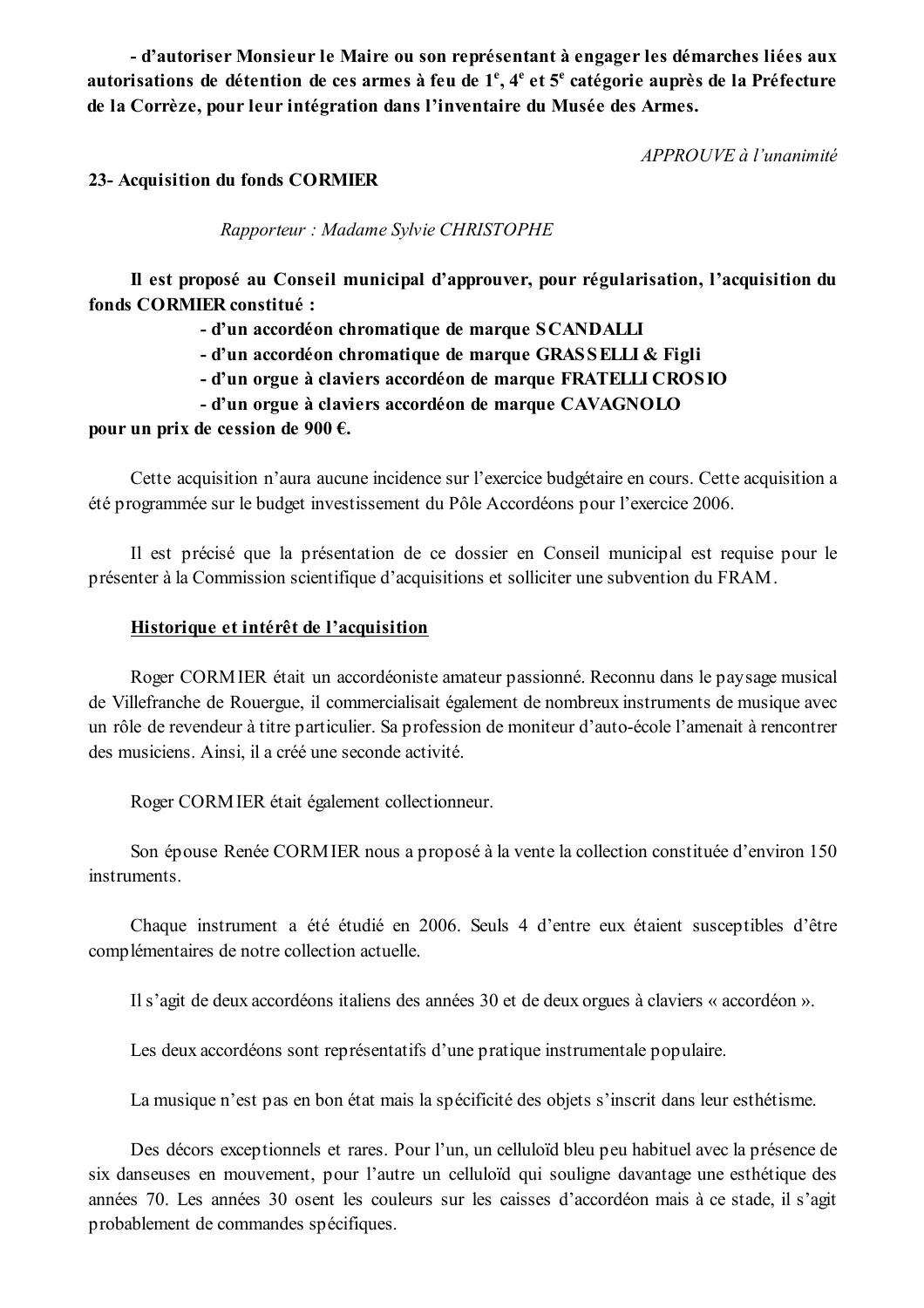La marque GRASSELLI & Figli est à ce jour absente de nos collections. Nous avons engagé une recherche sur cette fabrication comme témoin d'une production probablement artisanale.

L'acquisition des deux orgues à claviers accordéon note une évolution sociologique des pratiques. A un moment de l'histoire de la musique populaire où l'accordéon avait une image passéiste et ringarde accentuée, ce type d'instrument fait son apparition dans les groupes de variétés. Les musiciens accordéonistes se sont convertis à l'orgue type claviers accordéon afin d'éviter le chômage.

L'instrument électronique se développe avec des claviers accordéons et marque une évolution dans l'intégration de l'image de l'instrument dans notre société contemporaine jusqu'à la naissance du système MIDI. Phase de transition corporelle où l'accordéon n'a plus sa place.

Il est à noter que les marques Fratelli Crosio et Cavagnolo sont avant tout des fabricants d'accordéons qui ont adapté l'instrument au nouveau marché en expansion en corrélation avec les modes

Dans les collections tullistes, les claviers électroniques sont rares. Nous avons, à ce jour, un accordéon Maugein système MIDI des années 90, l'accordéon électronique Cavagnolo, modèle Majorvox avec amplis avant appartenu à Dino Margelli des années 1965 / 1970, le Transicord des groupes de rock de 1968 / 1972.

APPROUVE à l'unanimité

### 24- Demande de subvention à la DRAC pour l'acquisition d'instruments de musique

### Rapporteur: Madame Elisa JEANTET-MAIRE

Comme chaque année, le Conservatoire à Rayonnement Départemental de Musique et de Danse souhaite acquérir des instruments de musique pour le bon fonctionnement de ses activités.

Le tableau d'investissement ci-dessous va être présenté à la Direction Régionale des Affaires Culturelles (DRAC) à des fins de subventionnement.

### Il est proposé au Conseil Municipal :

- de solliciter de la Direction Régionale des Affaires Culturelles une subvention aussi élevée que possible pour l'acquisition d'instruments de musique pour le Conservatoire à Rayonnement Départemental de Musique et de Danse de Tulle

- d'autoriser Monsieur le Maire ou son représentant à entreprendre les démarches afférentes et à signer tous les documents à intervenir.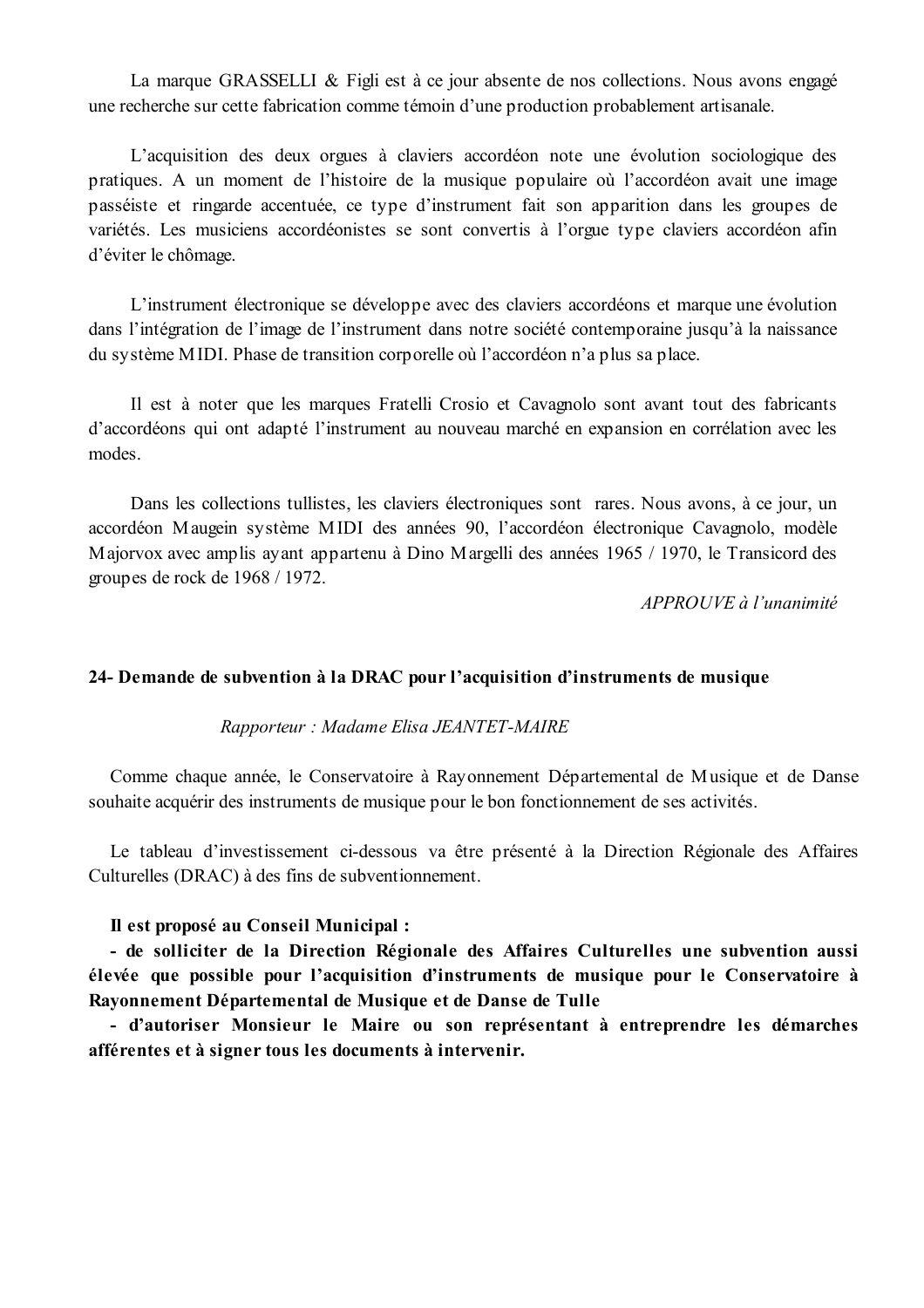# INVESTISSEMENT 2008

| <b>TIERS</b>   | <b>INSTRUMENTS</b>                                    | Prix HT  | Prix TTC    |
|----------------|-------------------------------------------------------|----------|-------------|
| <b>RESTA</b>   | 2 xyva XYVA E3C (677,26 € HT / 810 € TTC l'uni té)    | 1354,52  | 1 620,00 €  |
|                | ki t pédale (140,47 € HT / 168 € TTC l'uni té)        | 280,94   | 336,00 €    |
|                | 2 housses xyva (82,78 € HT / 98 € TTC l'uni té)       | 165,56   | 198,00 €    |
|                | frais de port : 100 $\epsilon$                        | 83,61    | 100,00 €    |
|                |                                                       |          |             |
| ART VENT       | Saxophone baryton selmer SIII -verni gravé            | 6359,53  | 7 606,00 €  |
|                | 2 Clarinettes d'éveil (74,42 € HT / 89 € TTC l'unité) | 148,84   | 178,00 €    |
|                |                                                       |          |             |
| <b>CHARTON</b> | Contrebasse entière chinois - massif                  | 2424,75  | 2 900,00 €  |
|                |                                                       |          |             |
|                | frais de port : 60 $\epsilon$                         |          | 60,00€      |
|                | <b>TOTAL</b>                                          | 10817,75 | 12 998,00 € |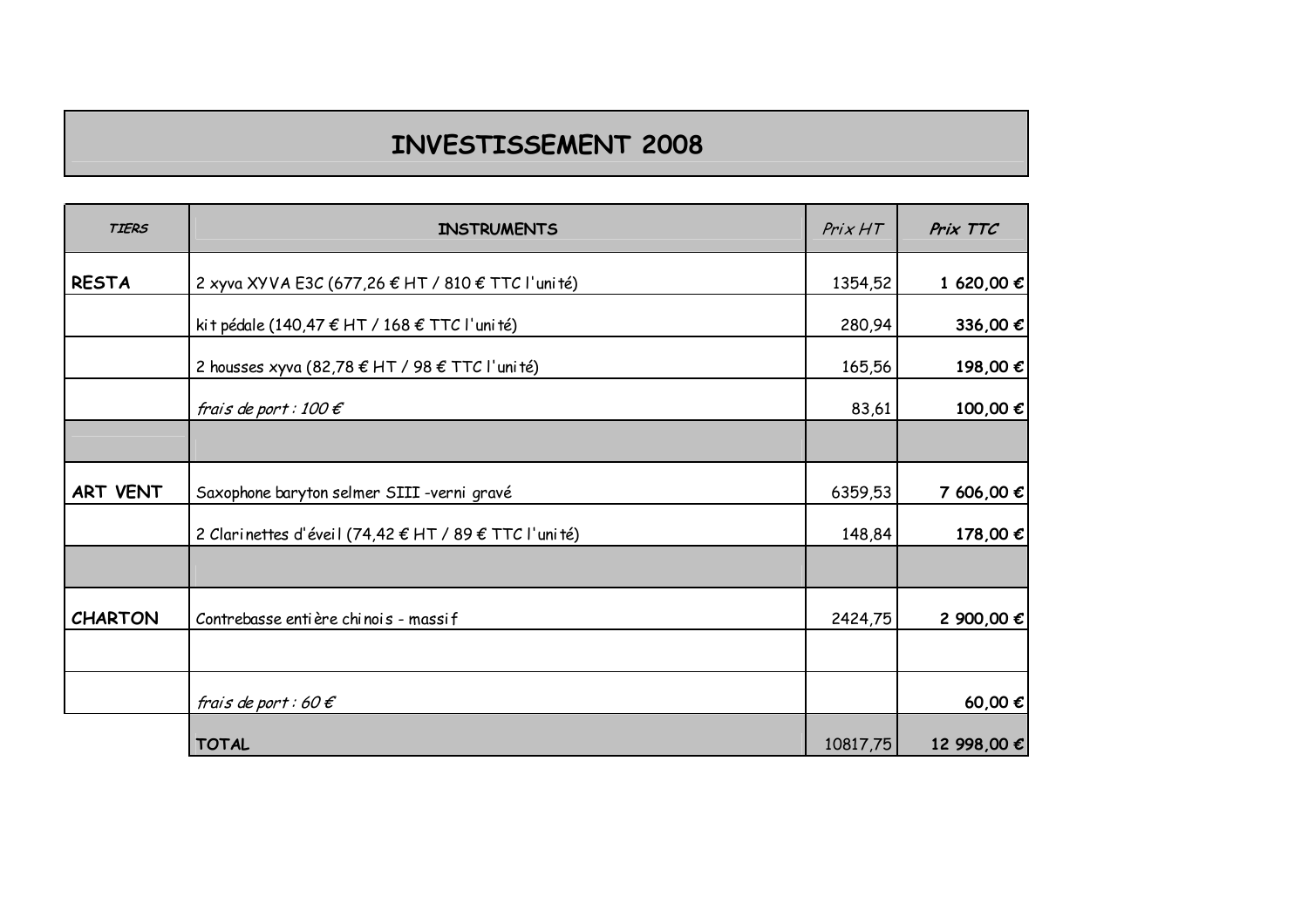## 25- Désignation de représentants de la Ville de Tulle à l'Observatoire Régional des Arts et de la Culture en Limousin (ORACLIM)

Rapporteur: Madame Arlette MARTIN- CUEILLE

L'association Musique et Danse en Limousin deviendra le 30 septembre prochain l'ORACLIM : Observatoire Régional des Arts et de la Culture en Limousin

La Ville de Tulle souhaite siéger en qualité de membre actif de l'ORACLIM, en tant qu'acteur culturel du Limousin portant intérêt aux buts de l'Observatoire (collège B : personnes physiques ou morales implantées en Limousin contribuant effectivement à la réalisation des buts de l'association) et poser sa candidature au Conseil d'administration qui sera élu le 30 septembre 2008.

Il est proposé au Conseil municipal de désigner pour siéger dans cette instance :

- Titulaire: Arlette Martin Cueille

- Suppléante : Elisa Jeantet Maire

 $APPROIIVE$  à l'unanimité

## 26- Approbation du renouvellement de la convention de partenariat liant la Ville et l'Association « Des Lendemains qui Chantent »

Rapporteur: Madame Elisa JEANTET-MAIRE

Après deux années d'effort, il semble acquis que le rôle du Conservatoire à Rayonnement Départemental de Tulle dans le domaine musiques actuelles soit prédominant en Limousin.

La convention avec Des Lendemains Qui Chantent est la pierre angulaire de ce dispositif et les projets réalisés en 2008 devraient être développés en 2009 (Master class, concerts communs, examens spécifiques à la salle Des Lendemains Qui Chantent....)

La mise à disposition d'un assistant d'enseignement artistique permet de traiter en continu le lien avec les jeunes qui ne fréquentent pas spontanément le conservatoire.

Le nombre de nouveaux élèves demandant à fréquenter ces classes en 2009 témoigne largement de la réussite et du développement des classes de Tulle en guitare électrique, batterie, guitare basse, claviers électroniques. Il en résulte que des listes d'attente seront constituées cette année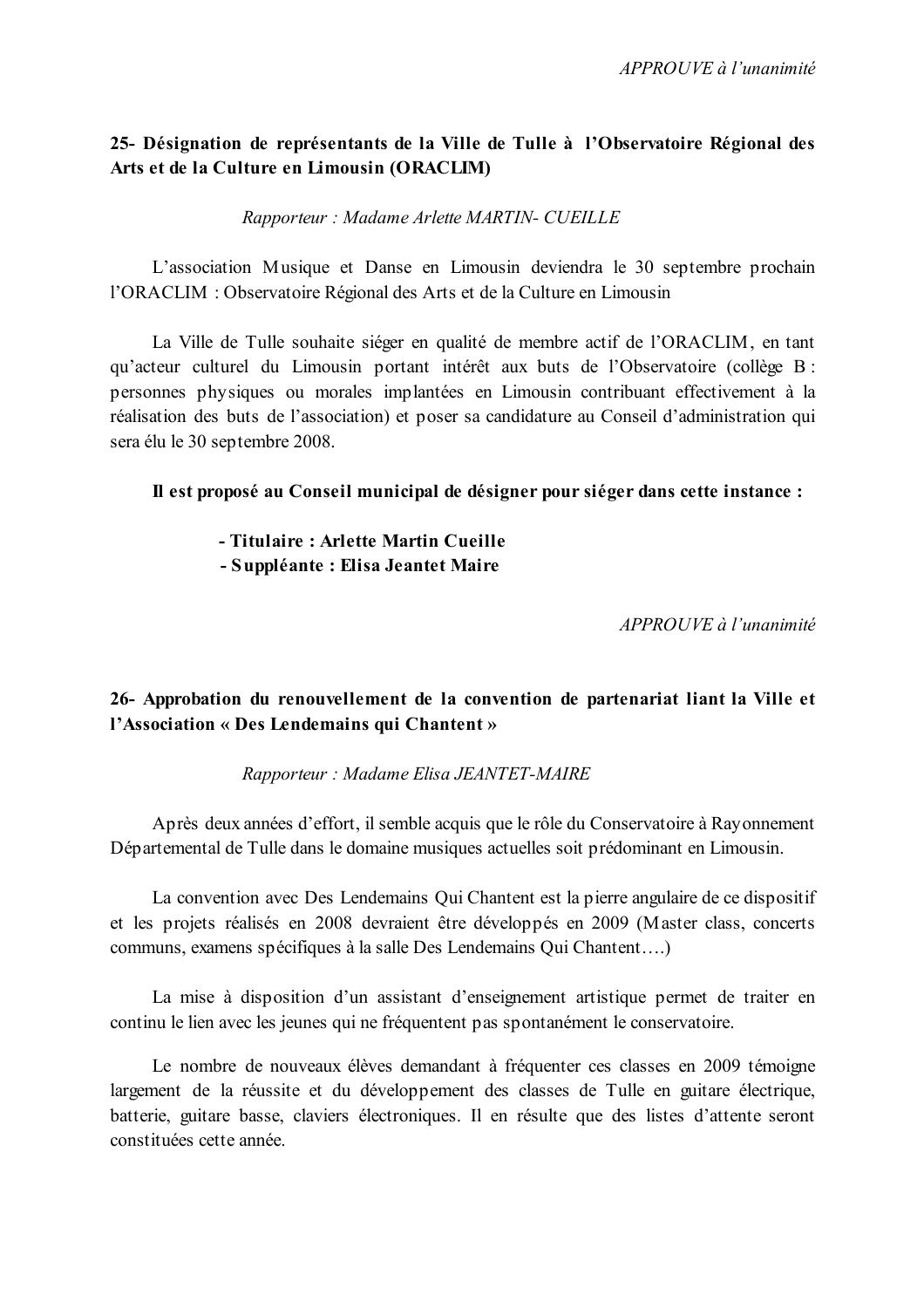Les demandes dans ces classes sur les antennes d'Argentat et Egletons renforcent encore ce domaine (ouverture cette année de la classe batterie à Argentat).

Les efforts consentis sur les musiques actuelles sont largement soutenus par la Région Limousin qui a ouvertement appuyé Tulle dans la mise en place des futurs CEPI (enseignement pré professionnel qui serait financé par les régions : loi en suspens à ce jour).

Marie-Claire Rothon, inspectrice du Ministère en charge des musiques actuelles, a salué ces actions et a encouragé la Ville à poursuivre dans cette voie.

Il est proposé au Conseil municipal d'approuver le renouvellement de la convention de partenariat liant la Ville et l'Association Des Lendemains Qui Chantent et d'autoriser Monsieur le Maire à la signer.

APPROUVE à l'unanimité

27- Approbation de la convention de réseau de l'enseignement spécialisé de la Musique sur le Département de la Corrèze, année scolaire 2006-2007, liant le Département, la Ville de Tulle, la Ville de Brive, l'Ecole Intercommunale de Musique de Haute Corrèze

### Rapporteur: Madame Elisa JEANTET-MAIRE

Le Conseil Général de la Corrèze par délibération du 19 Janvier 1999 et conformément aux décisions de la Commission Permanente du 2 Juillet 1999, a pris l'initiative d'aider financièrement les établissements d'enseignement musical et plus particulièrement les trois pôles constitués par le Conservatoire à Rayonnement Départemental de Tulle, le Conservatoire à Rayonnement Départemental de Brive et l'Ecole Inter-Communale de Musique de Haute Corrèze.

Ce plan d'action est fondé sur une politique volontariste, garantissant la pérennité, la qualité et l'homogénéité de l'enseignement ainsi que l'égalité d'accès pour tous les Corréziens suivant la demande des écoles de musique et des familles concernées.

Un certain nombre d'aides financières ont donc été mises en place en fonction de critères précis et notamment la réduction des droits d'inscription des élèves non résidents.

Cette mesure a été appliquée pour la première fois au titre de l'année scolaire 1999-2000.

# Il est proposé au Conseil municipal d'approuver la convention liant la Ville et le Département afférente à sa prorogation pour l'année scolaire 2006-2007 et d'autoriser Monsieur le Maire ou son représentant à la signer.

Il s'agit d'une régularisation car les éléments permettant de calculer les aides financières allouées ne sont transmises à l'ADIAM par les écoles de musique qu'à la fin de chaque année scolaire.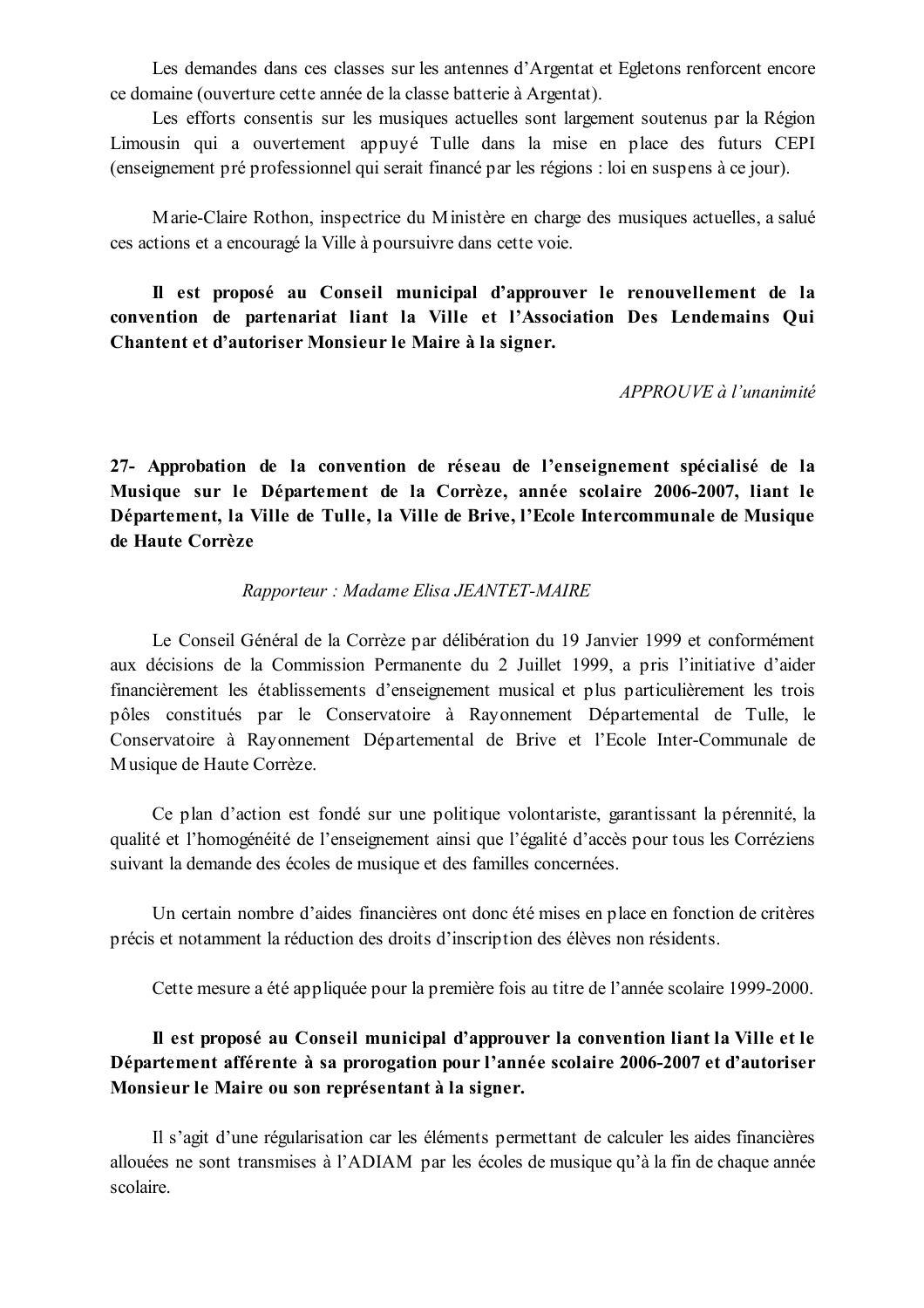Il y a donc naturellement une année de décalage entre l'année concernée et la signature de la convention.

Par ailleurs, cette convention pour l'année 2006-2007 n'a été que dernièrement remise à la Ville par l'ADIAM.

 $APPROIIVE$  à l'unanimité

# **III- PÔLE RESSOURCES**

### PERSONNEL-

Rapporteur : Monsieur le Maire

### 28- Créations et suppressions de postes budgétaires

Suite aux commissions administratives paritaires, il est nécessaire de procéder à des transformations de postes sur le tableau des effectifs afin de pouvoir nommer les agents concernés.

### Il est demandé au Conseil municipal de :

### - supprimer à compter du 30 septembre 2008 :

- deux postes de professeur d'enseignement artistique de classe normale,
- un poste de bibliothécaire,
- deux postes d'assistant spécialisé d'enseignement artistique,
- un poste d'adjoint administratif de 1<sup>ère</sup> classe.
- un poste d'assistant d'enseignement artistique,
- un poste de rédacteur principal,
- un poste de rédacteur,
- un poste de contrôleur,
- un poste d'éducateur des APS de 1<sup>ère</sup> classe.
- un poste d'éducateur des APS de 2<sup>ème</sup> classe.
- un poste d'assistant de conservation du patrimoine et des bibliothèques de 2<sup>ème</sup> classe,
- un poste d'assistant de conservation du patrimoine et des bibliothèques de l<sup>ère</sup> classe,
- un poste d'assistant socio-éducatif,
- un poste d'éducateur de jeunes enfants,
- un poste d'adjoint technique principal de 1<sup>ère</sup> classe,
- six postes d'adjoint technique principal de  $2^{\text{eme}}$  classe,
- quatre postes d'adioint administratif de  $2<sup>eme</sup>$  classe.
- deux postes d'adjoint administratif de l<sup>ère</sup> classe.
- un poste d'adjoint administratif principal de  $2^{\text{eme}}$  classe,
- un poste d'agent de maîtrise,
- trois postes d'adjoint technique de l<sup>ère</sup> classe,
- un poste d'agent spécialisé de 1<sup>ère</sup> classe des écoles maternelles,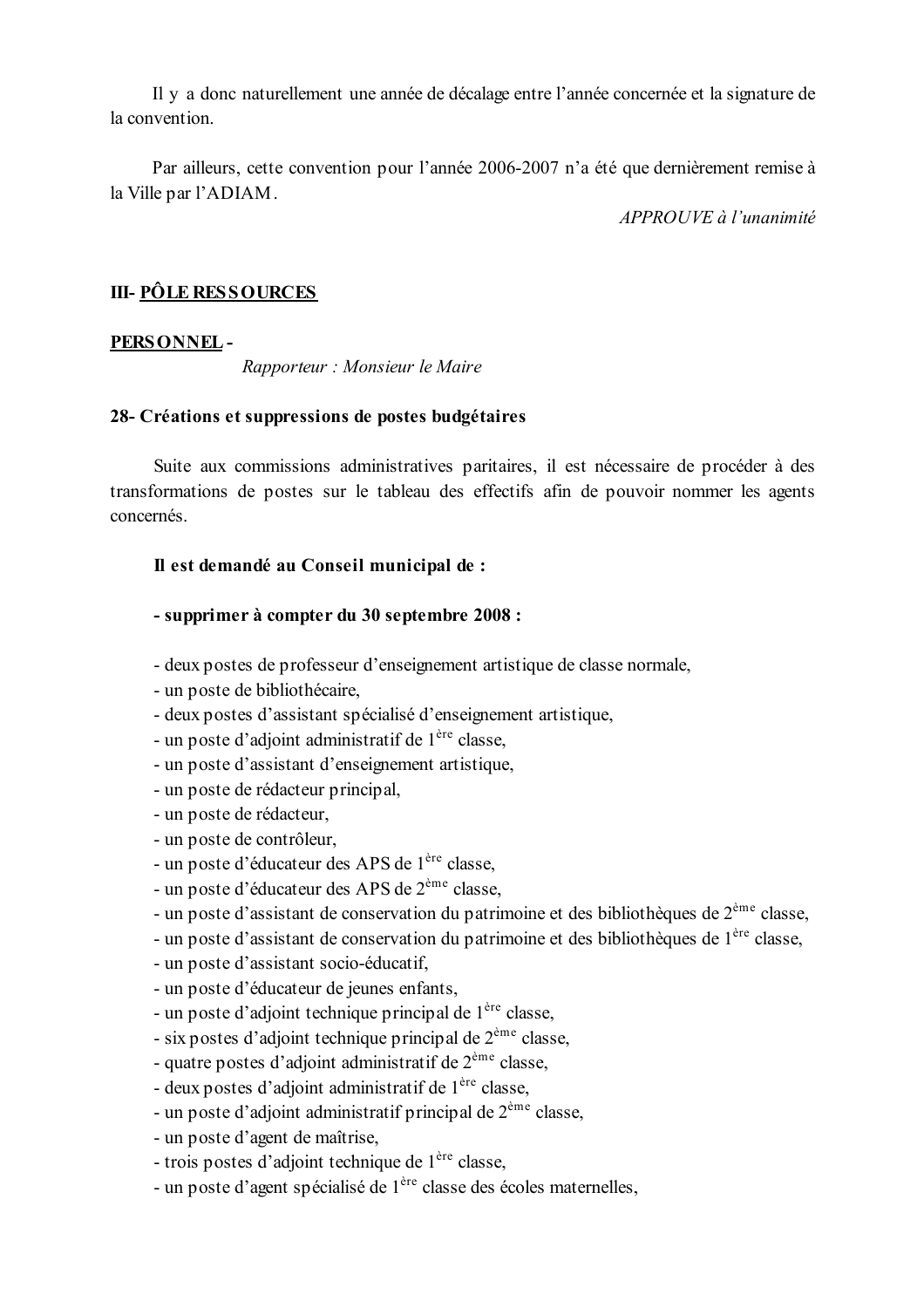- deux postes de professeur d'enseignement artistique hors classe.
- un poste de conservateur de bibliothèque,
- deux postes de professeur d'enseignement artistique de classe normale,

- un poste d'assistant de conservation du patrimoine et des bibliothèques de deuxième

classe,

- un poste d'assistant spécialisé d'enseignement artistique,
- un poste de rédacteur chef,
- un poste de rédacteur principal,
- un poste de contrôleur principal,
- un poste d'éducateur des APS hors classe.
- un poste d'éducateur des APS de 1<sup>ère</sup> classe.
- un poste d'assistant de conservation du patrimoine et des bibliothèques de l<sup>ère</sup> classe,
- un poste d'assistant de conservation du patrimoine et des bibliothèques hors classe,
- un poste d'assistant socio-éducatif principal,
- un poste d'éducateur principal de jeunes enfants,
- deux postes d'agent de maîtrise.
- quatre postes d'adjoint administratif de l<sup>ère</sup> classe.
- deux postes d'adjoint administratif principal de  $2<sup>eme</sup>$  classe,
- un poste d'adjoint administratif principal de l<sup>ère</sup> classe,
- un poste d'agent de maîtrise principal.
- trois postes d'adjoint technique principal de  $2^{\text{eme}}$  classe.
- cinq postes d'adjoint technique principal de 1<sup>ère</sup> classe,
- un poste d'agent spécialisé principal de deuxième classe des écoles maternelles,

APPROUVE à l'unanimité

## 29- Approbation du renouvellement du contrat de détachement individuel d'un travailleur handicapé du CAT ADAPEI Corrèze auprès de la Ville de Tulle

Depuis le 1 septembre 2005, la Ville de Tulle accueille dans le cadre d'un contrat de détachement individuel, un travailleur handicapé du Centre d'Aide par le Travail de l'Association Départementale de Parents et d'Amis de Personnes Handicapées Mentales de la Corrèze pour assurer des fonctions d'entretien des locaux au Centre Culturel et Sportif et à l'école de l'Auzelou sur la base d'un temps complet.

Ce détachement donnant pleinement satisfaction, il est demandé au Conseil Municipal d'approuver le principe du renouvellement du contrat de détachement afférent à compter du 1<sup>er</sup> septembre 2008 et d'autoriser le Maire ou son représentant à le signer.

APPROUVE à l'unanimité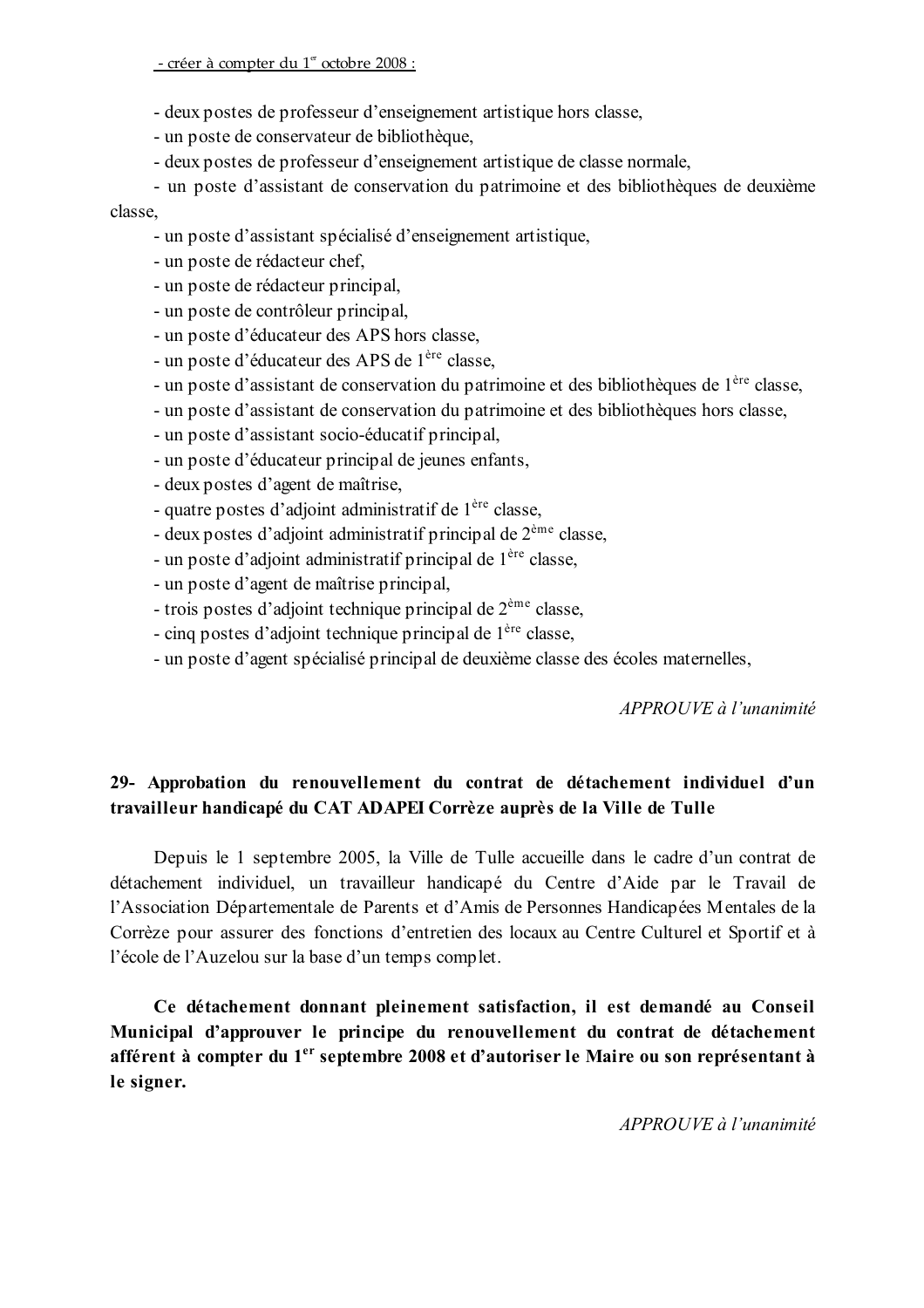## 30- Approbation pour régularisation de conventions de mise à disposition d'enseignants artistiques auprès de la Ville de Brive

Depuis plusieurs années, des enseignants du Conservatoire à Rayonnement Départemental de Tulle ont leurs emplois du temps complétés avec des heures de cours sur le Conservatoire à Rayonnement Départemental de Brive. C'est pourquoi, ils sont mis à disposition.

Les dernières mises à disposition s'étant achevées le 31 août 2007, il est proposé au Conseil Municipal de procéder à la régularisation de la mise à disposition auprès de la Ville de Brive d'un professeur d'enseignement artistique titulaire de la Ville de Tulle à compter du 1er septembre 2007 pour une durée de trois ans à raison de 6 heures par semaine pour assurer des cours auprès de l'Ecole Nationale de Musique et de Danse de la Ville de Brive.

Il est proposé au Conseil Municipal de procéder à la régularisation de la mise à disposition auprès de la Ville de Brive d'un assistant spécialisé d'enseignement artistique titulaire de la Ville de Tulle à compter du 1er octobre 2007 pour une durée de trois ans à raison de 5 heures par semaine pour assurer des cours auprès de l'Ecole Nationale de Musique et de Danse de la Ville de Brive.

Il est proposé au Conseil Municipal de procéder à la régularisation de la mise à disposition auprès de la Ville de Brive d'un assistant spécialisé d'enseignement artistique titulaire de la Ville de Tulle à compter du 1er septembre 2007 pour une durée de trois ans à raison de 10 heures par semaine pour assurer des cours auprès de l'Ecole Nationale de Musique et de Danse de la Ville de Brive.

Les intéressés ont donné leur accord.

Il est donc demandé au Conseil municipal d'approuver les conventions de régularisation de mise à disposition afférentes.

APPROUVE à l'unanimité

31- Approbation de la convention de mise à disposition d'un agent municipal auprès de l'Association Des lendemains qui chantent

Il est proposé au Conseil Municipal de procéder à la mise à disposition auprès de l'Association Des Lendemains Qui Chantent d'un assistant d'enseignement artistique non titulaire de la Ville de Tulle à compter du 1<sup>er</sup> septembre 2008 pour une durée d'un an à raison de 3 heures par semaine pour assurer :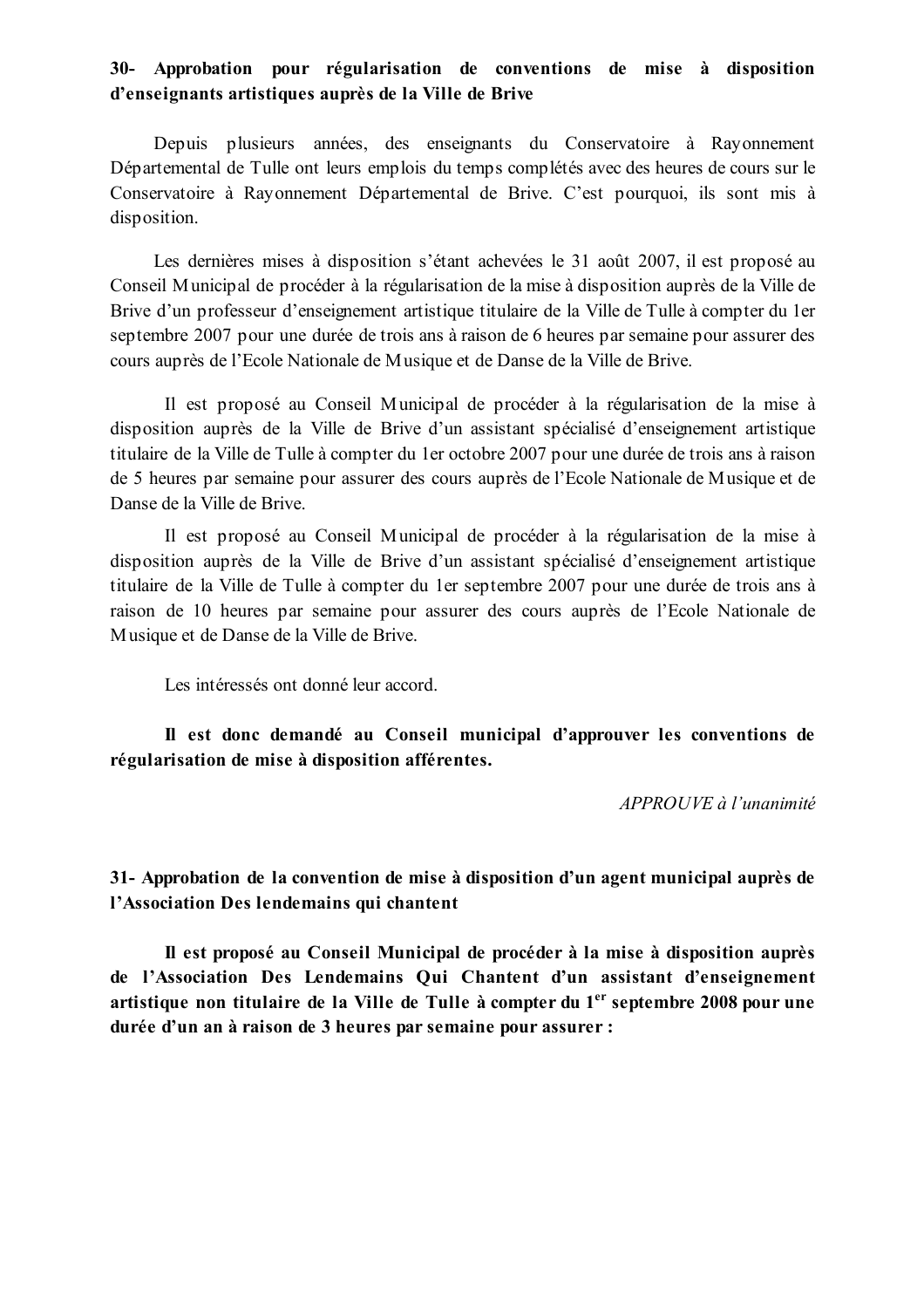- une participation au soutien pédagogique et technique des usagers du local de répétition des treize vents en complément du travail du régisseur de répétition,
- une participation à la vie de l'association,
- un accompagnement à la répétition en condition scène et éventuellement lors de  $\overline{a}$ résidences.
- une mise en valeur du lien entre les deux parties et l'élaboration de projets

L'intéressé a donné son accord.

APPROUVE à l'unanimité

## **AFFAIRES GENERALES -**

Rapporteur: Madame Dominique GRADOR

## 32- Election des membres de la Commission d'appel d'offres, des bureaux d'adjudication et jurys de concours - Modification de la délibération du 16 mai 2008

Le Conseil municipal par délibération du 26 mars 2008 a désigné les membres de la Commission d'appel d'offres, des bureaux d'adiudication et jurys de concours.

Une nouvelle délibération a été prise le 16 mai 2008 suite à la démission de Madame Patricia MORATILLE

Il convient de modifier cette dernière délibération, sa rédaction étant erronée.

En effet, dans les Communes de 3 500 habitants et plus, la Commission d'appel d'offres est composée, conformément à l'article 22-1-3 du Code des Marchés Publics :

- du Maire ou de son représentant, président,
- de 5 membres titulaires
- de 5 membres suppléants.

La Commission d'appel d'offres de la Collectivité est composée de :

- Monsieur le Maire, président de droit

- Messieurs JUIN, BERNIS, LAGARDE, VIREFLEAU, CAILLARD en qualité de titulaires

- Monsieur MEYRIGNAC, Madame JEANTET-MAIRE, Madame BASTIE, Monsieur SOULETIE, Madame COLIN en qualité de suppléants

Dans la délibération du 16 mai 2008, Monsieur BREUILH était mentionné dans la liste des membres titulaires alors qu'il est appelé à suppléer Monsieur le Maire en cas d'empêchement de ce dernier. Il est précisé que cette suppléance est prévue par un arrêté du Maire.

Il est donc proposé au conseil municipal de modifier la délibération initiale en vue de formuler correctement la qualité en laquelle les élus siègent dans cette instance.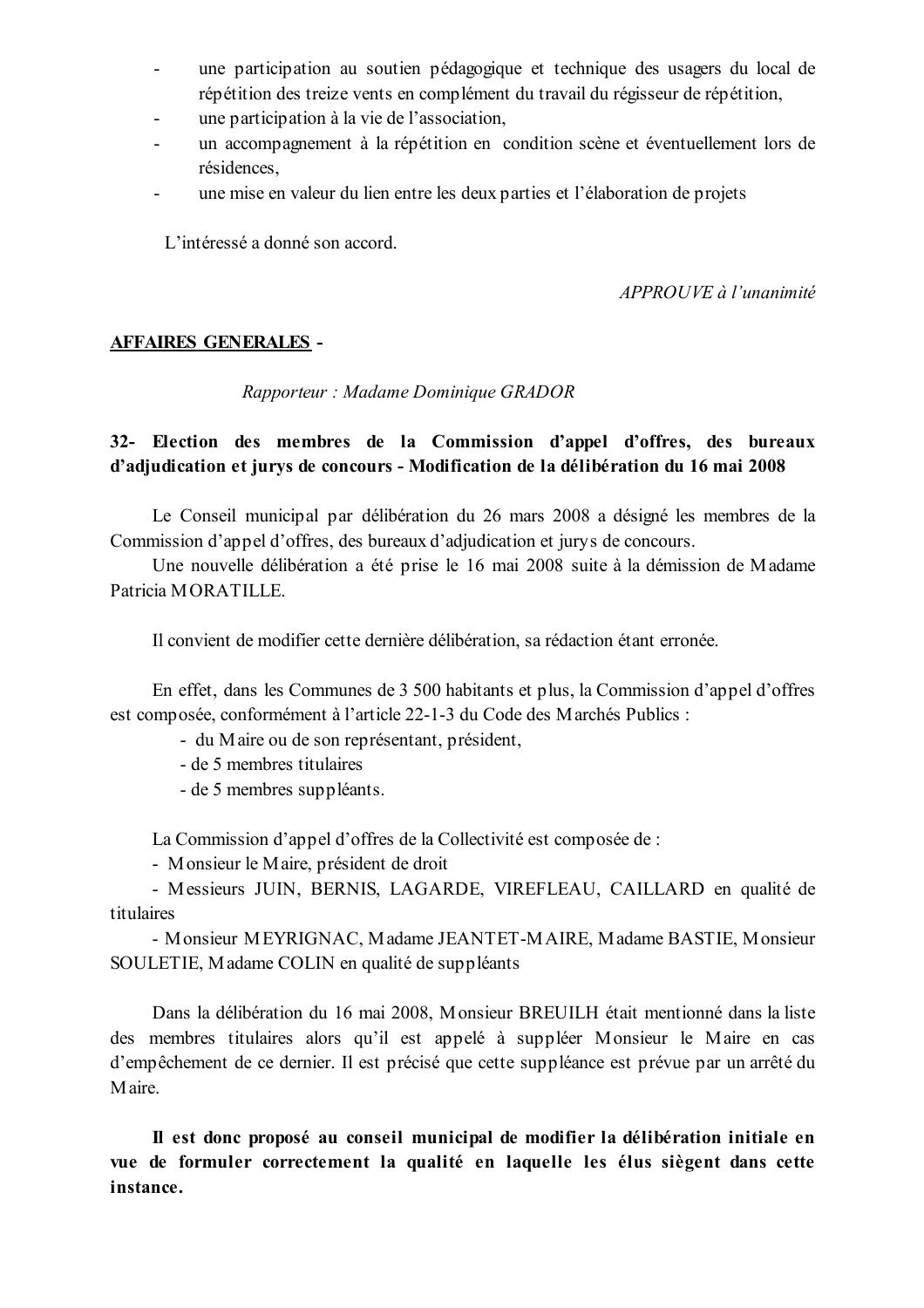# 33- Prise en charge du vol d'un colis destiné à l'Ecole Tulliste de Judo dans les locaux du Centre Culturel et Sportif - Prise en charge pour partie de la réparation du préjudice

Un colis a été livré par un transporteur à l'accueil du Centre Culturel et Sportif adressé non pas à un club mais à une personne inconnue des services. Le colis a donc été stocké dans un local de rangement et ce n'est que plus tard quand l'association destinataire s'est inquiétée de ne rien recevoir, que la disparition du colis a été constatée.

Ce colis a été dérobé et l'association n'a donc pas pu en disposer. Le colis contenant des lots de tombola avait une valeur d'un montant de 578  $\epsilon$ .

Le contrat Responsabilité Civile souscrit par la Ville stipule que la franchise appliquée pour les biens confiés s'élève à  $800 \text{ } \infty$ , franchise supérieure au montant des dommages.

Cependant, la SMACL, assureur en responsabilité de la Ville, accepte à titre commercial de prendre en charge 50 % du préjudice subit par l'association.

Par conséquent, la Ville souhaite rembourser l'association pour l'autre moitié du préjudice.

## Il est proposé au Conseil municipal de verser à l'Ecole Tulliste de Judo la somme de 289 €.

Il est précisé que suite à cette « affaire » des procédures seront imposées par la Collectivité aux associations et notamment la signature d'une attestation de renonciation à recours contre la collectivité en cas de sinistre.

APPROUVE à l'unanimité

# 34- Sinistre dans les vestiaires du stade Alexandre Cueille - Acceptation du règlement à l'amiable de la réparation des dommages inhérents par le Club de Football d'Egletons

La Ville de Tulle avait mis à la disposition du District de Football de la Corrèze l'ensemble des installations du stade Alexandre Cueille le 8 juin 2008 en vue de l'organisation d'une manifestation sportive par ce dernier.

Le District de Football de la Corrèze a, suite à cet évènement, indiqué à la collectivité qu'un jeune joueur, licencié du Club d'Egletons, s'était rendu coupable de dégradation dans l'un des vestiaires en cassant un lavabo et un miroir.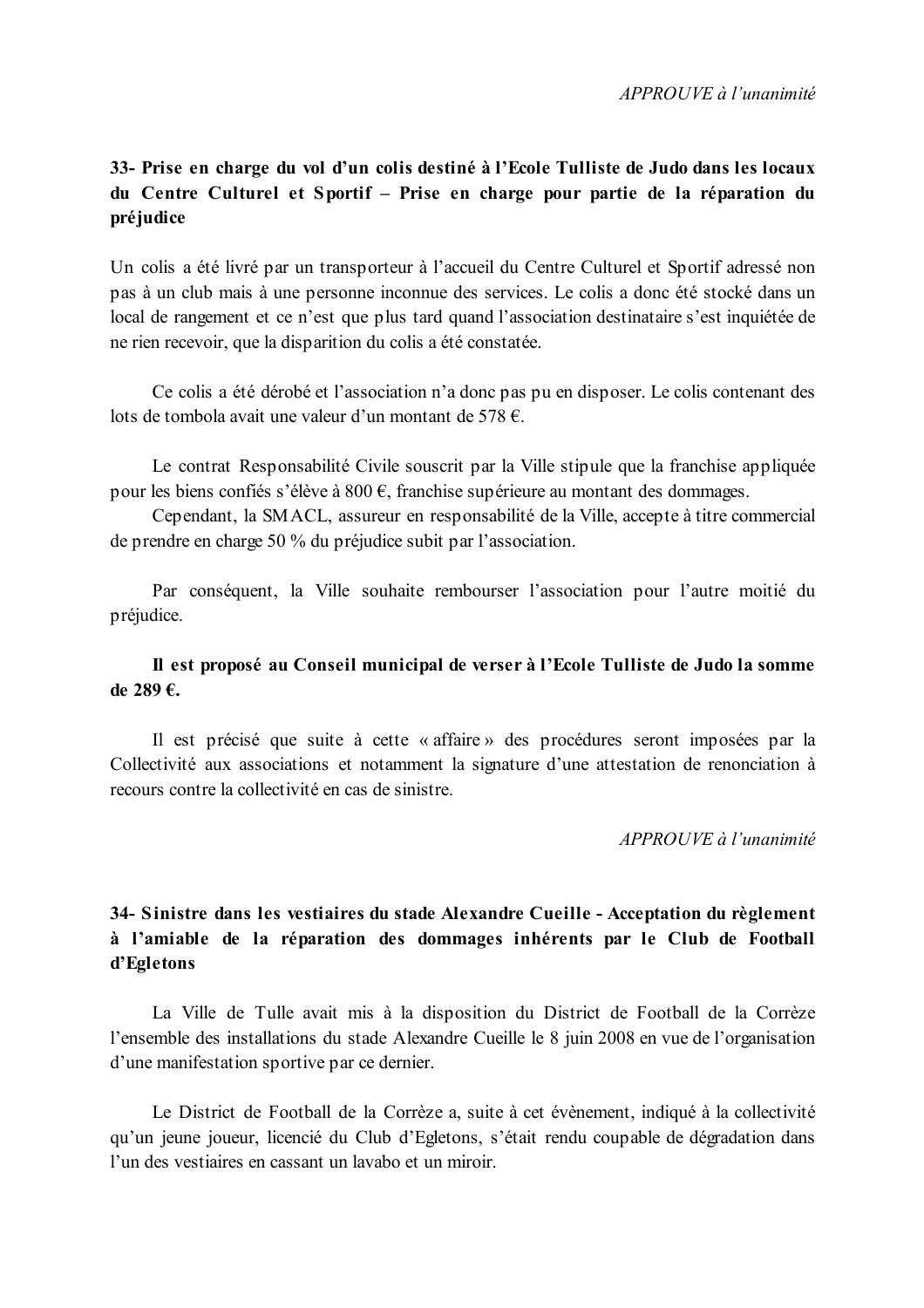Le montant des travaux est estimé à 143,36 €.

Un règlement à l'amiable de cette affaire a été sollicité par le District de Football.

Il est donc proposé au Conseil municipal d'accepter le règlement à l'amiable de la réparation des dommages par le club et d'entreprendre toutes les démarches afférentes à cette affaire.

 $APPROUVE \d{d} l'unanimit \d{e}$ 

# 35- Prise en charge des frais d'hébergement et de transport du père de la victime de l'accident survenu au centre aquarécréatif

Le 18 juillet dernier, lors d'une activité organisée au centre aquarécréatif par l'espace jeunes de la Ville, un adolescent a fait une chute du toboggan installé au niveau du bassin ludique extérieur.

Suite à cet accident, une expertise a eu lieu mais les conclusions de l'expert n'ont à ce jour pas été communiquées à la Ville.

Dans la mesure où l'assureur de la collectivité ne s'est pas encore prononcé sur la responsabilité engagée et que le père de la victime a dû faire face à des frais de transport et d'hébergement lors de son hospitalisation, il est demandé au Conseil municipal d'accepter que la Ville les lui rembourse dès à présent.

Le montant des dépenses s'élève à 525.37  $\epsilon$ :

- 261.37 € de frais de carburant
- 264  $\epsilon$  de frais de nuitées (l'intéressé était hébergé à la Maison des Parents Ronald Mac Donald's de Limoges).

Ce rapport est à substituer à celui initialement remis, le père de la victime avant présenté deux nouvelles factures de carburant. Il est précisé qu'il s'agit des dernières factures à prendre en compte.

APPROUVE à l'unanimité

## 36- Approbation du Règlement Intérieur des Archives Municipales

Devant la nette augmentation des demandes d'extraits d'état civil, (parfois plus de 110 extraits pour une même demande ; généalogie de loisirs), il paraît opportun, sur les conseils du Directeur Départemental des Archives, de revoir le Règlement Intérieur des Archives Municipales pour y préciser les conditions de communication et les obligations du service.

- Les recherches de généalogie amateur doivent être effectuées par l'usager demandeur
- Dans un souci de conservation, les photocopies des registres sont proscrites.
- Les recherches effectuées par le service sont destinées en priorité aux auxiliaires de justice, mairie et autres administrations.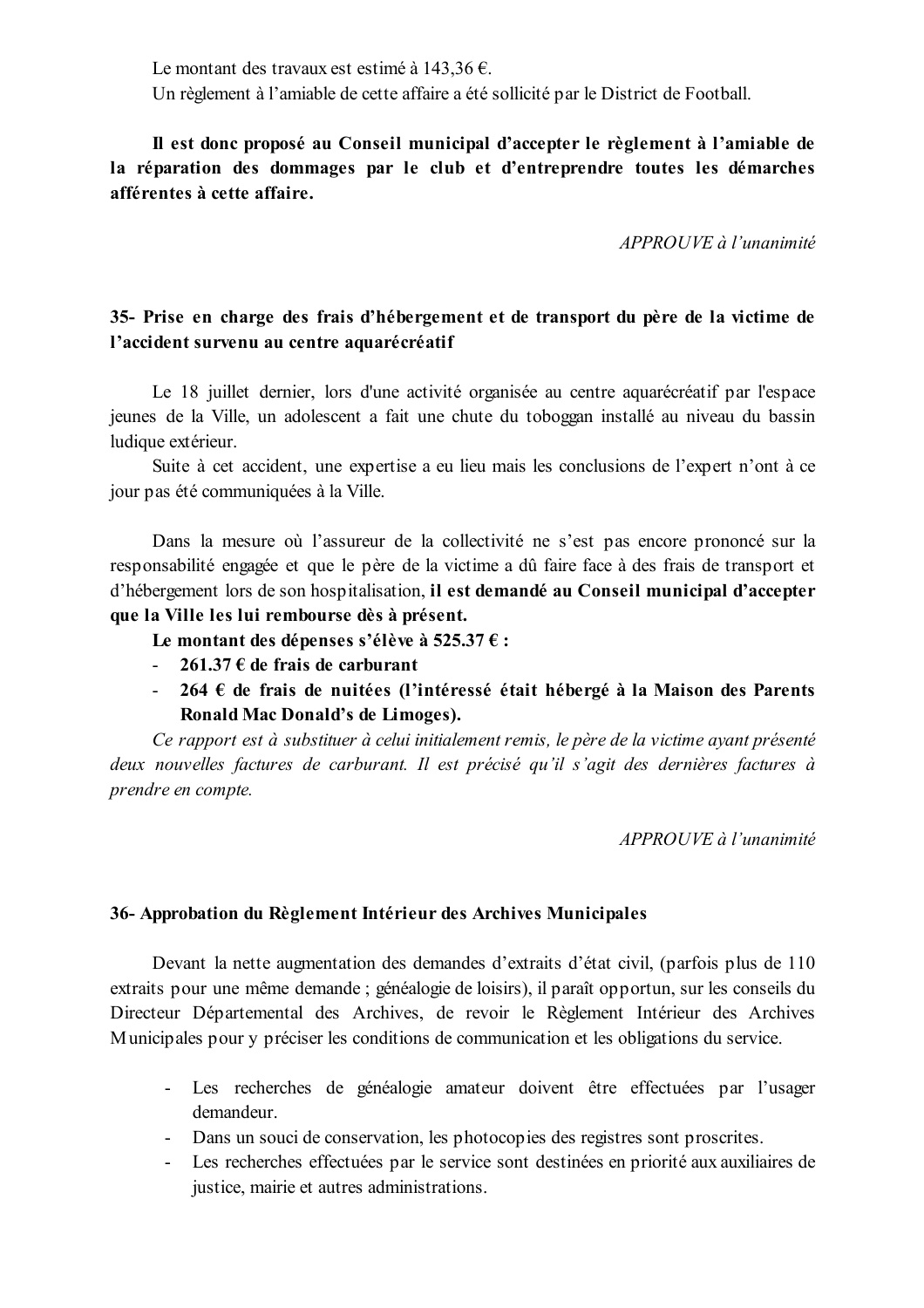Pour information, la numérisation des actes d'état civil du département de la Corrèze sera réalisée totalement en 2009.

# Il est donc demandé au Conseil Municipal d'approuver le Règlement Intérieur des Archives Municipales ci-annexé.

Ce dernier remplace le Règlement Intérieur des Archives Municipales approuvé par délibération du 15 décembre 2003.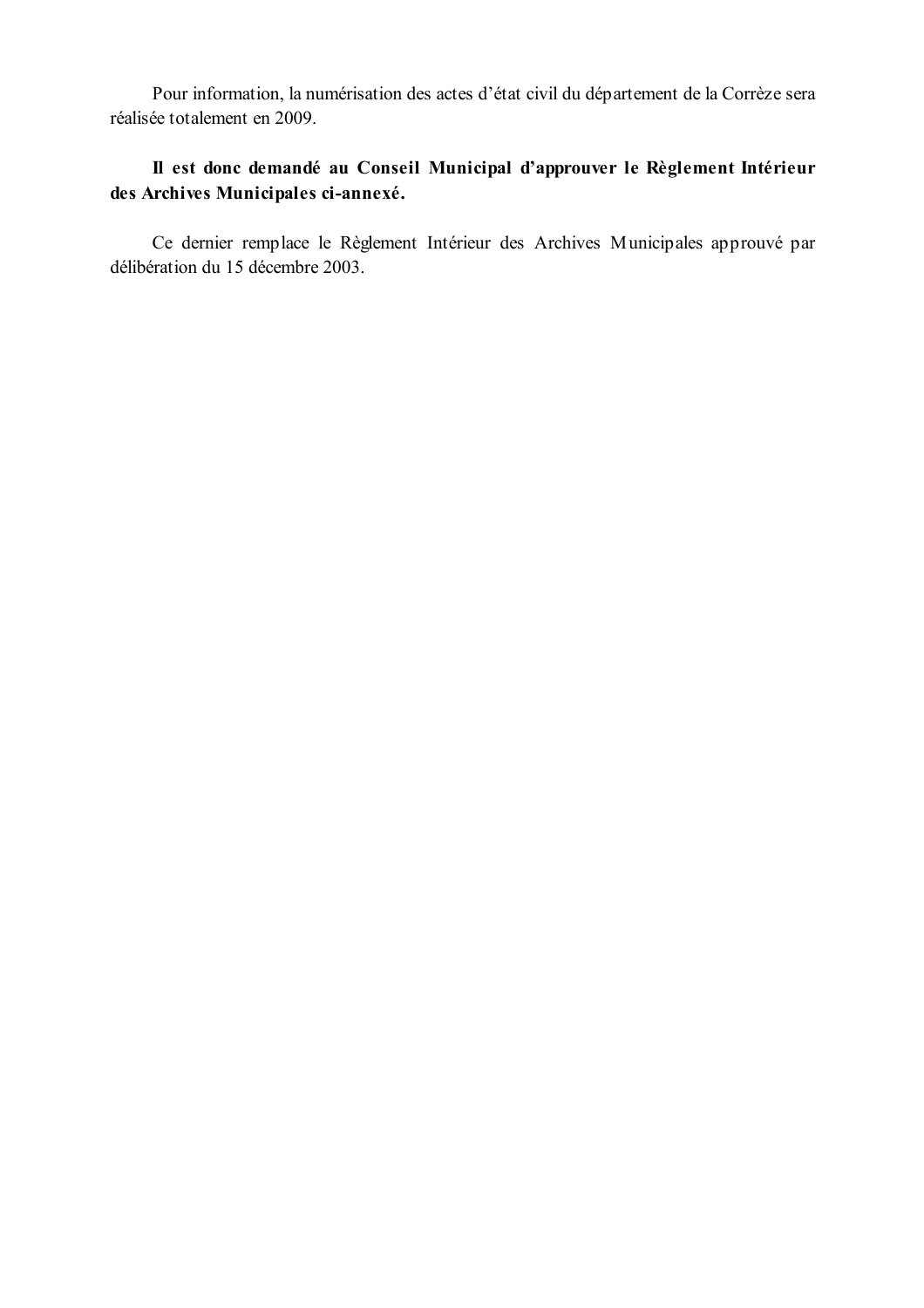# **ARCHIVES MUNICIPALES**

# Règlement intérieur

### **CONDITIONS GENERALES**

### **OBLIGATIONS AUX LECTEURS**

Article 1. Chaque lecteur doit être régulièrement inscrit, sur la base d'une pièce officielle d'identité comportant une photographie. Les archives nationales ne délivrent plus de carte nationale de lecteur, et la possession de cette carte ne saurait dispenser des formalités d'inscription.

Article 2. Chaque lecteur doit déposer à l'accueil ou au vestiaire aménagé à cet effet les sacs, serviettes, parapluies et effets volumineux.

Article 3. L'utilisation de la salle de lecture comme lieu de travail et la fragilité des documents d'archives excluent les animaux, la nourriture, les boissons et les bouteilles d'encre, mais imposent au contraire le silence, le respect des autres lecteurs et des documents. Comme dans tout lieu public, il est interdit de fumer dans la salle de lecture.

Article 4. Sont strictement interdites au public les parties du service qui ne sont pas incluses dans la salle de lecture, notamment le local où se trouvent rangés les documents en instance et les magasins de conservation

### **CONDITIONS DE COMMUNICATION**

Article 5. Il ne peut être communiqué qu'un seul article à la fois.

**Article 6.** L'ordre dans lequel figure le document au sein de chaque article doit être respecté. Les vols ou dégradations feront l'objet de poursuites sur les bases des articles 254 et 257 du code pénal.

Article 7. Les documents doivent être cotés et estampillés avant toutes communications, et leur état matériel vérifié après chaque communication.

Article 8. Les communications à domicile sont formellement prohibées.

### OBLIGATIONS INCOMBANT AU SERVICE

Article 9. L'obligation de communication découlant des lois du 17 juillet 1978 et 3 janvier 1979 n'entraine aucun droit à la délivrance de reproduction d'aucune sorte. La délivrance de photocopies est interdite pour les catégories suivantes :

- Registres et livres reliés
- Livres dont les droits ne sont pas encore tombés dans le domaine public
- Travaux universitaires
- Tout document fragile ou en mauvais état.
	- (note AD 14114 / 3244 du 16 juin 1983)

#### **ACCES A LA SALLE DE LECTURE**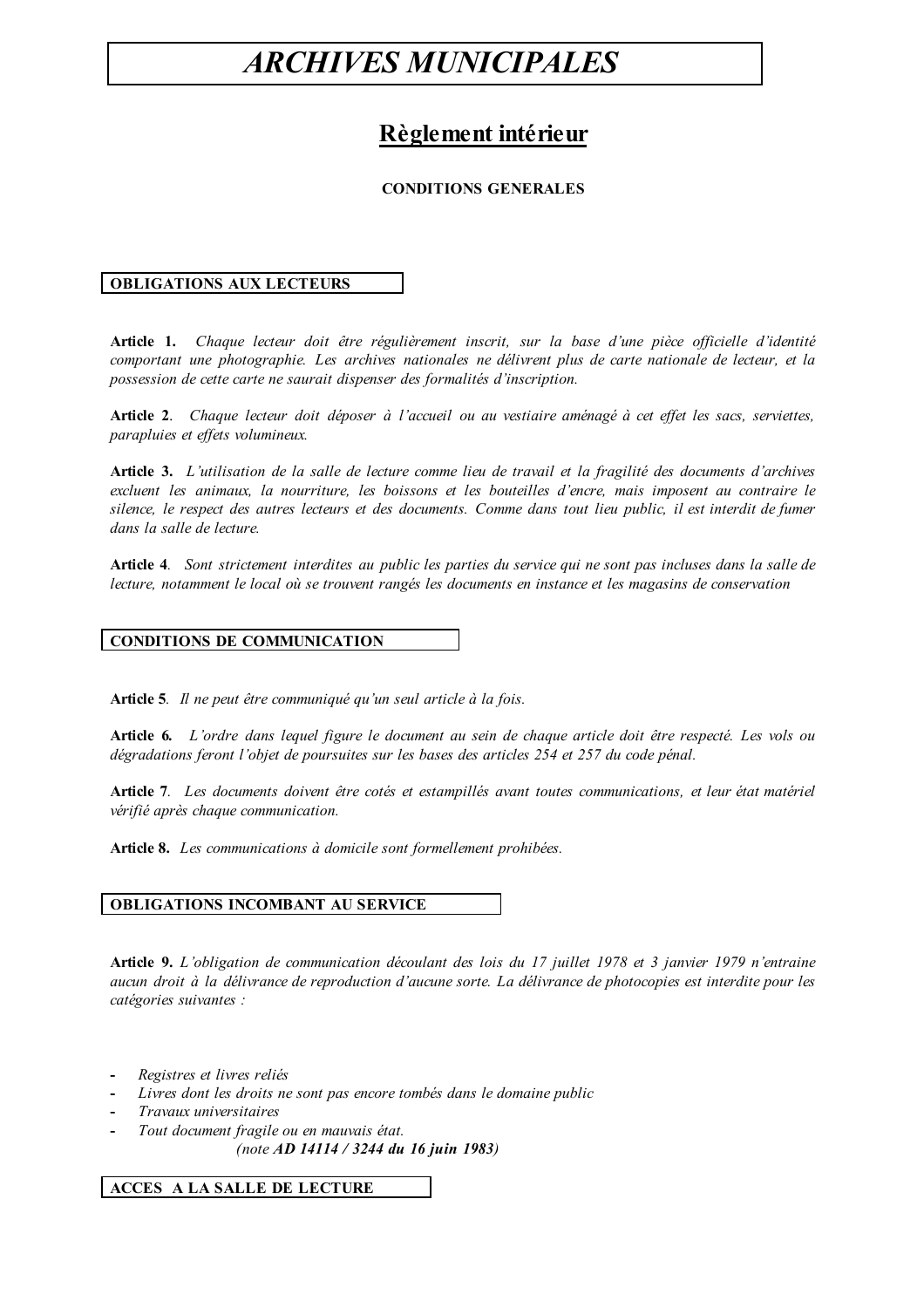Article 10. Aucun agent du service n'a à se substituer à l'usager pour effectuer ses recherches. L'agent préposé à la surveillance de la salle de lecture renseigne les usagers sur l'utilisation des instruments de recherche et fournit les documents.

Article 11. A charge de l'usager d'effectuer soit la retranscription, soit la photographie sans flash des documents. Suivant les disponibilités du service, une aide technique pourra être donnée pour la réalisation des clichés

Article 12. L'agent préposé à la salle de lecture veillera à la bonne intégrité du document lors de sa restitution

#### **SANCTIONS PENALES**

**Article 13.** L'article 254 du code pénal punit de réclusion criminelle de 5 à 10 ans « quiconque se sera rendu coupable (de) soustraction, enlèvement ou destruction « de pièces conservées dans un dépôt public d'archives. D'autres part, l'article 257 (modifié par la loi du 15 juillet 1980) punit d'un emprisonnement d'un mois à deux ans et d'une amende de 76 euros à 4573 euros quiconque aura porté atteinte à l'intégrité d'un document conservé dans les archives

### **HORAIRES**

Article 14. La salle de lecture est ouverte au public du lundi au vendredi de 9 heures à 11 heures 30 et 14 heures à 16 heures 30

Article 15. Toute personne qui pénètre dans les locaux des archives municipales de Tulle, accepte de se conformer au présent règlement. Tout manquement pourra entraîner l'exclusion de la salle de lecture

Article 16. Le responsable des archives municipales de la ville de Tulle est chargé de l'application du présent arrêté

### **FINANCES -**

Rapporteur: Monsieur Alain LAGARDE

### 37- Décision Modificative

- Budget Ville

APPROUVE à l'unanimité

38- Admissions en non valeur

- Budget Ville

Il est proposé au Conseil municipal de prendre en charge les admissions en non valeur demandées par le Percepteur pour un montant de :

## $-664,86 \text{ } \in$  sur le budget Ville concernant les exercices 2003, 2004 et 2005

 $-5832,16 \in$  sur le budget Ville concernant les exercices 2003, 2004.

Ces admissions en non valeur concernent deux entreprises et font suite à des jugements de juin et août 2008 les déclarant en liquidation judiciaire et non aptes à payer les sommes dues concernées.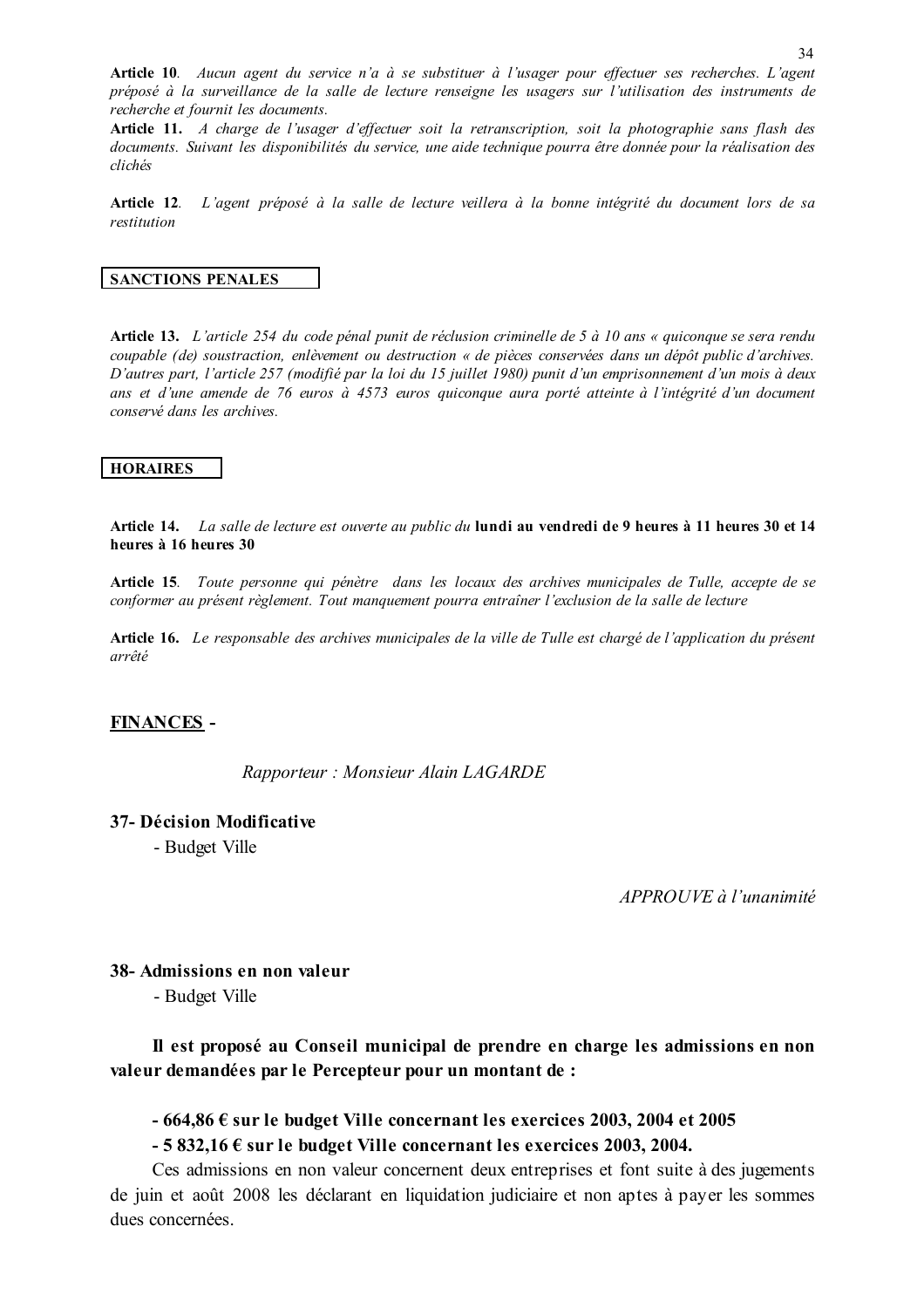### 39- Attribution de subventions à des associations

### a- Comice d'arrondissement de Tulle

Une subvention d'un montant de 500  $\epsilon$  a été allouée lors du vote du budget 2008 pour le Comice Agricole des cantons de Tulle organisée à Naves.

La trésorière du Comité d'arrondissement de Tulle sollicite désormais le versement d'une subvention de 250  $\epsilon$  pour l'organisation du Comice d'arrondissement de Tulle organisé à Saint Privat en septembre 2008.

## Il est proposé au Conseil municipal d'allouer cette aide financière.

 $APPROIIVE$  à l'unanimité

### **b-Association GIOCOSO**

L'association Giocoso entreprend une création avec l'atelier chorégraphique du Conservatoire à Rayonnement Départemental sous la direction artistique de Dominique Plas.

Afin de réaliser cette création exceptionnelle dans le cadre des Nuits de Nacre, il est proposé au Conseil municipal d'attribuer à l'association une subvention exceptionnelle de 300 €.

 $APPROUVE\`{a} l'unanimit\`{e}$ 

## c-Tulle Triathlon

Dans un courrier de la fin du mois d'août 2008, le Tulle Triathlon annonçait la sélection en équipe de France des moins de 25 ans de Pierre DONZEAU qui s'apprêtait à participer au championnat d'Europe de Triathlon longue distance à GERARDMER.

Afin d'aider l'athlète dans son déplacement et son logement, l'association sollicitait une aide financière. Le club argumentait cette demande en expliquant que Pierre DONZEAU serait un admirable ambassadeur de la Ville de TULLE sur ce championnat d'Europe, où il arborrait avec fierté le logo « Tulle, ville la plus sportive de France, challenge l'Equipe ».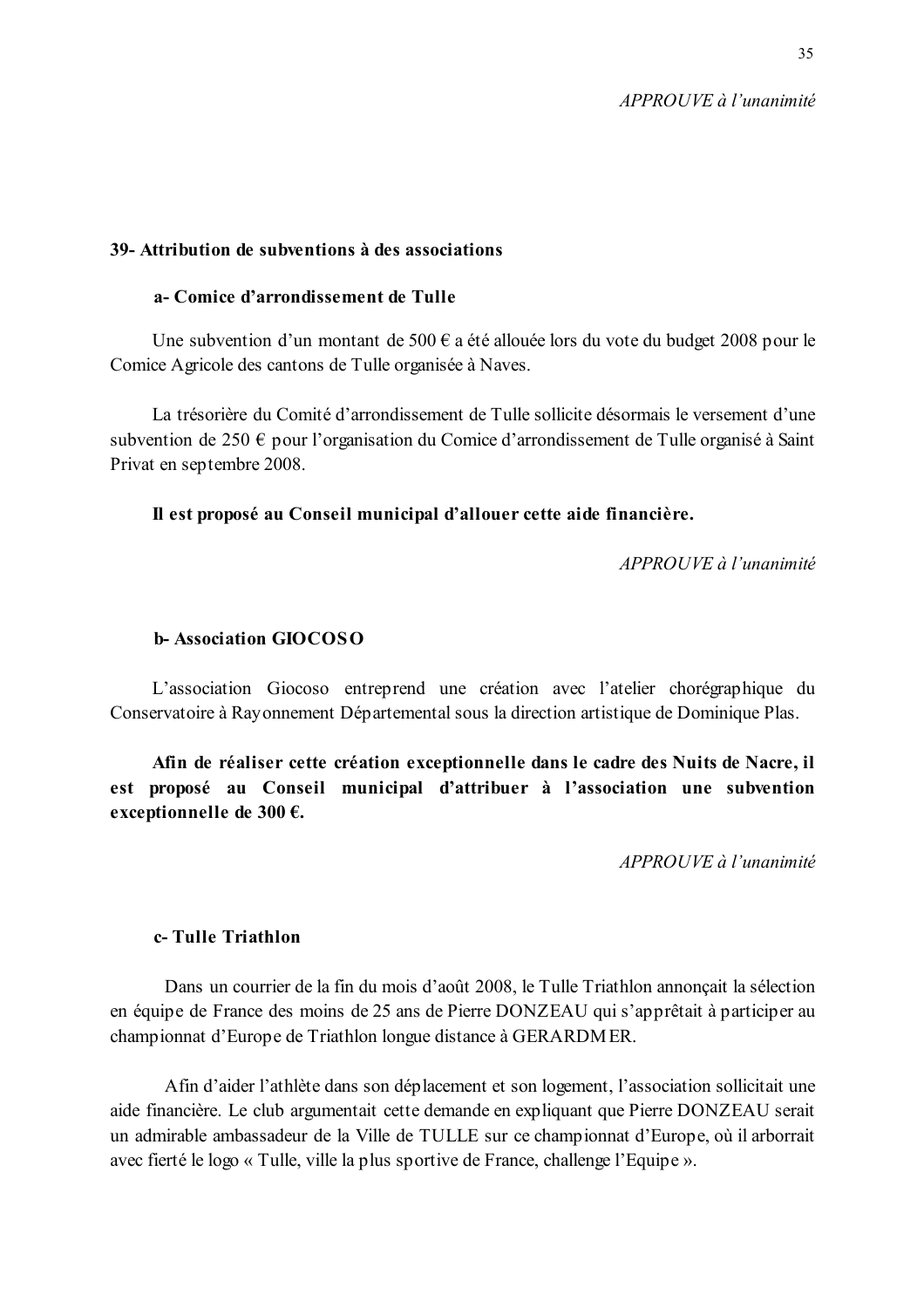Aujourd'hui, eu égard au résultat obtenu (Pierre DONZEAU est devenu champion d'Europe), à l'engagement de ce sportif dans la vie locale, il est proposé au Conseil municipal d'accorder une subvention de 600 euros au Tulle Triathlon.

APPROUVE à l'unanimité

### d-Associations des Villes Jumelées du Limousin

Depuis plusieurs années, la Ville de Tulle est adhérente à l'association des Villes Jumelées du Limousin. Le montant de cette adhésion s'élève à 1000 euros pour 2008. Outre l'entretien de relations entre les diverses villes jumelles, cette association sert de relais/conseil dans les relations avec les instances européennes.

Du 9 au 11 mai 2008, il a été organisé à Guéret une rencontre internationale des Villes Jumelées du Limousin. La Ville de Tulle y a participé avec trois de ses jumelles (Lousada, Bury et Smolensk) ainsi que les comités de jumelage locaux.

La participation de la Ville de Tulle à ces trois journées de rencontre s'élève à 1000 euros à acquitter à l'Association pour les rencontres internationales des Villes Jumelées du Limousin.

APPROUVE à l'unanimité

### e- Des Lendemains Oui Chantent

L'association Des Lendemains Qui Chantent souhaite procéder à l'acquisition de matériel scénique pour un montant de 46 193 € HT.

Le CNV avait octroyé une subvention à hauteur de 10 000  $\epsilon$  à l'association ne pouvant être versée que si les acquisitions étaient effectives. Pour cela, l'Association a sollicité le soutien financier de ses partenaires.

Lors d'une réunion en date du 8 février 2008, la Région, le Département, la Ville de Tulle, le CNV et l'association avaient défini leur participation financière dans le cadre de cette  $action<sup>2</sup>$ 

- Ville de Tulle : 12 000  $\epsilon$
- Conseil Régional :  $8000 \in$
- Conseil Général : 12 000  $\epsilon$
- CNV : 10 000 €
- Des Lendemains Qui Chantent : 4 193  $\epsilon$

Le Conseil Régional, le Conseil Général, le CNV ont, à ce jour, versé un acompte sur leur participation.

Il est demandé au Conseil municipal de verser à l'association une subvention à hauteur de 12 000  $\epsilon$  pour financer cette action.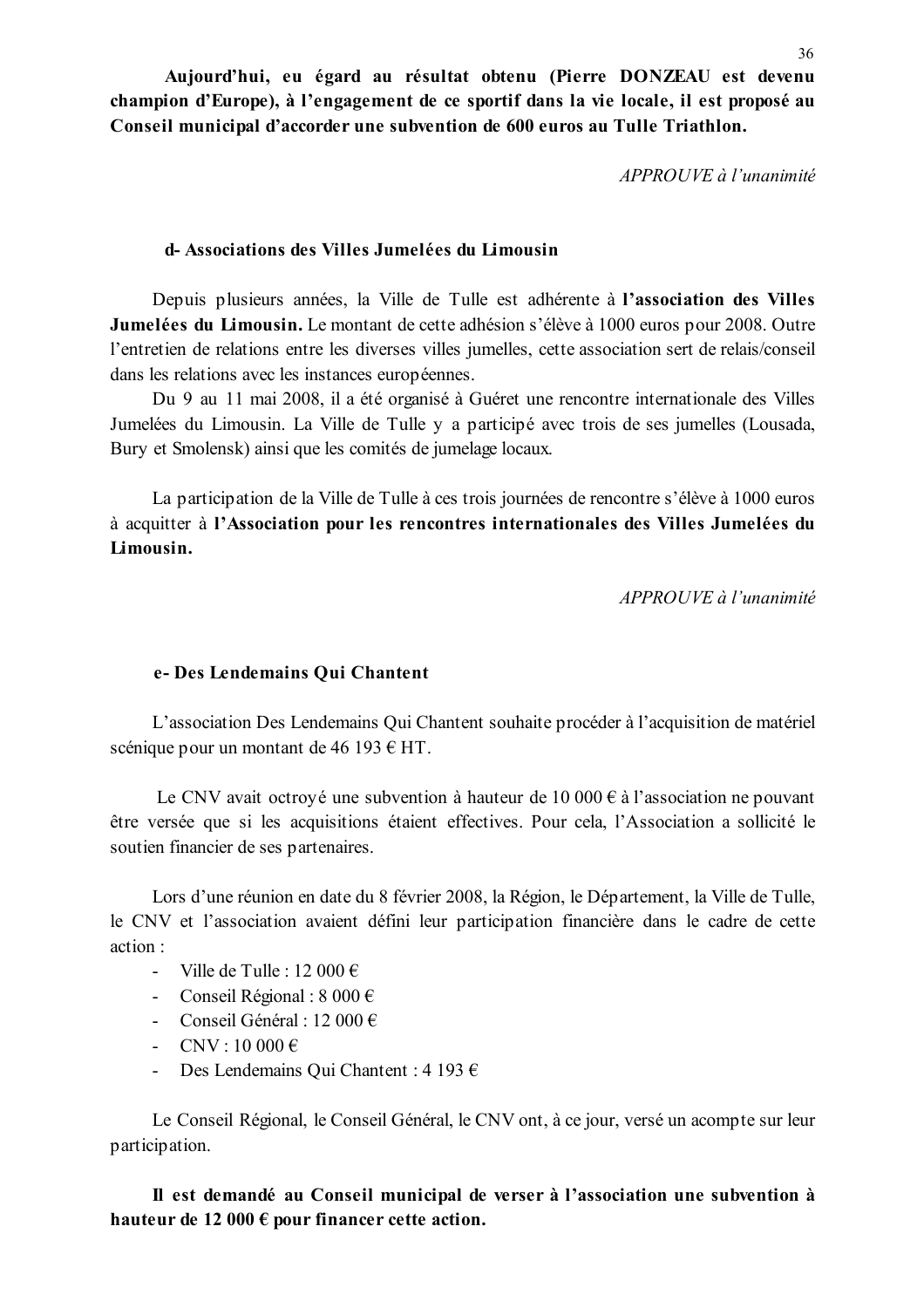Il est précisé que ces acquisitions pourront profiter à d'autres structures dans le cadre d'une mutualisation

APPROUVE à l'unanimité

### f-Canari Club de Tulle

Le Canari Club de Tulle souhaite restaurer et renouveler le matériel utilisé à l'occasion de l'exposition - bourse qu'il organise chaque année à Tulle.

Il sollicite la Ville en vue de l'obtention d'une subvention exceptionnelle lui permettant de financer cette action.

### Il est proposé au Conseil municipal de lui accorder une subvention à hauteur de 100€.

 $APPROIIVE$  à l'unanimité

### g-Société de Chasse de Tulle

La Société de Chasse de Tulle sollicite une subvention en vue du financement de ses activités

Il est proposé au Conseil municipal de lui accorder une subvention à hauteur de  $200€$ .

 $APPROIIVE$  à l'unanimité

### **AFFAIRES ECONOMIQUES -**

Rapporteur : Madame Christelle COURSAT

## 40- Opération « Commerce en Fête » - Versement d'une participation à la Chambre de Commerce et d'Industrie de Tulle-Ussel

Du 8 au 18 octobre 2008, la CCI de Tulle-Ussel et la CCI du Pays de Brive s'associent pour proposer à nouveau l'opération Commerce en Fête, opération d'animation à laquelle la Ville a participé l'an passé pour un montant de 1 000 €.

Cette animation a pour but, essentiellement par l'appui d'une vaste campagne de communication et de jeux de type tickets de grattage et tombolas dans les boutiques participantes, de valoriser le commerce de proximité.

Cette année, le thème retenu est « mon commerçant, mon environnement » et s'inscrit pleinement dans un concept de développement durable.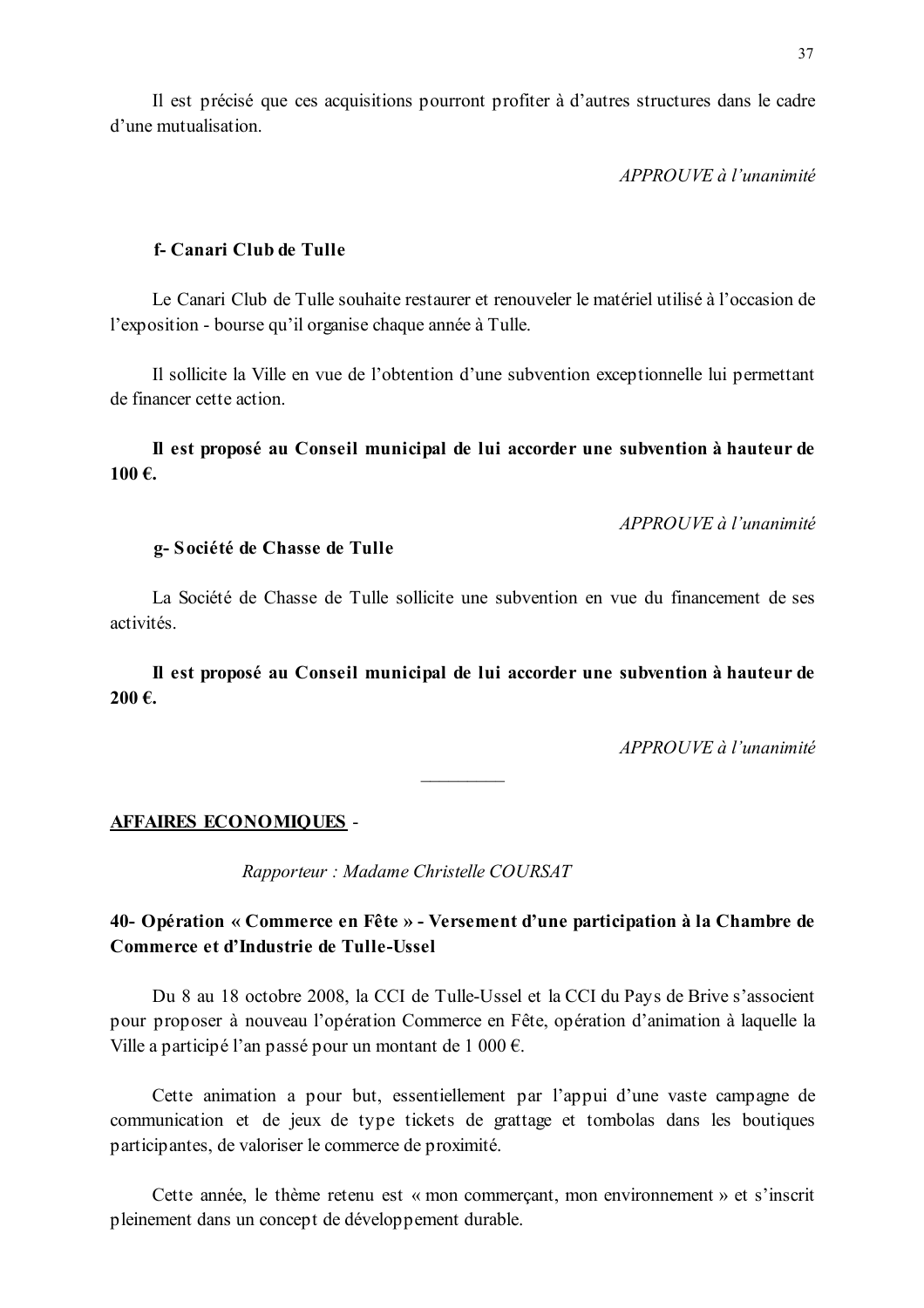113 commerçants et artisans tullistes participent à cette opération départementale qui associe de nombreux partenaires publics et privés.

## Il est proposé au Conseil municipal, pour accompagner l'opération 2008, de verser à la CCI de Tulle-Ussel une participation à hauteur de 500  $\epsilon$ .

Il est précisé que la dépense afférente sera inscrite sur le budget dédié aux affaires économiques, au commerce et à l'artisanat.

APPROUVE à l'unanimité

## 41- Réalisation d'un espace d'accueil en extension de la bulle de tennis - Demande de subvention au Département au titre de la programmation 2009 - Equipements sportifs

### Rapporteur: Monsieur Alain LAGARDE

Le Club de Tennis de TULLE sollicite la réalisation d'un espace d'accueil pour les familles et le public (construction traditionnelle), en extension de la « bulle « de tennis du site A lexandre Cueille

La réalisation de ce local de 30 m<sup>2</sup> environ, accolé à la structure actuelle nécessite la découpe du bardage et la pose d'un ensemble vitré "Sécurit", offrant la vision sur l'intérieur de la salle.

| L'estimation de ces travaux s'élève à 62 000 $\epsilon$ HT : |        |
|--------------------------------------------------------------|--------|
| Espace accueil                                               | 40.000 |
| Menuiserie alu                                               | 10.000 |
| Raccordements eau - électricité - E.P.                       | 5.000  |
| Honoraires Maîtrise d'œuvre                                  | 7.000  |

Il est proposé au Conseil municipal :

- de solliciter une subvention du Département, au titre de la programmation 2009-Equipements sportifs, aussi élevée que possible en vue du financement de cette action

- d'autoriser Monsieur le Maire à entreprendre toutes les démarches afférentes et à signer tout document à intervenir.

 $APPROUVE\`{a} l'unanimit\`{e}$ 

### 42- Approbation de la modification des statuts de la communauté de communes

Rapporteur: Monsieur Alain LAGARDE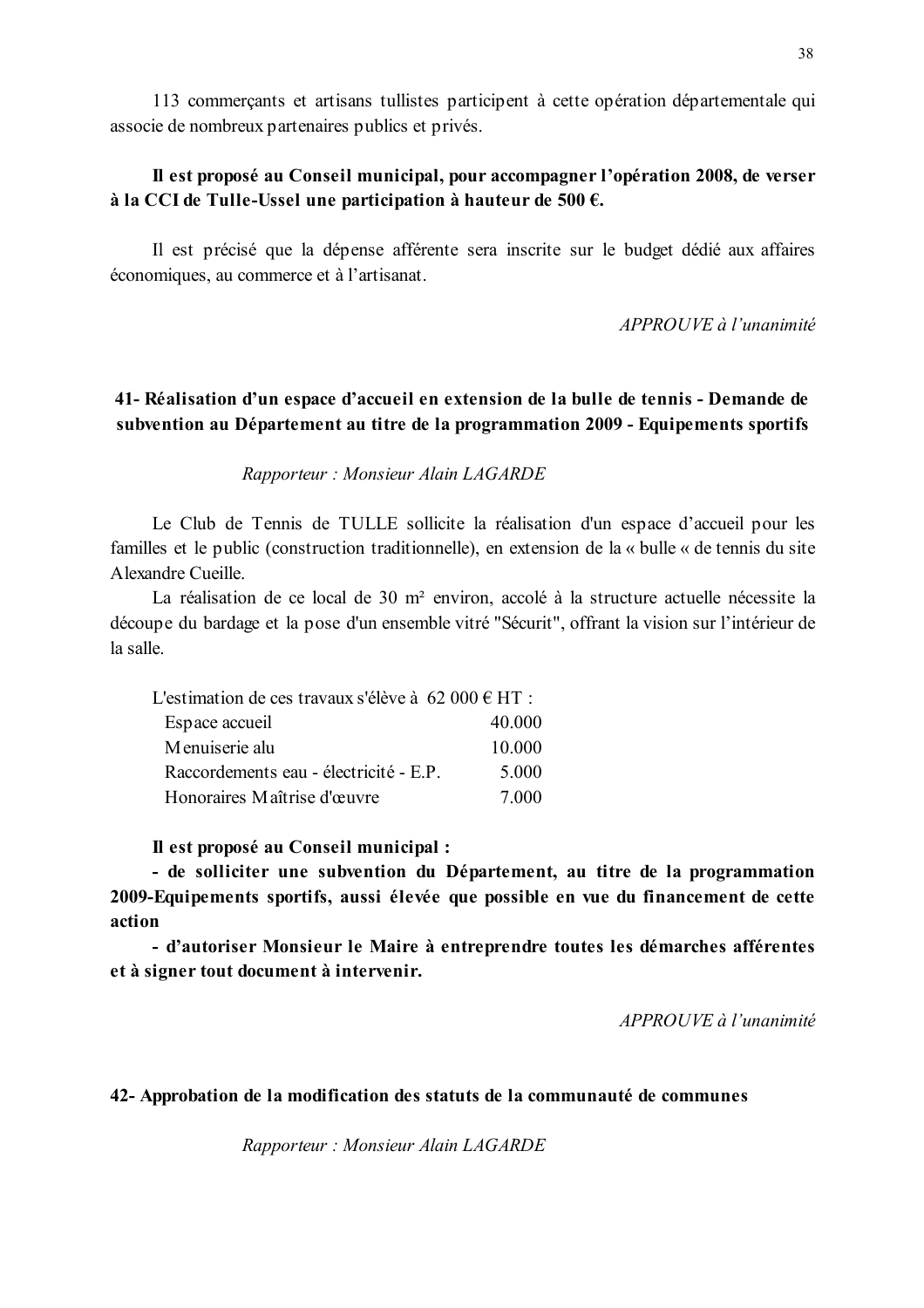Le conseil communautaire, par délibération du 25 septembre 2008, s'est prononcé favorablement sur la modification des statuts de la communauté de communes Tulle et cœur de Corrèze

Les modifications concernent :

- la compétence collecte et traitement des déchets ménagers : transfert de la compétence à la communauté de communes
- la compétence tourisme : mise en place de la taxe de séjour et création d'un office intercommunal de tourisme
- composition du bureau : le nombre de membres du bureau passe de 12 à 15 et celui de vice-présidents de 3 à 9.

Ces modifications s'inscrivent dans la volonté politique de donner un nouvel élan à la communauté de communes, visent à améliorer la lisibilité de l'action de la communauté et ses possibilités financières d'intervention.

Elles ont été débattues, préparées avec les partenaires concernés et soumises aux services préfectoraux au titre du contrôle de légalité.

La compétence collecte et traitement des déchets ménagers permettra d'exercer une compétence qui devient dans son exercice, de plus en plus coûteuse, en visant à rendre à la population un service comparable sur tout le territoire, tout en améliorant le coefficient d'intégration fiscale de la communauté.

Le transfert de cette compétence entraînera la suppression par le Préfet des deux syndicats dont les périmètres sont totalement inclus dans celui de la communauté de communes (Tulle et Seilhac).

Cette substitution d'une communauté de communes à un syndicat s'effectue dans les conditions prévues par l'article L 5211-41-2 du CGCT. L'ensemble des biens, droits et obligations du syndicat préexistant est transféré à la communauté. Celle-ci se substitue de plein droit au syndicat dans toutes les délibérations et dans tous les actes de ce dernier à la date de l'arrêté portant extension des compétences de la communauté de communes. L'ensemble des personnels est réputé relever de la communauté dans les conditions de statut et d'emploi qui étaient les leurs, au sein du syndicat, les droits acquis étant ainsi préservés.

Suite à la délibération du conseil communautaire, les conseils municipaux des communes membres de cet EPCI doivent se prononcer dans un délai de trois mois sur la modification des statuts.

Si les communes acceptent à la majorité qualifiée, la modification des statuts telle qu'énoncée précédemment sera entérinée par arrêté du préfet.

Il est donc demandé au conseil municipal d'approuver la modification des statuts proposée.

APPROUVE à l'unanimité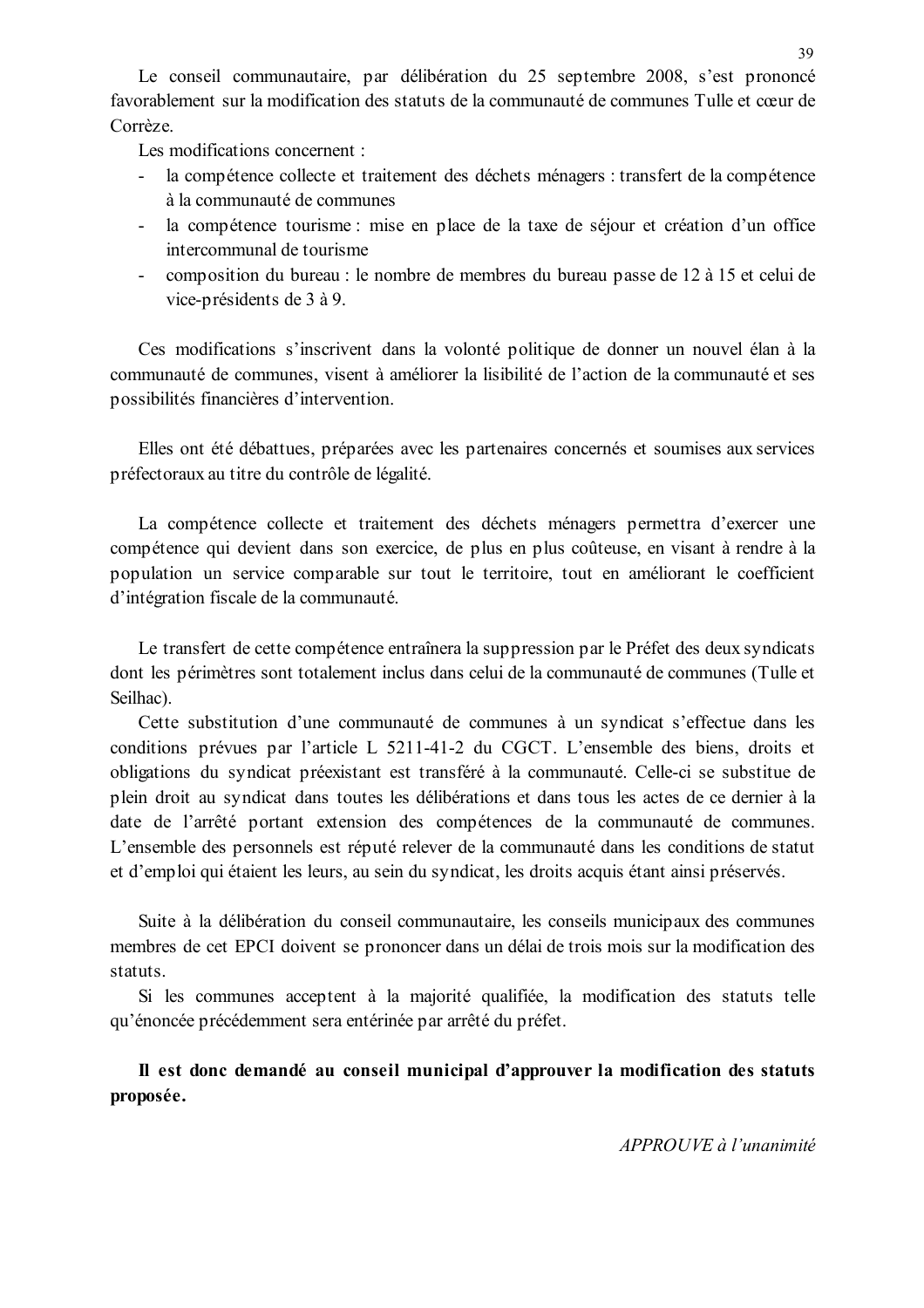# 43- Réalisation d'un pôle intermodal sur le site de la gare - Modification du plan de financement afférent à cette opération

## Rapporteur: Monsieur Michel BREUILH

L'esquisse du futur Pôle intermodal a été présentée aux différents partenaires en juillet août 2008.

La configuration du pôle a évolué depuis l'esquisse initiale en particulier avec la proposition d'un giratoire au carrefour qui jouxte La Poste ce qui améliorerait très sensiblement l'accessibilité et la fluidité de la circulation sur cette entrée de ville.

Par ailleurs, le coût d'acquisition et l'extension des réseaux publics (eaux pluviales assainissement) éligibles aux aides publiques ont été intégrés dans l'opération.

Le budget initial a donc été actualisé à la somme de  $2\,742\,000 \in HT$  à laquelle s'ajoute le coût de l'option giratoire : 300 000 €. Le montant total de l'opération s'élèverait à 3 042 000 € HT.

# Il est proposé au Conseil municipal d'approuver le nouveau plan de financement afférent à cette action et d'autoriser Monsieur le Maire à entreprendre toutes les démarches requises dans le cadre de l'évolution de ce dossier.

## Planning prévisionnel

- Consultation et lancement de l'étude paysagère : septembre 2008
- Présentation du projet en réunion publique : 9 octobre 2008
- Calendrier opérationnel :
	- o APS sur la base du plan topographique et de l'étude paysagère : janvier 2009
	- $\circ$  APD : mai juin 2009
	- O DCE et lancement des travaux de la première tranche : abords médiathèque, gare routière, parking longue durée :  $2^{\text{eme}}$  semestre 2009

## Réalisation d'un pôle intermodal sur le site de la gare

# Plan de financement

| <b>Partenaires</b> | <b>Financement</b> | 70 |
|--------------------|--------------------|----|
|                    |                    |    |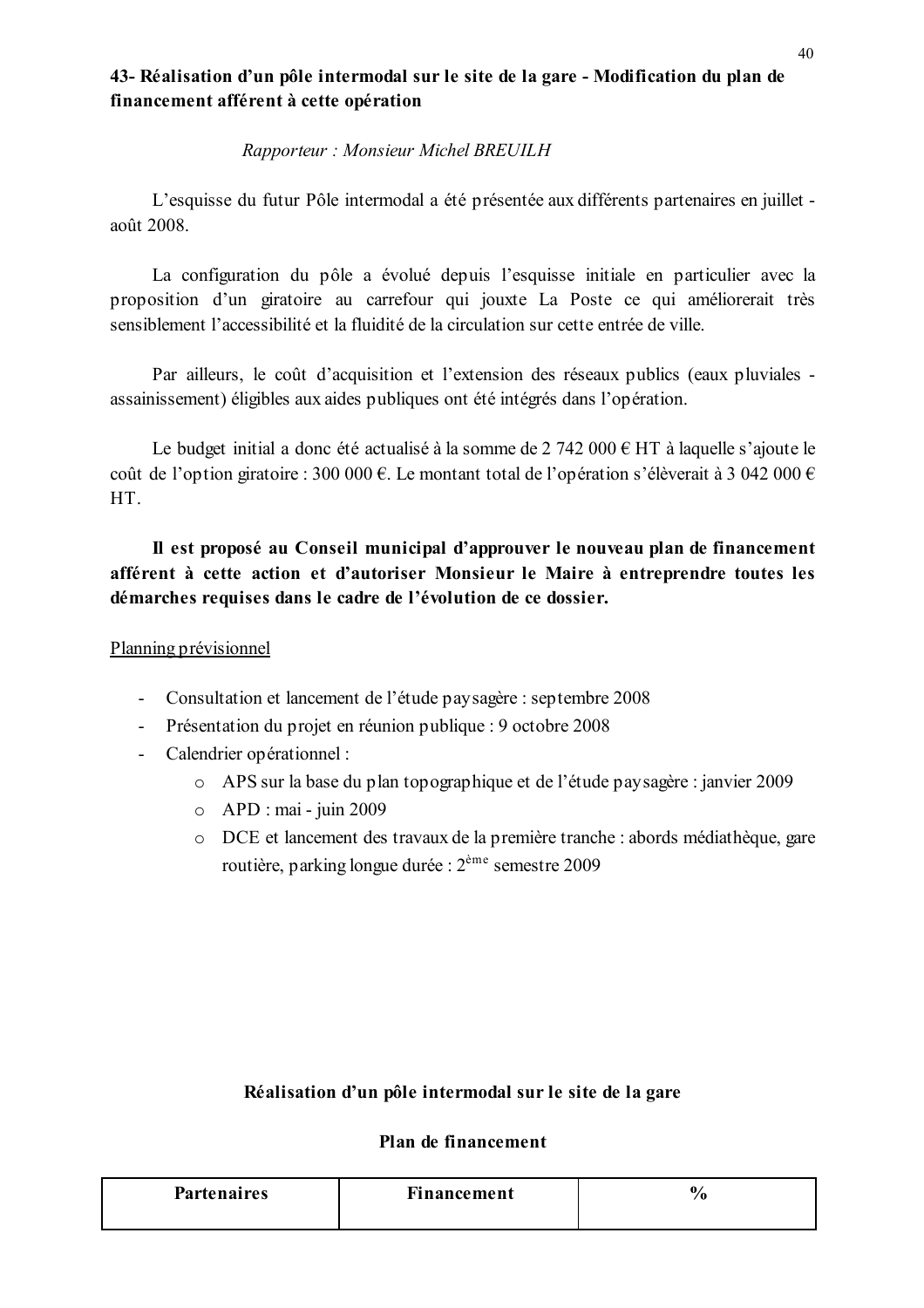| <b>FNADT</b><br>Etat-<br>section<br>générale | 608 400 €   | 20  |
|----------------------------------------------|-------------|-----|
| - CPS - Crédits<br>Région<br>sectoriels      | 760 500 €   | 25  |
| Département                                  | 456 300 €   | 15  |
| Europe - FEDER                               | 608 400 €   | 20  |
| <b>Total financements publics</b>            | 2 433 600 € | 80  |
| Autofinancement                              | 608 400€    | 20  |
| Coût HT                                      | 3 042 000 € | 100 |

 $APPROUVE \d{d} l'unanimit$ 

# 44- Péril imminent - Garage de l'immeuble 2. Quai Aristide Briand - Réalisation de travaux pour le compte de tiers et demande de remboursement de la dépense afférente au propriétaire de l'immeuble

Un arrêté de péril imminent a été pris pour le garage de l'immeuble situé 2, Quai Aristide Briand

La propriétaire de cet immeuble n'étant pas en mesure de réaliser les travaux, la Ville se substitue à elle pour faire cesser le péril en prenant des mesures conservatoires de déconstruction du garage.

Ces travaux dont le coût est estimé à 25 000 € seront réalisés conformément aux préconisations de l'expert missionné par le Tribunal Administratif.

La Ville engageant ces travaux pour le compte d'un tiers, elle sera ensuite remboursée par la SEMABL. En effet, les immeubles 2 et 4, Quai Aristide Briand sont en cours d'acquisition par la SEMABL.

Il est précisé que les écritures comptables correspondantes n'apparaissent pas dans la Décision Modificative remise aux conseillers municipaux du fait de l'inscription de cette question à l'ordre du jour après élaboration de celle-ci.

Les dépenses et recettes afférentes seront naturellement ajoutées à la Décision Modificative prochainement transmise à la Préfecture.

Il est donc demandé au Conseil municipal d'autoriser Monsieur le Maire ou son représentant à engager les démarches se rapportant à cette affaire et à signer tout document à intervenir.

41